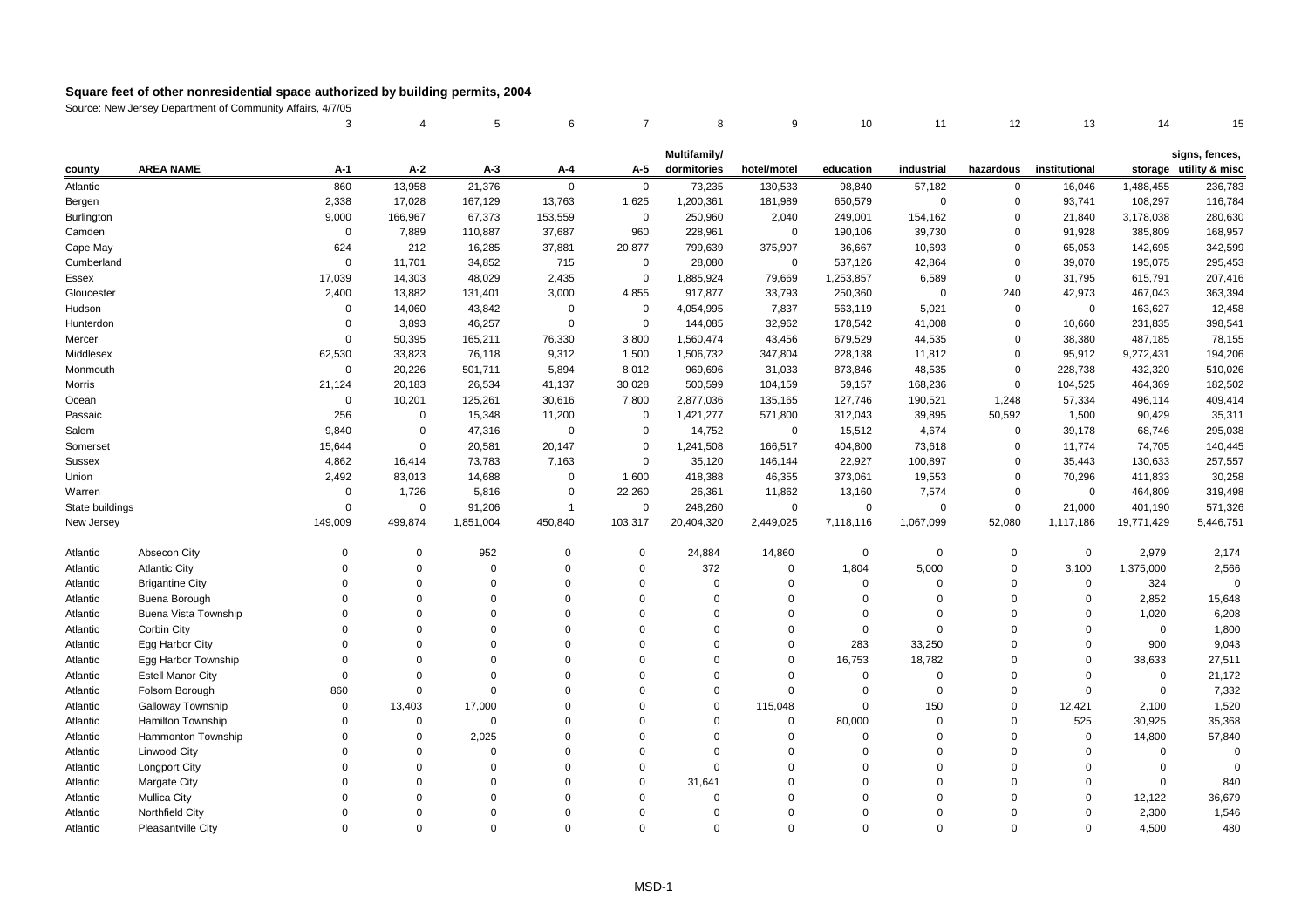|          |                           | 3           |                     | 5           | 6           | $\overline{7}$ | 8            | 9           | 10             | 11          | 12          | 13            | 14          | 15                     |
|----------|---------------------------|-------------|---------------------|-------------|-------------|----------------|--------------|-------------|----------------|-------------|-------------|---------------|-------------|------------------------|
|          |                           |             |                     |             |             |                | Multifamily/ |             |                |             |             |               |             | signs, fences,         |
| county   | <b>AREA NAME</b>          | A-1         | A-2                 | $A-3$       | A-4         | A-5            | dormitories  | hotel/motel | education      | industrial  | hazardous   | institutional |             | storage utility & misc |
| Atlantic | Port Republic City        | $\mathbf 0$ | $\mathsf{O}\xspace$ | $\mathbf 0$ | $\mathbf 0$ | 0              | $\mathbf 0$  | 625         | $\mathbf 0$    | 0           | $\mathbf 0$ | 0             | 0           | $\Omega$               |
| Atlantic | Somers Point City         | $\mathbf 0$ | 555                 | 1,399       | $\mathbf 0$ | $\mathsf 0$    | 1,028        | $\mathbf 0$ | $\mathbf 0$    | $\mathbf 0$ | $\mathbf 0$ | $\mathbf 0$   | $\mathbf 0$ | $\Omega$               |
| Atlantic | Ventnor City              | $\Omega$    | $\mathsf 0$         | $\Omega$    | $\Omega$    | $\mathbf 0$    | 15,310       | $\Omega$    | $\mathbf{0}$   | $\Omega$    | $\mathbf 0$ | $\Omega$      | $\Omega$    | $\Omega$               |
| Atlantic | Weymouth Township         | $\Omega$    | 0                   | $\Omega$    | $\Omega$    | $\mathbf 0$    | $\Omega$     | $\Omega$    | $\Omega$       | $\Omega$    | $\Omega$    | $\Omega$      | $\Omega$    | 9,056                  |
| Bergen   | Allendale Borough         | $\Omega$    | $\Omega$            | $\Omega$    | $\Omega$    | $\Omega$       | $\Omega$     | $\Omega$    | 48,500         | $\Omega$    | $\Omega$    | $\Omega$      | $\Omega$    | 1,078                  |
| Bergen   | Alpine Borough            | $\Omega$    | $\mathbf 0$         | $\Omega$    | $\Omega$    | $\Omega$       | $\Omega$     | $\Omega$    | $\mathbf 0$    | $\Omega$    | $\Omega$    | $\Omega$      | $\mathbf 0$ | 870                    |
| Bergen   | Bergenfield Borough       | $\Omega$    | $\Omega$            | $\Omega$    | $\Omega$    | $\Omega$       | $\Omega$     | $\Omega$    | $\mathbf{0}$   | $\Omega$    | $\Omega$    | $\Omega$      | 855         | 2,448                  |
| Bergen   | Bogota Borough            | $\Omega$    | $\Omega$            | $\Omega$    | $\Omega$    | $\Omega$       | $\mathbf 0$  | $\Omega$    | 33,671         | $\Omega$    | $\Omega$    | $\Omega$      | $\mathbf 0$ | $\Omega$               |
| Bergen   | Carlstadt Borough         | $\Omega$    | $\Omega$            | $\Omega$    | $\Omega$    | $\mathbf 0$    | $\Omega$     | $\Omega$    | $\mathbf 0$    | $\Omega$    | $\Omega$    | $\mathbf 0$   | 49,920      | $\Omega$               |
| Bergen   | Cliffside Park Borough    | $\Omega$    | $\Omega$            | $\Omega$    | $\Omega$    | $\Omega$       | 25,337       | $\Omega$    | $\mathbf 0$    | $\Omega$    | $\Omega$    | $\Omega$      | 0           | $\Omega$               |
| Bergen   | Closter Borough           | $\Omega$    | $\Omega$            | $\Omega$    | $\Omega$    | $\mathbf 0$    | 7,277        | $\mathbf 0$ | 119,110        | $\Omega$    | $\mathbf 0$ | $\Omega$      | $\mathbf 0$ | 792                    |
| Bergen   | Cresskill Borough         | $\Omega$    | $\Omega$            | $\Omega$    | $\Omega$    | $\mathbf 0$    | $\Omega$     | $\Omega$    | $\overline{0}$ | $\Omega$    | $\mathbf 0$ | 93,741        | $\Omega$    | $\Omega$               |
| Bergen   | Demarest Borough          | $\Omega$    | $\Omega$            | $\Omega$    | $\Omega$    | $\Omega$       | $\Omega$     | $\Omega$    | $\Omega$       | $\Omega$    | $\mathsf 0$ | $\Omega$      | $\Omega$    | $\Omega$               |
| Bergen   | Dumont Borough            | $\Omega$    | $\Omega$            | $\Omega$    | $\Omega$    | $\Omega$       | $\Omega$     | $\Omega$    | $\Omega$       | $\Omega$    | $\Omega$    | $\Omega$      | $\Omega$    | $\Omega$               |
| Bergen   | Elmwood Park Borough      | $\Omega$    | $\Omega$            | $\Omega$    | $\Omega$    | $\Omega$       | $\Omega$     | $\Omega$    | $\Omega$       | $\Omega$    | $\Omega$    | $\Omega$      | $\mathbf 0$ | $\Omega$               |
| Bergen   | East Rutherford Borough   | $\Omega$    | $\mathsf 0$         | 2,800       | 6,915       | $\mathbf 0$    | 224,012      | 96,509      | $\mathbf{0}$   | $\Omega$    | $\Omega$    | $\Omega$      | 0           | 1,771                  |
| Bergen   | Edgewater Borough         | $\Omega$    | $\mathsf 0$         | $\mathsf 0$ | $\mathbf 0$ | $\mathbf 0$    | 35,244       | 85,480      | 42,019         | $\Omega$    | $\mathbf 0$ | $\Omega$      | $\Omega$    | 600                    |
| Bergen   | Emerson Borough           | $\Omega$    | 5,550               | 6,000       | $\Omega$    | $\mathbf 0$    | $\mathbf 0$  | $\Omega$    | $\mathbf{0}$   | $\Omega$    | $\Omega$    | $\Omega$      | $\Omega$    | $\Omega$               |
| Bergen   | <b>Englewood City</b>     | $\Omega$    | $\mathsf 0$         | 6,000       | $\Omega$    | $\mathbf 0$    | 56,500       | $\Omega$    | 609            | $\Omega$    | $\Omega$    | $\Omega$      | $\Omega$    | 695                    |
| Bergen   | Englewood Cliffs Borough  | $\Omega$    | $\mathsf 0$         | $\mathbf 0$ | $\Omega$    | $\mathbf 0$    | $\mathbf 0$  | $\Omega$    | $\mathbf{0}$   | $\Omega$    | $\Omega$    | $\Omega$      | $\Omega$    | $\Omega$               |
| Bergen   | Fair Lawn Borough         | $\Omega$    | $\mathbf 0$         | 7,500       | $\Omega$    | $\mathbf 0$    | $\mathbf 0$  | $\mathbf 0$ | $\mathbf{0}$   | $\Omega$    | $\Omega$    | $\Omega$      | $\Omega$    | 460                    |
| Bergen   | Fairview Borough          | $\Omega$    | $\mathsf 0$         | $\mathbf 0$ | $\Omega$    | $\mathbf 0$    | 8,853        | $\Omega$    | $\mathbf 0$    | $\Omega$    | $\Omega$    | $\Omega$      | $\Omega$    | 400                    |
| Bergen   | Fort Lee Borough          | $\Omega$    | $\mathsf 0$         | $\mathbf 0$ | $\Omega$    | 1,625          | $\Omega$     | $\Omega$    | 7,041          | $\Omega$    | $\Omega$    | $\Omega$      | $\mathbf 0$ | $\Omega$               |
| Bergen   | Franklin Lakes Borough    | $\Omega$    | 1,016               | 11,722      | $\mathbf 0$ | $\mathsf 0$    | $\Omega$     | $\Omega$    | $\mathbf 0$    | $\Omega$    | $\mathbf 0$ | $\mathbf 0$   | 4,930       | 5,747                  |
| Bergen   | <b>Garfield City</b>      | $\Omega$    | 0                   | 45,134      | $\Omega$    | $\Omega$       | $\Omega$     | $\Omega$    | 231,420        | $\Omega$    | $\Omega$    | $\Omega$      | $\mathbf 0$ | 1,130                  |
| Bergen   | Glen Rock Borough         | $\Omega$    | 0                   | 10,860      | $\Omega$    | $\mathbf 0$    | $\mathbf 0$  | $\Omega$    | $\mathbf 0$    | $\Omega$    | $\Omega$    | $\Omega$      | $\mathbf 0$ | 879                    |
| Bergen   | Hackensack City           | $\Omega$    | $\Omega$            | $\Omega$    | $\Omega$    | $\mathbf 0$    | 94,854       | $\mathbf 0$ | $\mathbf 0$    | $\Omega$    | $\mathbf 0$ | $\mathbf 0$   | 2,910       | 794                    |
| Bergen   | Harrington Park Borough   | $\Omega$    | $\Omega$            | $\Omega$    | $\Omega$    | $\Omega$       | 45,636       | $\Omega$    | $\Omega$       | $\Omega$    | $\Omega$    | $\Omega$      | $\Omega$    | $\Omega$               |
| Bergen   | Hasbrouck Heights Borough | $\Omega$    | $\Omega$            | $\Omega$    | $\Omega$    | $\Omega$       | $\Omega$     | $\Omega$    | $\mathbf 0$    | $\Omega$    | $\Omega$    | $\Omega$      | $\Omega$    | 200                    |
| Bergen   | Haworth Borough           | $\Omega$    | $\Omega$            | 432         | $\Omega$    | $\Omega$       | $\Omega$     | $\Omega$    | 7,600          | $\Omega$    | $\Omega$    | $\Omega$      | $\Omega$    | 3,565                  |
| Bergen   | Hillsdale Borough         | $\Omega$    | $\mathbf 0$         | $\mathbf 0$ | 6,848       | $\Omega$       | $\Omega$     | $\Omega$    | 9,806          | $\Omega$    | $\mathbf 0$ | $\Omega$      | $\mathbf 0$ | 1,540                  |
| Bergen   | Ho-Ho-Kus Borough         | $\Omega$    | $\Omega$            | $\Omega$    | $\Omega$    | $\Omega$       | $\Omega$     | $\mathbf 0$ | 29,685         | $\Omega$    | $\mathbf 0$ | $\Omega$      | $\Omega$    | 2,020                  |
| Bergen   | Leonia Borough            | $\Omega$    | $\Omega$            | $\Omega$    | $\Omega$    | $\Omega$       | $\Omega$     | $\Omega$    | 38,510         | $\Omega$    | $\Omega$    | $\Omega$      | $\Omega$    | $\Omega$               |
| Bergen   | Little Ferry Borough      | $\Omega$    | $\Omega$            | $\Omega$    | $\Omega$    | $\mathbf 0$    | $\Omega$     | $\Omega$    | $\mathbf 0$    | $\Omega$    | $\Omega$    | $\Omega$      | $\mathbf 0$ | $\Omega$               |
| Bergen   | Lodi Borough              | $\Omega$    | $\Omega$            | $\Omega$    | $\Omega$    | $\mathbf 0$    | 10,688       | $\Omega$    | 621            | $\Omega$    | $\Omega$    | $\Omega$      | $\Omega$    | 3,680                  |
| Bergen   | <b>Lyndhurst Township</b> | $\Omega$    | $\mathbf 0$         | $\Omega$    | $\Omega$    | $\Omega$       | $\Omega$     | $\Omega$    | $\mathbf{0}$   | $\Omega$    | $\Omega$    | $\Omega$      | $\mathbf 0$ | 140                    |
| Bergen   | Mahwah Township           | $\Omega$    | 860                 | $\Omega$    | $\Omega$    | $\Omega$       | $\mathbf 0$  | $\mathbf 0$ | 240            | $\Omega$    | $\Omega$    | $\Omega$      | 30,410      | 49,175                 |
| Bergen   | Maywood Borough           | $\Omega$    | $\mathsf 0$         | 2,367       | $\Omega$    | $\Omega$       | $\Omega$     | $\Omega$    | $\mathbf 0$    | $\Omega$    | $\mathbf 0$ | $\Omega$      | $\mathsf 0$ | 484                    |
| Bergen   | Midland Park Borough      | $\Omega$    | $\mathbf 0$         | $\Omega$    | $\Omega$    | $\Omega$       | $\Omega$     | $\Omega$    | 10,103         | $\Omega$    | $\Omega$    | $\Omega$      | $\Omega$    | $\Omega$               |
| Bergen   | Montvale Borough          | $\Omega$    | $\Omega$            | $\Omega$    | $\Omega$    | $\Omega$       | $\Omega$     | $\Omega$    | $\Omega$       | $\Omega$    | $\Omega$    | $\Omega$      | $\Omega$    | $\Omega$               |
| Bergen   | Moonachie Borough         | $\Omega$    | $\Omega$            | $\Omega$    | $\Omega$    | $\Omega$       | $\Omega$     | $\Omega$    | $\Omega$       | $\Omega$    | $\Omega$    | $\Omega$      | $\Omega$    | $\Omega$               |
| Bergen   | New Milford Borough       | $\Omega$    | 7,122               | $\Omega$    | $\Omega$    | $\Omega$       | $\Omega$     | $\Omega$    | $\Omega$       | $\Omega$    | $\Omega$    | $\Omega$      | $\Omega$    | 642                    |
| Bergen   | North Arlington Borough   | $\Omega$    | $\Omega$            | $\Omega$    | $\Omega$    | $\Omega$       | 3,384        | $\Omega$    | $\Omega$       | $\Omega$    | $\Omega$    | $\Omega$      | $\Omega$    | 960                    |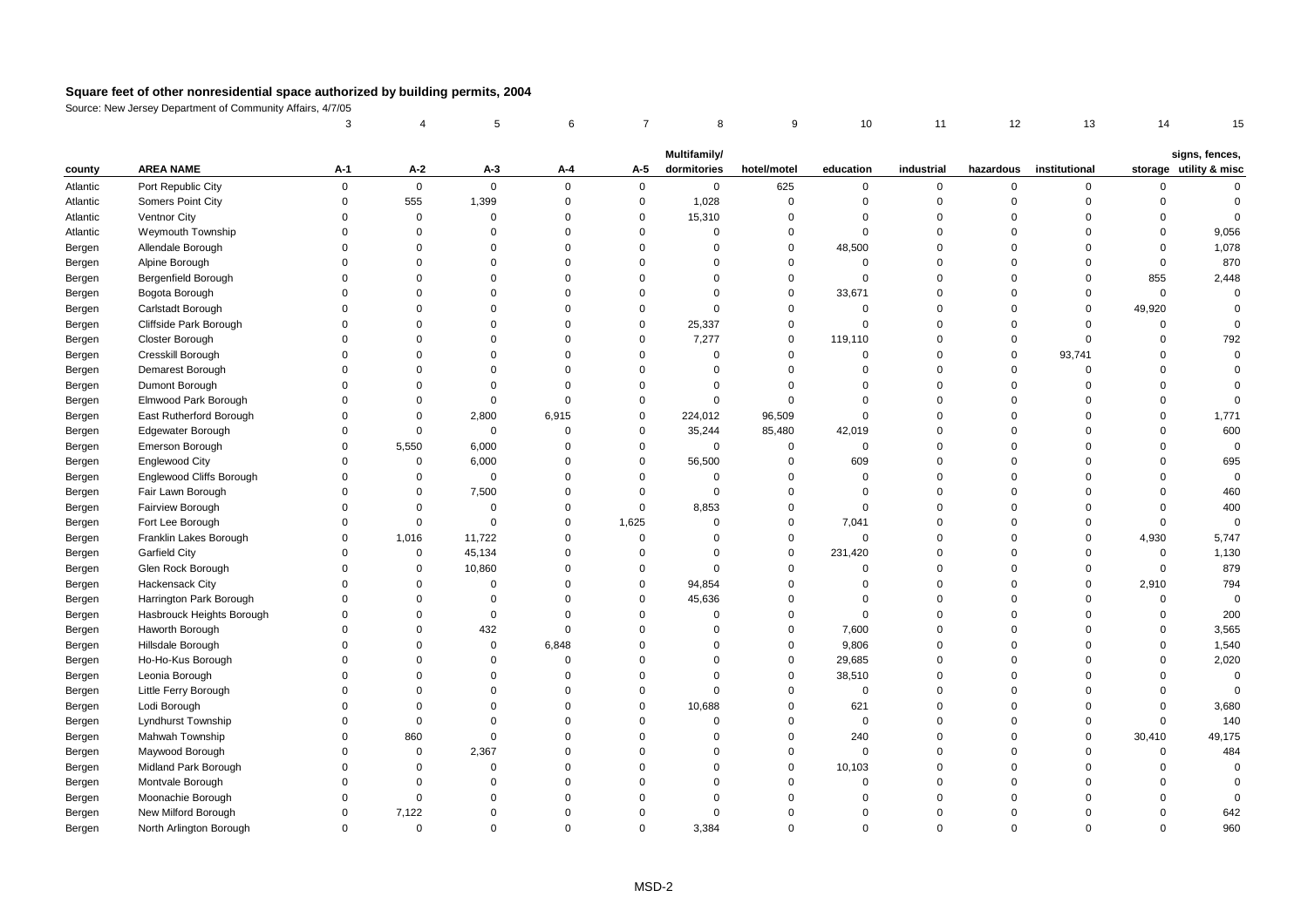|                   |                                | 3           |             | 5              | 6           | 7           | 8            | 9           | 10          | 11          | 12          | 13            | 14          | 15                                       |
|-------------------|--------------------------------|-------------|-------------|----------------|-------------|-------------|--------------|-------------|-------------|-------------|-------------|---------------|-------------|------------------------------------------|
|                   |                                |             |             |                |             |             | Multifamily/ |             |             |             |             |               |             |                                          |
| county            | <b>AREA NAME</b>               | А-1         | A-2         | $A-3$          | A-4         | A-5         | dormitories  | hotel/motel | education   | industrial  | hazardous   | institutional |             | signs, fences,<br>storage utility & misc |
| Bergen            | Northvale Borough              | $\mathbf 0$ | $\mathsf 0$ | $\mathbf 0$    | $\mathbf 0$ | $\mathbf 0$ | $\mathbf 0$  | $\mathsf 0$ | $\mathbf 0$ | $\mathsf 0$ | $\mathbf 0$ | 0             | $\mathbf 0$ | $\mathbf 0$                              |
| Bergen            | Norwood Borough                | $\Omega$    | $\mathsf 0$ | 2,900          | $\mathbf 0$ | $\mathbf 0$ | $\Omega$     | $\mathbf 0$ | $\mathbf 0$ | $\mathbf 0$ | $\Omega$    | $\Omega$      | $\mathbf 0$ | 1,520                                    |
| Bergen            | Oakland Borough                | $\Omega$    | $\Omega$    | $\mathbf 0$    | $\Omega$    | $\mathbf 0$ | $\Omega$     | $\mathbf 0$ | $\Omega$    | $\mathbf 0$ | $\Omega$    | $\Omega$      | $\Omega$    | $\mathbf 0$                              |
| Bergen            | Old Tappan Borough             | $\Omega$    | $\Omega$    | $\Omega$       | $\Omega$    | $\mathbf 0$ | $\Omega$     | $\mathbf 0$ | $\Omega$    | $\Omega$    | $\Omega$    | $\Omega$      | $\Omega$    | $\Omega$                                 |
| Bergen            | Oradell Borough                | $\Omega$    | $\Omega$    | $\Omega$       | $\Omega$    | $\mathbf 0$ | $\Omega$     | $\Omega$    | $\Omega$    | $\Omega$    | $\Omega$    | $\Omega$      | $\Omega$    |                                          |
| Bergen            | Palisades Park Borough         | $\Omega$    | $\Omega$    | $\mathbf 0$    | $\Omega$    | $\mathbf 0$ | 468,127      | $\Omega$    | $\Omega$    | $\Omega$    | $\Omega$    | $\Omega$      | $\Omega$    | $\Omega$                                 |
| Bergen            | Paramus Borough                | $\Omega$    | $\mathbf 0$ | 4,093          | $\Omega$    | $\mathbf 0$ | 34,541       | $\pmb{0}$   | 7,543       | $\Omega$    | $\Omega$    | $\Omega$      | $\mathbf 0$ | 624                                      |
| Bergen            | Park Ridge Borough             | $\Omega$    | $\Omega$    | 1,548          | $\Omega$    | $\mathbf 0$ | 761          | $\mathbf 0$ | 112         | $\Omega$    | $\Omega$    | $\Omega$      | $\Omega$    | $\Omega$                                 |
| Bergen            | Ramsey Borough                 | $\Omega$    | $\Omega$    | $\mathbf 0$    | $\Omega$    | $\mathbf 0$ | $\Omega$     | $\mathbf 0$ | 14,781      | $\Omega$    | $\Omega$    | $\Omega$      | $\Omega$    | 1,137                                    |
| Bergen            | Ridgefield Borough             | $\Omega$    | $\mathsf 0$ | 14,600         | $\Omega$    | $\mathbf 0$ | $\Omega$     | $\Omega$    | $\mathbf 0$ | $\Omega$    | $\Omega$    | $\Omega$      | $\Omega$    | 588                                      |
| Bergen            | Ridgefield Park Village        | $\Omega$    | $\Omega$    | $\mathbf 0$    | $\Omega$    | $\mathbf 0$ | 113,864      | $\mathbf 0$ | $\mathbf 0$ | $\Omega$    | $\Omega$    | $\Omega$      | $\mathbf 0$ | $\mathbf 0$                              |
| Bergen            | Ridgewood Village              | $\Omega$    | 2,480       | $\overline{1}$ | $\Omega$    | $\mathbf 0$ | $\Omega$     | $\mathbf 0$ | 8,817       | $\Omega$    | $\Omega$    | $\Omega$      | $\mathbf 0$ | 7,658                                    |
| Bergen            | River Edge Borough             | $\mathbf 0$ | $\mathbf 0$ | 0              | $\mathbf 0$ | $\mathbf 0$ | $\Omega$     | $\mathsf 0$ | $\mathbf 0$ | $\mathbf 0$ | $\Omega$    | $\Omega$      | 0           | 161                                      |
| Bergen            | <b>River Vale Township</b>     | $\Omega$    | $\Omega$    | $\Omega$       | $\Omega$    | $\mathbf 0$ | $\Omega$     | $\mathbf 0$ | $\Omega$    | $\Omega$    | $\Omega$    | $\Omega$      | $\Omega$    | $\mathbf 0$                              |
| Bergen            | Rochelle Park Township         | $\Omega$    | $\Omega$    | $\Omega$       | $\Omega$    | $\mathbf 0$ | 61,272       | $\Omega$    | $\Omega$    | $\Omega$    | $\Omega$    | $\Omega$      | $\Omega$    | $\Omega$                                 |
| Bergen            | Rockleigh Borough              | $\Omega$    | $\Omega$    | $\Omega$       | $\Omega$    | $\mathbf 0$ | $\mathbf 0$  | $\mathbf 0$ | $\mathbf 0$ | $\mathbf 0$ | $\mathbf 0$ | $\Omega$      | $\mathbf 0$ | $\Omega$                                 |
| Bergen            | <b>Rutherford Borough</b>      | $\Omega$    | $\Omega$    | $\Omega$       | $\Omega$    | $\mathbf 0$ | 4,446        | $\mathbf 0$ | $\Omega$    | $\Omega$    | $\Omega$    | $\Omega$      | $\mathbf 0$ | 7,737                                    |
| Bergen            | Saddle Brook Township          | $\Omega$    | $\Omega$    | $\Omega$       | $\Omega$    | $\mathbf 0$ | 2,019        | $\mathbf 0$ | $\Omega$    | $\mathbf 0$ | $\Omega$    | $\Omega$      | $\mathbf 0$ | 572                                      |
| Bergen            | Saddle River Borough           | $\mathbf 0$ | $\Omega$    | $\Omega$       | $\Omega$    | $\mathbf 0$ | $\Omega$     | $\mathbf 0$ | $\Omega$    | $\mathbf 0$ | $\Omega$    | $\mathbf 0$   | $\mathbf 0$ | 1,879                                    |
| Bergen            | South Hackensack Twp           | $\Omega$    | $\Omega$    | $\mathbf 0$    | $\Omega$    | $\mathbf 0$ | $\Omega$     | $\Omega$    | $\Omega$    | $\Omega$    | $\Omega$    | $\Omega$      | 2,500       | $\mathbf 0$                              |
| Bergen            | <b>Teaneck Township</b>        | $\mathbf 0$ | $\Omega$    | 3,900          | $\Omega$    | $\mathbf 0$ | 3,546        | $\Omega$    | $\Omega$    | $\mathbf 0$ | $\Omega$    | $\Omega$      | 60          | 384                                      |
| Bergen            | <b>Tenafly Borough</b>         | 2,338       | $\Omega$    | 0              | $\Omega$    | $\mathbf 0$ | $\Omega$     | $\mathsf 0$ | $\Omega$    | $\Omega$    | $\Omega$    | $\Omega$      | $\mathbf 0$ | 743                                      |
| Bergen            | <b>Teterboro Borough</b>       | $\Omega$    | $\Omega$    | $\Omega$       | $\Omega$    | $\mathbf 0$ | $\Omega$     | $\Omega$    | $\Omega$    | $\Omega$    | $\Omega$    | $\Omega$      | 367         | $\mathbf 0$                              |
| Bergen            | Upper Saddle River Borough     | $\Omega$    | $\Omega$    | $\Omega$       | $\Omega$    | $\mathbf 0$ | $\Omega$     | $\Omega$    | $\Omega$    | $\Omega$    | $\Omega$    | $\Omega$      | 1,040       | 4,719                                    |
| Bergen            | Waldwick Borough               | $\Omega$    | $\Omega$    | $\Omega$       | $\Omega$    | $\Omega$    | $\Omega$     | $\Omega$    | $\Omega$    | $\Omega$    | $\Omega$    | $\Omega$      | $\Omega$    | 2,256                                    |
| Bergen            | <b>Wallington Borough</b>      | $\Omega$    | $\Omega$    | $\Omega$       | $\Omega$    | $\mathbf 0$ | $\Omega$     | $\mathbf 0$ | $\Omega$    | $\Omega$    | $\Omega$    | $\Omega$      | $\mathbf 0$ | $\mathbf 0$                              |
| Bergen            | Washington Township            | $\Omega$    | $\Omega$    | $\mathbf 0$    | $\Omega$    | $\mathbf 0$ | $\Omega$     | $\pmb{0}$   | $\mathsf 0$ | $\Omega$    | $\Omega$    | $\Omega$      | $\mathbf 0$ | $\mathbf 0$                              |
| Bergen            | Westwood Borough               | $\Omega$    | $\Omega$    | $\Omega$       | $\Omega$    | $\Omega$    | $\Omega$     | $\Omega$    | 5,075       | $\Omega$    | $\Omega$    | $\Omega$      | 4,785       | 1,462                                    |
| Bergen            | Woodcliff Lake Borough         | $\Omega$    | $\Omega$    | $\Omega$       | $\Omega$    | $\mathbf 0$ | $\Omega$     | $\mathbf 0$ | 35,316      | $\Omega$    | $\Omega$    | $\Omega$      | $\mathbf 0$ | 2,302                                    |
| Bergen            | Wood-Ridge Borough             | $\Omega$    | $\Omega$    | $\mathbf 0$    | $\Omega$    | $\mathbf 0$ | $\Omega$     | $\Omega$    | $\Omega$    | $\Omega$    | $\Omega$    | $\Omega$      | 440         | 1,082                                    |
| Bergen            | <b>Wyckoff Township</b>        | $\Omega$    | $\Omega$    | 47,272         | $\Omega$    | $\mathbf 0$ | $\Omega$     | $\mathbf 0$ | $\Omega$    | $\Omega$    | $\Omega$    | $\Omega$      | 10,080      | 1,890                                    |
| <b>Burlington</b> | <b>Bass River Township</b>     | $\Omega$    | $\Omega$    | $\mathbf 0$    | $\Omega$    | $\mathbf 0$ | $\Omega$     | $\mathbf 0$ | $\Omega$    | $\Omega$    | $\Omega$    | $\Omega$      | $\mathbf 0$ | 9,517                                    |
| Burlington        | <b>Beverly City</b>            | $\Omega$    | $\Omega$    | $\Omega$       | $\Omega$    | $\mathbf 0$ | $\Omega$     | $\mathbf 0$ | $\Omega$    | $\Omega$    | $\Omega$    | $\Omega$      | $\mathbf 0$ | 120                                      |
| <b>Burlington</b> | Bordentown City                | $\Omega$    | $\Omega$    | $\Omega$       | $\Omega$    | $\mathbf 0$ | $\Omega$     | $\Omega$    | $\Omega$    | 2,489       | $\Omega$    | $\Omega$      | $\mathbf 0$ | 2,060                                    |
| <b>Burlington</b> | Bordentown Township            | $\Omega$    | $\Omega$    | $\Omega$       | $\Omega$    | $\Omega$    | $\Omega$     | $\Omega$    | $\Omega$    | $\Omega$    | $\Omega$    | $\Omega$      | 5,624       | 9,922                                    |
| Burlington        | <b>Burlington City</b>         | $\Omega$    | $\Omega$    | $\mathbf 0$    | $\Omega$    | $\mathbf 0$ | $\Omega$     | $\Omega$    | $\mathbf 0$ | 90          | $\Omega$    | $\Omega$      | $\mathbf 0$ | 1,498                                    |
| <b>Burlington</b> | <b>Burlington Township</b>     | $\Omega$    | $\Omega$    | 7,640          | 8,794       | $\mathbf 0$ | $\Omega$     | $\mathbf 0$ | 25,854      | $\Omega$    | $\Omega$    | $\mathbf 0$   | 1,509,000   | 13,928                                   |
| <b>Burlington</b> | <b>Chesterfield Township</b>   | $\Omega$    | 1,961       | 0              | 7,352       | $\mathbf 0$ | 4,130        | 0           | $\Omega$    | $\Omega$    | $\Omega$    | $\Omega$      | 10,388      | 4,056                                    |
| <b>Burlington</b> | Cinnaminson Township           | $\mathbf 0$ | $\mathbf 0$ | $\Omega$       | $\Omega$    | $\mathbf 0$ | 29,687       | $\Omega$    | $\Omega$    | $\mathbf 0$ | $\Omega$    | $\mathbf 0$   | 96,000      | 10,725                                   |
| <b>Burlington</b> | Delanco Township               | $\Omega$    | $\Omega$    | $\Omega$       | $\Omega$    | $\mathbf 0$ | 88,868       | $\Omega$    | $\Omega$    | $\Omega$    | $\Omega$    | $\Omega$      | $\Omega$    | $\mathbf 0$                              |
| <b>Burlington</b> | Delran Township                | $\Omega$    | 4,544       | $\Omega$       | $\Omega$    | $\mathbf 0$ | $\Omega$     | $\Omega$    | $\Omega$    | $\mathbf 0$ | $\Omega$    | $\Omega$      | 0           | 2,460                                    |
| Burlington        | Eastampton Township            | $\Omega$    | $\mathbf 0$ | $\mathbf 0$    | $\Omega$    | $\Omega$    | $\Omega$     | $\Omega$    | $\Omega$    | $\Omega$    | $\Omega$    | $\Omega$      | $\mathbf 0$ | 3,343                                    |
| <b>Burlington</b> | <b>Edgewater Park Township</b> | $\Omega$    | $\Omega$    | 22.675         | $\Omega$    | $\Omega$    | $\Omega$     | $\Omega$    | $\Omega$    | $\Omega$    | $\Omega$    | $\Omega$      | $\Omega$    | $\Omega$                                 |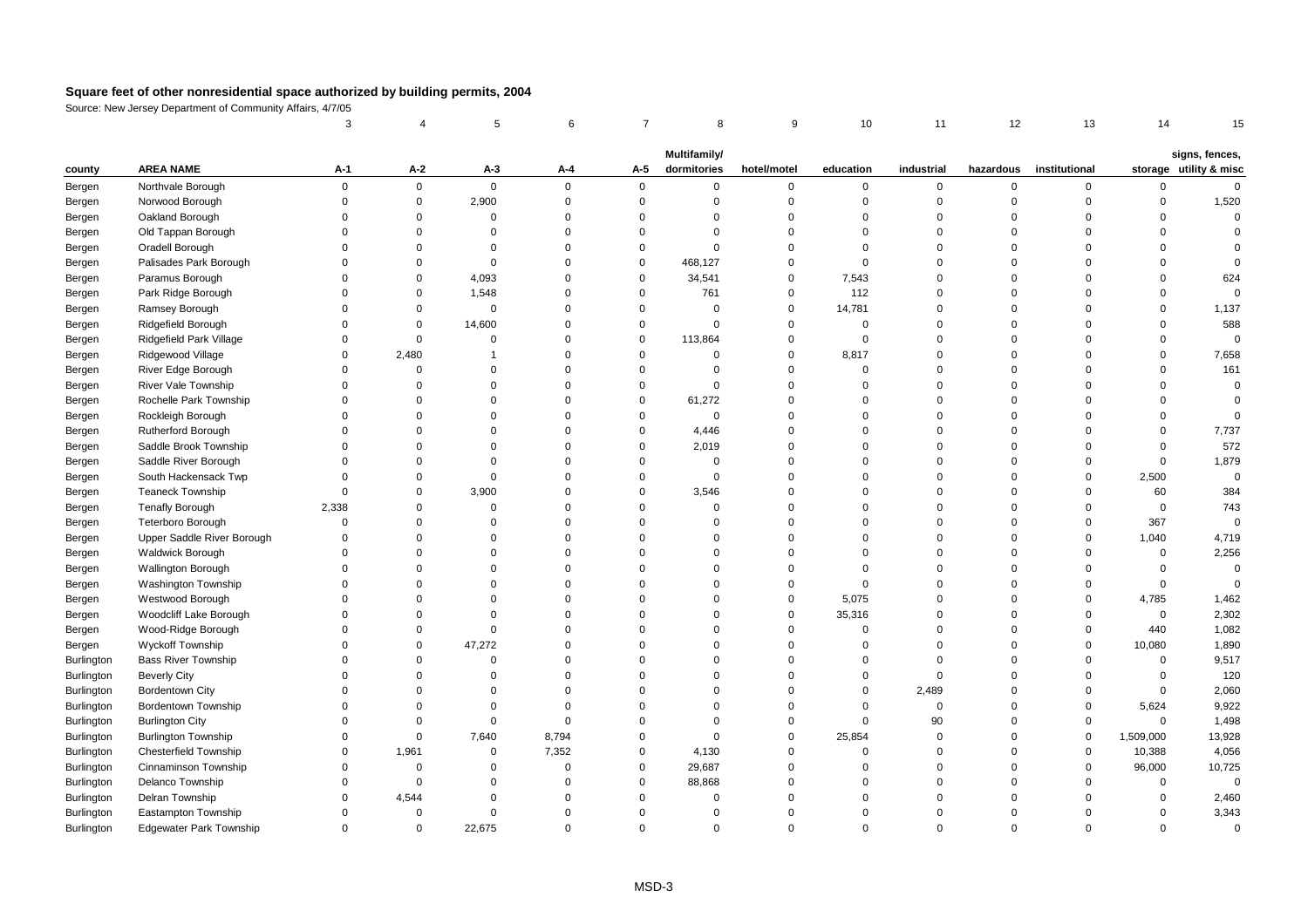|                   |                            | 3                    |                      | 5           | 6                    | $\overline{7}$ | 8                    | 9                       | 10                 | 11                   | 12                   | 13            | 14                      | 15                                       |
|-------------------|----------------------------|----------------------|----------------------|-------------|----------------------|----------------|----------------------|-------------------------|--------------------|----------------------|----------------------|---------------|-------------------------|------------------------------------------|
|                   |                            |                      |                      |             |                      |                | Multifamily/         |                         |                    |                      |                      |               |                         |                                          |
| county            | <b>AREA NAME</b>           | А-1                  | $A-2$                | $A-3$       | A-4                  | A-5            | dormitories          | hotel/motel             | education          | industrial           | hazardous            | institutional |                         | signs, fences,<br>storage utility & misc |
| Burlington        | Evesham Township           | $\mathbf 0$          | 0                    | 3,756       | 0                    | $\mathbf 0$    | 0                    | $\mathbf 0$             | 0                  | 0                    | $\mathbf 0$          | 20,700        | 2,100                   | 4,080                                    |
| Burlington        | Fieldsboro Borough         | $\mathbf 0$          | $\mathbf 0$          | $\mathsf 0$ | $\mathbf 0$          | $\mathbf 0$    | $\Omega$             | $\mathbf 0$             | 0                  | $\mathbf 0$          | $\mathsf 0$          | $\mathbf 0$   | $\mathbf 0$             | $\mathbf 0$                              |
| Burlington        | Florence Township          | $\Omega$             | 8,297                | $\mathbf 0$ | 109,960              | $\mathbf 0$    | $\Omega$             | $\Omega$                | $\mathbf 0$        | 750                  | $\mathbf 0$          | $\Omega$      | 1,027,790               | 14,750                                   |
| Burlington        | Hainesport Township        | $\Omega$             | $\mathbf 0$          | 13,016      | $\Omega$             | $\mathbf 0$    | $\Omega$             | $\Omega$                | 10,000             | $\mathbf 0$          | $\mathbf 0$          | 1,140         | 4,840                   | 5,088                                    |
| Burlington        | <b>Lumberton Township</b>  | $\Omega$             | $\Omega$             | 839         | $\Omega$             | $\mathbf 0$    | 200                  | $\Omega$                | 25,173             | $\Omega$             | $\mathbf 0$          | $\mathbf 0$   | 73,309                  | 22,867                                   |
| <b>Burlington</b> | <b>Mansfield Township</b>  | $\Omega$             | $\mathbf 0$          | $\mathbf 0$ | $\Omega$             | $\mathbf 0$    | $\Omega$             | $\mathbf 0$             | $\mathbf 0$        | $\mathbf 0$          | $\mathsf 0$          | $\mathbf 0$   | 34,928                  | 7,179                                    |
| Burlington        | Maple Shade Borough        | $\Omega$             | $\mathbf 0$          | $\Omega$    | $\Omega$             | $\mathbf 0$    | 30,163               | $\mathbf 0$             | $\mathbf 0$        | $\Omega$             | $\mathbf 0$          | $\Omega$      | $\mathbf 0$             | $\mathbf 0$                              |
| <b>Burlington</b> | Medford Township           | $\Omega$             | $\mathbf 0$          | 13,836      | $\Omega$             | $\mathbf 0$    | 230                  | $\Omega$                | 10,000             | $\Omega$             | $\mathbf 0$          | $\Omega$      | $\overline{\mathbf{1}}$ | 43,421                                   |
| Burlington        | Medford Lakes Borough      | $\Omega$             | 141,300              | $\Omega$    | $\Omega$             | $\mathbf 0$    | $\Omega$             | $\Omega$                | 0                  | $\Omega$             | $\mathbf 0$          | $\Omega$      | $\mathbf 0$             | $\mathbf 0$                              |
| Burlington        | Moorestown Township        | $\Omega$             | $\mathbf 0$          | $\Omega$    | $\Omega$             | $\Omega$       | $\Omega$             | $\Omega$                | 158,863            | 11,333               | $\Omega$             | $\Omega$      | 5,904                   | 13,828                                   |
| Burlington        | Mount Holly Township       | $\Omega$             | 465                  | $\Omega$    | $\Omega$             | $\mathbf 0$    | $\Omega$             | $\Omega$                | $\mathbf 0$        | $\mathbf 0$          | $\mathbf 0$          | $\Omega$      | $\mathbf 0$             | 1,500                                    |
| Burlington        | Mount Laurel Township      | $\Omega$             | $\mathbf 0$          | $\Omega$    | 0                    | $\Omega$       | $\Omega$             | $\mathbf 0$             | $\Omega$           | $\mathbf 0$          | $\mathbf 0$          | $\Omega$      | $\mathbf 0$             | 80                                       |
| Burlington        | New Hanover Township       | $\Omega$             | $\Omega$             | $\Omega$    | $\Omega$             | $\mathbf 0$    | $\Omega$             | $\Omega$                | $\Omega$           | $\Omega$             | $\mathsf 0$          | $\Omega$      | $\mathbf 0$             | 3,860                                    |
| <b>Burlington</b> | North Hanover Township     | $\Omega$             | $\Omega$             | $\mathbf 0$ | $\Omega$             | $\mathbf 0$    | 5,128                | $\Omega$                | $\Omega$           | $\Omega$             | $\mathbf 0$          | $\Omega$      | 33,600                  | 6,700                                    |
| Burlington        | Palmyra Borough            | $\Omega$             | $\Omega$             | 171         | 3,050                | $\mathbf 0$    | $\Omega$             | $\Omega$                | $\Omega$           | $\Omega$             | $\mathbf 0$          | $\Omega$      | $\mathbf 0$             | 1,968                                    |
| Burlington        | Pemberton Borough          | $\Omega$             | $\Omega$             | $\mathbf 0$ | 713                  | $\mathbf 0$    | $\Omega$             | $\Omega$                | $\Omega$           | $\Omega$             | $\mathsf 0$          | $\Omega$      | $\mathbf 0$             | $\mathbf 0$                              |
| Burlington        | Pemberton Township         | $\Omega$             | $\mathbf 0$          | $\Omega$    | 0                    | $\Omega$       | $\Omega$             | $\mathbf 0$             | $\Omega$           | $\mathbf 0$          | $\mathsf 0$          | $\mathbf 0$   | 20,636                  | 5,408                                    |
| Burlington        | Riverside Township         | $\Omega$             | $\Omega$             | $\Omega$    | $\Omega$             | $\Omega$       | $\Omega$             | 2,040                   | $\Omega$           | $\Omega$             | $\mathbf 0$          | $\Omega$      | $\mathbf 0$             | $\Omega$                                 |
| Burlington        | Riverton Borough           | $\Omega$             | $\Omega$             | $\Omega$    | $\Omega$             | $\Omega$       | $\Omega$             | $\Omega$                | $\Omega$           | $\Omega$             | $\Omega$             | $\Omega$      | $\mathbf 0$             | 1,026                                    |
| Burlington        | Shamong Township           | $\Omega$             | $\Omega$             | $\Omega$    | $\Omega$             | $\Omega$       | $\Omega$             | $\Omega$                | $\Omega$           | $\Omega$             | $\mathbf 0$          | $\Omega$      | 9,336                   | 14,640                                   |
| <b>Burlington</b> | Southampton Township       | $\mathbf 0$          | $\Omega$             | $\mathbf 0$ | $\Omega$             | $\Omega$       | $\Omega$             | $\Omega$                | $\Omega$           | $\Omega$             | $\mathbf 0$          | $\mathbf 0$   | 63,406                  | 25,444                                   |
| Burlington        | Springfield Township       | 9,000                | $\mathbf 0$          | 1,440       | 5,000                | $\Omega$       | $\Omega$             | $\Omega$                | $\Omega$           | 139,500              | $\mathbf 0$          | $\Omega$      | 101,425                 | 3,561                                    |
| Burlington        | <b>Tabernacle Township</b> | 0                    | $\mathbf 0$          | $\mathbf 0$ | 18,690               | $\Omega$       | $\Omega$             | $\mathbf 0$             | $\Omega$           | $\mathbf 0$          | $\mathbf 0$          | $\Omega$      | 3,600                   | 31,922                                   |
| Burlington        | Washington Township        | $\mathbf 0$          | $\mathbf 0$          | $\Omega$    | $\Omega$             | $\Omega$       | $\Omega$             | $\mathbf 0$             | $\mathbf 0$        | $\Omega$             | $\Omega$             | $\Omega$      | $\mathbf 0$             | 384                                      |
| Burlington        | <b>Westampton Township</b> | $\Omega$             | 10,400               | $\mathbf 0$ | $\Omega$             | $\Omega$       | $\Omega$             | $\Omega$                | 19,111             | $\Omega$             | $\Omega$             | $\Omega$      | 176,151                 | 8,561                                    |
| Burlington        | Willingboro Township       | $\Omega$             | $\mathbf 0$          | 4,000       | $\Omega$             | $\mathbf 0$    | 92,554               | $\Omega$                | $\mathbf 0$        | $\Omega$             | $\mathbf 0$          | $\Omega$      | $\mathbf 0$             | $\Omega$                                 |
| Burlington        | <b>Woodland Township</b>   | $\Omega$             | $\mathbf 0$          | $\Omega$    | $\Omega$             | $\mathbf 0$    | $\Omega$             | $\mathsf 0$             | $\mathbf 0$        | $\Omega$             | $\mathbf 0$          | $\Omega$      | $\mathbf 0$             | 6,734                                    |
| Burlington        | Wrightstown Borough        | $\Omega$             | $\Omega$             | $\Omega$    | $\Omega$             | $\Omega$       | $\Omega$             | $\Omega$                | $\Omega$           | $\Omega$             | $\mathsf 0$          | $\Omega$      | $\mathbf 0$             | $\Omega$                                 |
| Camden            | Audubon Borough            | $\Omega$             | $\Omega$             | 184         | $\Omega$             | $\mathbf 0$    | $\Omega$             | $\Omega$                | 26,242             | $\Omega$             | $\Omega$             | $\Omega$      | $\Omega$                | 1,376                                    |
| Camden            | Audubon Park Borough       | $\Omega$             | $\Omega$             | 400         | $\Omega$             | $\mathbf 0$    | $\Omega$             | $\Omega$                | $\Omega$           | $\Omega$             | $\mathbf 0$          | $\Omega$      | $\Omega$                | $\mathbf 0$                              |
| Camden            | Barrington Borough         | $\Omega$             | $\mathbf 0$          | $\mathbf 0$ | $\Omega$             | $\mathbf 0$    | 28,596               | $\mathbf 0$             | $\mathbf 0$        | $\Omega$             | $\mathsf 0$          | $\Omega$      | $\Omega$                | $\Omega$                                 |
| Camden            | Bellmawr Borough           | $\Omega$             | $\mathbf 0$          | 4,172       | $\Omega$             | $\mathbf 0$    | $\Omega$             | $\Omega$                | $\Omega$           | $\Omega$             | $\mathbf 0$          | $\Omega$      | $\Omega$                | $\Omega$                                 |
| Camden            | Berlin Borough             | $\Omega$             | $\mathbf 0$          | 200         | 20,322               | $\mathbf 0$    | 31,332               | $\Omega$                | $\Omega$           | $\Omega$             | $\mathbf 0$          | 2,032         | $\Omega$                | 24,733                                   |
| Camden            | Berlin Township            | $\Omega$             | $\Omega$             | $\mathbf 0$ | $\Omega$             | $\mathbf 0$    | $\Omega$             | $\Omega$                | $\Omega$           | $\Omega$             | $\Omega$             | $\Omega$      | $\Omega$                | $\overline{0}$                           |
| Camden            | Brooklawn Borough          | $\Omega$             | $\mathbf 0$          | $\mathbf 0$ | $\Omega$             | $\mathbf 0$    | $\Omega$             | $\Omega$                | $\Omega$           | $\Omega$             | $\mathbf 0$          | $\Omega$      | $\Omega$                | $\Omega$                                 |
| Camden            | Camden City                | $\Omega$             | $\mathbf 0$          | 67,039      | $\Omega$             | $\mathbf 0$    | 137,685              | $\Omega$                | 70,305             | 13,600               | $\mathbf 0$          | $\Omega$      | $\Omega$                | 2,825                                    |
| Camden            | Cherry Hill Township       | $\Omega$             | 4,004                | 5,202       | $\Omega$             | $\mathbf 0$    | $\Omega$             | $\Omega$                | $\mathbf 0$        | $\Omega$             | $\mathbf 0$          | $\Omega$      | $\Omega$                | 3,769                                    |
| Camden            | <b>Chesilhurst Borough</b> | $\Omega$             | $\mathbf 0$          | $\Omega$    | $\mathbf 0$          | $\mathbf 0$    | $\Omega$             | $\Omega$                | $\Omega$           | $\mathbf 0$          | $\mathbf 0$          | $\Omega$      | $\mathbf 0$             | $\overline{0}$                           |
| Camden            | <b>Clementon Borough</b>   | $\Omega$<br>$\Omega$ | $\Omega$             | $\Omega$    | $\Omega$<br>$\Omega$ | 960            | $\Omega$<br>$\Omega$ | $\Omega$<br>$\Omega$    | $\Omega$           | $\Omega$             | $\Omega$<br>$\Omega$ | $\Omega$      | $\mathbf 0$<br>$\Omega$ | 6,516<br>$\Omega$                        |
| Camden            | Collingswood Borough       |                      | $\Omega$             | $\Omega$    |                      | $\mathbf 0$    |                      |                         | $\Omega$           | $\Omega$             |                      | $\Omega$      |                         |                                          |
| Camden            | Gibbsboro Borough          | $\Omega$             | $\Omega$             | $\mathbf 0$ | O                    | $\Omega$       | $\Omega$<br>$\Omega$ | $\Omega$                | $\Omega$           | $\Omega$<br>$\Omega$ | $\Omega$<br>$\Omega$ | $\Omega$      | $\Omega$                | 2,160                                    |
| Camden            | <b>Gloucester City</b>     | $\Omega$<br>$\Omega$ | $\Omega$<br>$\Omega$ | 3,901       | $\Omega$<br>$\Omega$ | $\mathbf 0$    |                      | $\mathbf 0$<br>$\Omega$ | 28,385<br>$\Omega$ |                      | $\Omega$             | $\Omega$      | $\mathbf 0$             | 264                                      |
| Camden            | Gloucester Township        |                      |                      | $\Omega$    |                      | $\Omega$       | 31.248               |                         |                    | $\Omega$             |                      | 86,346        | 285.300                 | 28,506                                   |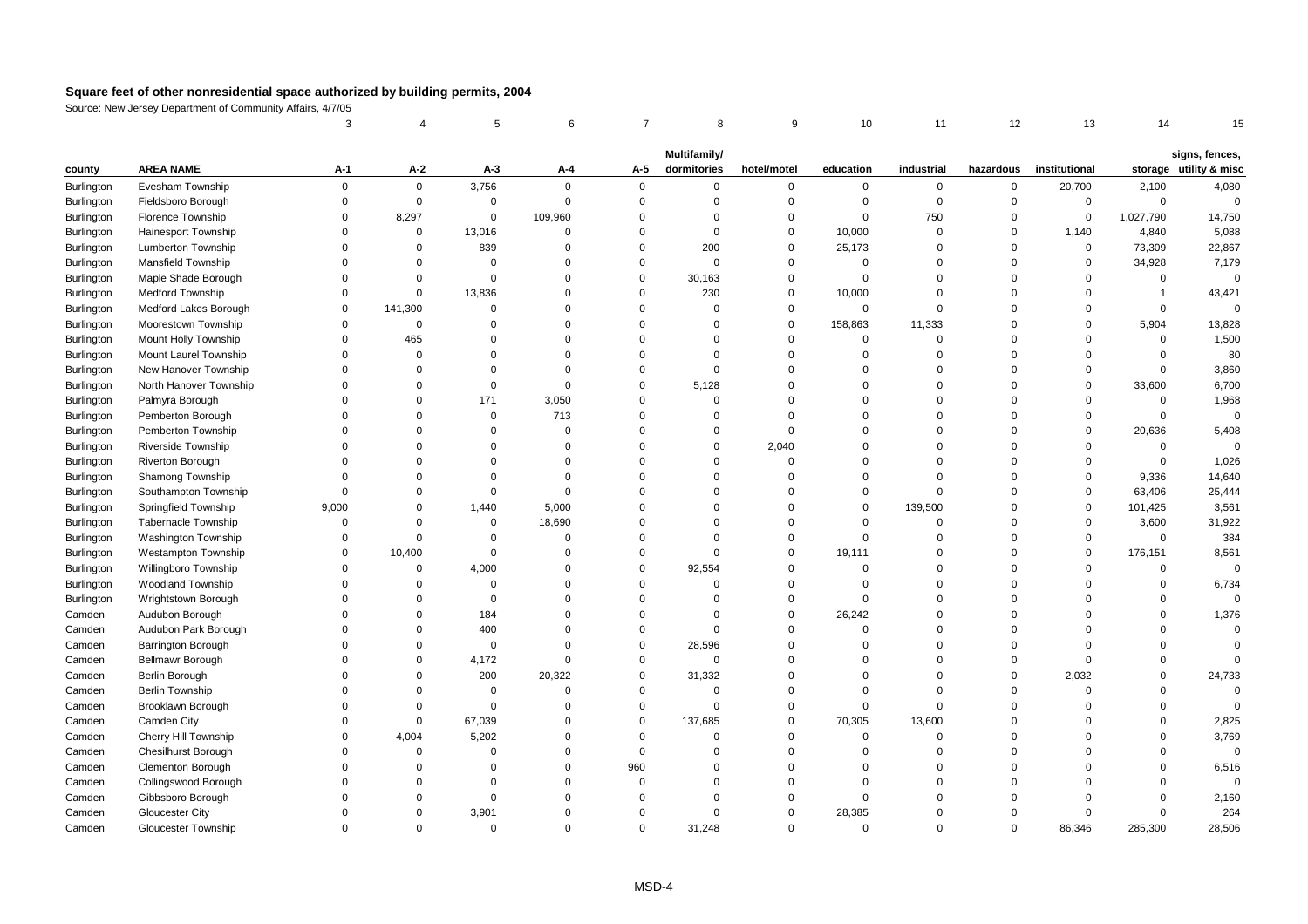|            |                            | 3           |             | 5           | 6           | $\overline{7}$ | 8            | 9           | 10             | 11          | 12          | 13            | 14          | 15                     |
|------------|----------------------------|-------------|-------------|-------------|-------------|----------------|--------------|-------------|----------------|-------------|-------------|---------------|-------------|------------------------|
|            |                            |             |             |             |             |                | Multifamily/ |             |                |             |             |               |             | signs, fences,         |
| county     | <b>AREA NAME</b>           | A-1         | $A-2$       | $A-3$       | A-4         | A-5            | dormitories  | hotel/motel | education      | industrial  | hazardous   | institutional |             | storage utility & misc |
| Camden     | Haddon Township            | $\mathbf 0$ | $\mathbf 0$ | $\mathbf 0$ | $\mathbf 0$ | $\mathbf 0$    | $\mathbf 0$  | 0           | $\mathbf 0$    | $\mathbf 0$ | $\Omega$    | 0             | $\mathbf 0$ | 1,080                  |
| Camden     | Haddonfield Borough        | $\Omega$    | $\bf 0$     | 360         | $\mathbf 0$ | $\bf 0$        | $\Omega$     | 0           | $\mathbf 0$    | $\mathbf 0$ | $\Omega$    | $\mathbf 0$   | $\Omega$    | $\mathbf 0$            |
| Camden     | Haddon Heights Borough     | $\Omega$    | $\mathbf 0$ | 570         | $\mathbf 0$ | $\Omega$       | $\Omega$     | $\Omega$    | $\Omega$       | $\Omega$    | $\Omega$    | $\Omega$      | $\Omega$    | 724                    |
| Camden     | Hi-nella Borough           | $\Omega$    | $\Omega$    | $\Omega$    | $\Omega$    | $\Omega$       | $\Omega$     | $\mathbf 0$ | $\Omega$       | $\Omega$    | $\Omega$    | $\Omega$      | $\Omega$    | $\Omega$               |
| Camden     | Laurel Springs Borough     | $\Omega$    | $\Omega$    | $\Omega$    | $\Omega$    | $\Omega$       | $\Omega$     | $\mathbf 0$ | $\Omega$       | $\Omega$    | $\Omega$    | $\Omega$      | $\Omega$    | 1,244                  |
| Camden     | Lawnside Borough           | $\Omega$    | $\mathbf 0$ | $\Omega$    | $\mathbf 0$ | $\Omega$       | $\Omega$     | $\Omega$    | $\mathbf 0$    | $\Omega$    | $\mathbf 0$ | $\Omega$      | $\Omega$    | $\Omega$               |
| Camden     | Lindenwold Borough         | $\Omega$    | $\mathbf 0$ | $\Omega$    | 365         | $\Omega$       | $\Omega$     | 0           | $\Omega$       | $\mathbf 0$ | $\mathbf 0$ | $\Omega$      | $\mathbf 0$ | 9,254                  |
| Camden     | Magnolia Borough           | $\Omega$    | $\Omega$    | $\Omega$    | $\Omega$    | $\Omega$       | $\Omega$     | $\Omega$    | $\Omega$       | $\Omega$    | $\Omega$    | $\Omega$      | $\Omega$    | $\Omega$               |
| Camden     | Merchantville Borough      | $\Omega$    | $\Omega$    | $\Omega$    | $\Omega$    | $\Omega$       | $\Omega$     | $\mathbf 0$ | $\Omega$       | $\Omega$    | $\Omega$    | $\Omega$      | $\Omega$    | $\Omega$               |
| Camden     | Mount Ephraim Borough      | $\Omega$    | $\mathbf 0$ | $\Omega$    | $\mathbf 0$ | $\Omega$       | $\Omega$     | 0           | 30,274         | $\Omega$    | $\Omega$    | $\Omega$      | $\Omega$    | $\mathbf 0$            |
| Camden     | Oaklyn Borough             | $\Omega$    | $\mathsf 0$ | $\Omega$    | $\mathbf 0$ | $\Omega$       | $\Omega$     | $\mathbf 0$ | $\mathbf 0$    | $\mathbf 0$ | $\mathbf 0$ | $\Omega$      | $\Omega$    | $\mathbf 0$            |
| Camden     | Pennsauken Township        | $\Omega$    | 3,750       | $\Omega$    | $\Omega$    | $\Omega$       | $\Omega$     | 0           | $\mathbf 0$    | 15,622      | $\Omega$    | $\Omega$      | $\Omega$    | 2,550                  |
| Camden     | Pine Hill Borough          | $\Omega$    | $\mathbf 0$ | $\Omega$    | $\Omega$    | $\Omega$       | $\Omega$     | $\mathbf 0$ | $\Omega$       | $\mathbf 0$ | $\Omega$    | $\Omega$      | $\Omega$    | $\Omega$               |
| Camden     | Pine Valley Borough        | $\Omega$    | $\Omega$    | $\Omega$    | $\Omega$    | $\Omega$       | $\mathbf 0$  | $\Omega$    | $\Omega$       | $\Omega$    | $\Omega$    | $\Omega$      | $\Omega$    | $\Omega$               |
| Camden     | Runnemede Borough          | $\Omega$    | $\Omega$    | $\Omega$    | $\Omega$    | $\Omega$       | 100          | 0           | $\Omega$       | $\Omega$    | $\Omega$    | $\Omega$      | $\Omega$    | $\Omega$               |
| Camden     | Somerdale Borough          | $\Omega$    | $\Omega$    | $\Omega$    | $\Omega$    | $\Omega$       | $\Omega$     | $\mathbf 0$ | $\Omega$       | $\Omega$    | $\Omega$    | $\Omega$      | $\Omega$    | $\Omega$               |
| Camden     | Stratford Borough          | $\Omega$    | $\mathbf 0$ | $\Omega$    | $\Omega$    | $\Omega$       | $\Omega$     | 0           | $\Omega$       | $\Omega$    | $\mathbf 0$ | $\Omega$      | $\Omega$    | 11,468                 |
| Camden     | <b>Tavistock Borough</b>   | $\Omega$    | $\mathsf 0$ | $\mathbf 0$ | $\Omega$    | $\Omega$       | $\Omega$     | 0           | $\Omega$       | $\mathbf 0$ | $\Omega$    | $\Omega$      | $\Omega$    | $\Omega$               |
| Camden     | Voorhees Township          | $\Omega$    | $\Omega$    | 17,314      | 17,000      | $\Omega$       | $\Omega$     | $\Omega$    | 34,900         | 2,988       | $\Omega$    | 3,550         | 15,460      | 2,396                  |
| Camden     | Waterford Township         | $\Omega$    | $\mathbf 0$ | 0           | $\Omega$    | $\Omega$       | $\Omega$     | $\Omega$    | $\mathbf 0$    | $\mathbf 0$ | $\Omega$    | $\mathbf 0$   | 2,000       | 24,450                 |
| Camden     | <b>Winslow Township</b>    | $\Omega$    | 135         | 11,545      | $\mathbf 0$ | $\Omega$       | $\Omega$     | 0           | $\mathbf 0$    | 7,520       | $\mathbf 0$ | $\mathbf 0$   | 83,049      | 45,642                 |
| Camden     | Woodlynne Borough          | $\Omega$    | $\pmb{0}$   | $\mathbf 0$ | $\mathbf 0$ | $\Omega$       | $\Omega$     | 0           | $\mathbf 0$    | $\mathbf 0$ | $\mathbf 0$ | $\Omega$      | $\mathsf 0$ | $\mathbf 0$            |
| Cape May   | Avalon Borough             | $\Omega$    | $\Omega$    | $\Omega$    | $\Omega$    | $\Omega$       | $\Omega$     | $\mathbf 0$ | 30,000         | $\Omega$    | $\Omega$    | $\Omega$      | $\Omega$    | 3,654                  |
| Cape May   | Cape May City              | $\Omega$    | $\Omega$    | $\Omega$    | $\Omega$    | $\Omega$       | 9,672        | 59,841      | $\mathbf 0$    | $\Omega$    | $\Omega$    | $\Omega$      | $\Omega$    | 544                    |
| Cape May   | Cape May Point Borough     | $\Omega$    | $\Omega$    | $\mathbf 0$ | $\Omega$    | $\Omega$       | $\Omega$     | $\mathbf 0$ | $\Omega$       | $\Omega$    | $\Omega$    | 0             | $\mathbf 0$ | 945                    |
| Cape May   | Dennis Township            | $\Omega$    | $\mathbf 0$ | 2,617       | 1,681       | $\mathsf 0$    | $\Omega$     | 0           | 1,500          | $\mathbf 0$ | $\mathbf 0$ | 4,868         | 18,400      | 109,355                |
| Cape May   | Lower Township             | $\Omega$    | $\Omega$    | 1,128       | $\mathsf 0$ | 8,420          | $\Omega$     | $\Omega$    | $\mathbf 0$    | 10,693      | $\Omega$    | $\mathbf 0$   | 11,355      | 49,705                 |
| Cape May   | Middle Township            | $\Omega$    | $\mathbf 0$ | 0           | 36,200      | $\mathbf 0$    | $\Omega$     | $\mathbf 0$ | $\Omega$       | $\mathbf 0$ | $\mathbf 0$ | $\mathbf 0$   | 93,460      | 124,302                |
| Cape May   | North Wildwood City        | $\Omega$    | $\Omega$    | $\Omega$    | $\Omega$    | $\mathsf 0$    | 145,058      | $\Omega$    | $\Omega$       | $\Omega$    | $\Omega$    | $\Omega$      | $\mathbf 0$ | 990                    |
| Cape May   | Ocean City                 | $\Omega$    | $\mathbf 0$ | 12,540      | $\mathbf 0$ | 12,457         | 26,541       | 224,304     | $\Omega$       | $\Omega$    | $\mathbf 0$ | 60,185        | $\Omega$    | 20,235                 |
| Cape May   | Sea Isle City              | 624         | $\Omega$    | $\Omega$    | $\Omega$    | $\mathbf 0$    | $\Omega$     | $\Omega$    | $\Omega$       | $\Omega$    | $\Omega$    | $\mathbf 0$   | $\Omega$    | $\Omega$               |
| Cape May   | Stone Harbor Borough       | $\Omega$    | $\mathsf 0$ | $\Omega$    | $\Omega$    | $\mathbf 0$    | $\Omega$     | $\mathbf 0$ | $\Omega$       | $\Omega$    | $\Omega$    | $\mathbf 0$   | $\mathbf 0$ | 402                    |
| Cape May   | <b>Upper Township</b>      | $\Omega$    | 212         | $\Omega$    | $\Omega$    | $\Omega$       | $\Omega$     | 0           | $\Omega$       | $\Omega$    | $\mathbf 0$ | 0             | 9,240       | 27,656                 |
| Cape May   | West Cape May Borough      | $\Omega$    | $\mathsf 0$ | $\Omega$    | $\Omega$    | $\mathbf 0$    | $\Omega$     | $\Omega$    | $\Omega$       | $\mathbf 0$ | $\Omega$    | $\Omega$      | $\mathsf 0$ | 1,550                  |
| Cape May   | West Wildwood Borough      | $\Omega$    | $\Omega$    | $\Omega$    | $\Omega$    | $\mathbf 0$    | $\Omega$     | $\Omega$    | $\Omega$       | $\Omega$    | $\Omega$    | $\Omega$      | $\mathbf 0$ | 480                    |
| Cape May   | <b>Wildwood City</b>       | $\Omega$    | $\Omega$    | $\Omega$    | $\Omega$    | $\mathbf 0$    | 315,347      | $\mathbf 0$ | $\mathbf 0$    | $\Omega$    | $\Omega$    | $\mathbf 0$   | 10,240      | 400                    |
| Cape May   | Wildwood Crest Borough     | $\Omega$    | $\Omega$    | $\Omega$    | $\Omega$    | $\mathbf 0$    | 303,021      | 91,762      | 5,167          | $\Omega$    | $\Omega$    | $\Omega$      | $\mathbf 0$ | 1,074                  |
| Cape May   | Woodbine Borough           | $\Omega$    | $\mathbf 0$ | $\mathbf 0$ | $\mathbf 0$ | $\mathsf 0$    | 0            | 0           | $\overline{0}$ | $\Omega$    | $\mathbf 0$ | $\Omega$      | $\mathbf 0$ | 1,307                  |
| Cumberland | <b>Bridgeton City</b>      | $\Omega$    | $\Omega$    | 28,840      | $\Omega$    | $\Omega$       | 21,400       | $\mathbf 0$ | 206,798        | $\Omega$    | $\Omega$    | $\Omega$      | $\Omega$    | 3,198                  |
| Cumberland | <b>Commercial Township</b> | $\Omega$    | $\Omega$    | $\Omega$    | $\Omega$    | $\Omega$       | $\Omega$     | $\Omega$    | $\Omega$       | $\Omega$    | $\Omega$    | $\Omega$      | $\Omega$    | 15,176                 |
| Cumberland | Deerfield Township         | $\Omega$    | $\Omega$    | $\Omega$    | $\Omega$    | $\Omega$       | $\Omega$     | $\Omega$    | $\Omega$       | $\Omega$    | $\Omega$    | $\Omega$      | 89,320      | 7,424                  |
| Cumberland | Downe Township             | $\Omega$    | $\Omega$    | $\mathbf 0$ | $\Omega$    | $\Omega$       | $\Omega$     | $\mathbf 0$ | $\Omega$       | $\Omega$    | $\Omega$    | $\Omega$      | $\mathbf 0$ | 3,408                  |
| Cumberland | <b>Fairfield Township</b>  | $\Omega$    | $\Omega$    | 572         | $\Omega$    | $\Omega$       | 5,144        | $\Omega$    | 190            | $\Omega$    | $\Omega$    | $\Omega$      | $\Omega$    | 13,674                 |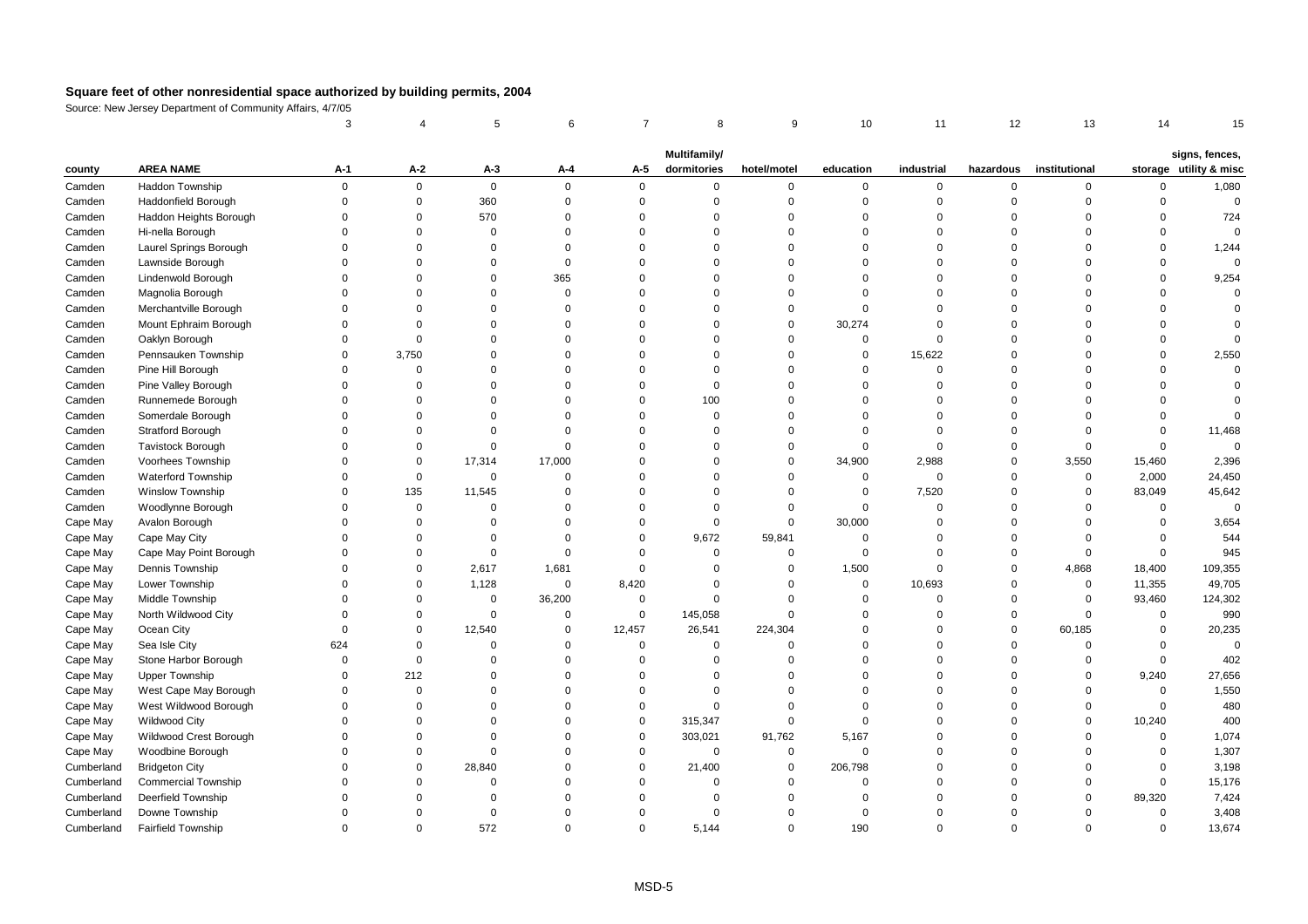|            |                                 | 3           |             | 5           | 6           | $\overline{7}$ | 8                           | 9           | 10             | 11          | 12        | 13            | 14          | 15                                       |
|------------|---------------------------------|-------------|-------------|-------------|-------------|----------------|-----------------------------|-------------|----------------|-------------|-----------|---------------|-------------|------------------------------------------|
|            |                                 |             |             |             |             |                |                             |             |                |             |           |               |             |                                          |
| county     | <b>AREA NAME</b>                | А-1         | $A-2$       | $A-3$       | $A-4$       | A-5            | Multifamily/<br>dormitories | hotel/motel | education      | industrial  | hazardous | institutional |             | signs, fences,<br>storage utility & misc |
| Cumberland | Greenwich Township              | $\mathbf 0$ | $\mathbf 0$ | $\mathbf 0$ | $\mathbf 0$ | $\mathbf 0$    | 0                           | 0           | $\mathbf 0$    | $\mathbf 0$ | $\Omega$  | 0             | 0           | 13,436                                   |
| Cumberland | <b>Hopewell Township</b>        | $\Omega$    | $\mathbf 0$ | $\mathbf 0$ | $\mathbf 0$ | $\mathbf 0$    | $\Omega$                    | $\mathbf 0$ | $\mathbf 0$    | $\mathbf 0$ | $\Omega$  | $\Omega$      | $\mathbf 0$ | 68,104                                   |
| Cumberland | Lawrence Township               | $\Omega$    | $\Omega$    | $\Omega$    | $\Omega$    | $\mathbf 0$    | $\Omega$                    | $\mathbf 0$ | $\Omega$       | $\Omega$    | $\Omega$  | $\Omega$      | $\Omega$    | $\mathbf 0$                              |
| Cumberland | <b>Maurice River Township</b>   | $\Omega$    | $\Omega$    | $\Omega$    | $\Omega$    | $\mathbf 0$    | $\Omega$                    | $\mathbf 0$ | $\Omega$       | $\mathbf 0$ | $\Omega$  | $\Omega$      | $\mathbf 0$ | 11,473                                   |
| Cumberland | Millville City                  | $\Omega$    | 11,423      | $\Omega$    | $\Omega$    | $\mathbf 0$    | 1,536                       | $\mathbf 0$ | 65,000         | 10,000      | $\Omega$  | $\Omega$      | 8,556       | 55,478                                   |
| Cumberland | Shiloh Borough                  | $\Omega$    | $\mathbf 0$ | $\Omega$    | $\Omega$    | $\mathbf 0$    | $\Omega$                    | $\mathbf 0$ | $\mathbf 0$    | $\mathbf 0$ | $\Omega$  | $\Omega$      | $\mathbf 0$ | 1,120                                    |
| Cumberland | <b>Stow Creek Township</b>      | $\Omega$    | $\Omega$    | $\Omega$    | $\Omega$    | $\mathbf 0$    | $\Omega$                    | 0           | $\Omega$       | $\Omega$    | $\Omega$  | $\Omega$      | $\mathbf 0$ | 18,488                                   |
| Cumberland | <b>Upper Deerfield Township</b> | $\Omega$    | $\Omega$    | $\Omega$    | $\Omega$    | $\Omega$       | $\Omega$                    | $\mathbf 0$ | $\Omega$       | $\Omega$    | $\Omega$  | $\Omega$      | 8,128       | 27,544                                   |
| Cumberland | Vineland City                   | $\Omega$    | 278         | 5,440       | 715         | $\mathbf 0$    | $\Omega$                    | $\mathbf 0$ | 265,138        | 32,864      | $\Omega$  | 39,070        | 89,071      | 56,930                                   |
| Essex      | <b>Belleville Town</b>          | $\Omega$    | $\mathbf 0$ | $\mathbf 0$ | $\Omega$    | $\Omega$       | $\Omega$                    | 0           | $\Omega$       | $\mathbf 0$ | $\Omega$  | $\mathbf 0$   | $\mathbf 0$ | $\mathbf 0$                              |
| Essex      | <b>Bloomfield Township</b>      | $\Omega$    | $\Omega$    | 80          | $\Omega$    | $\Omega$       | $\Omega$                    | $\mathbf 0$ | 174,087        | $\Omega$    | $\Omega$  | 810           | $\Omega$    | 2,349                                    |
| Essex      | <b>Caldwell Township</b>        | $\Omega$    | $\mathbf 0$ | $\Omega$    | 0           | $\Omega$       | $\Omega$                    | 0           | 0              | $\Omega$    | $\Omega$  | $\Omega$      | $\Omega$    | 312                                      |
| Essex      | Cedar Grove Township            | $\Omega$    | 8,160       | $\Omega$    | $\Omega$    | $\mathbf 0$    | $\Omega$                    | $\mathbf 0$ | $\Omega$       | $\Omega$    | $\Omega$  | $\Omega$      | $\Omega$    | $\overline{0}$                           |
| Essex      | East Orange City                | $\Omega$    | $\Omega$    | $\Omega$    | $\Omega$    | $\mathbf 0$    | 176,628                     | $\mathbf 0$ | 108,035        | $\Omega$    | $\Omega$  | $\Omega$      | 19,778      | 112                                      |
| Essex      | <b>Essex Fells Township</b>     | 17,039      | $\Omega$    | $\Omega$    | $\Omega$    | $\mathbf 0$    | $\Omega$                    | $\mathbf 0$ | $\Omega$       | $\Omega$    | $\Omega$  | $\Omega$      | $\Omega$    | $\Omega$                                 |
| Essex      | Fairfield Township              | $\Omega$    | $\Omega$    | $\Omega$    | $\Omega$    | $\mathbf 0$    | $\Omega$                    | $\mathbf 0$ | $\Omega$       | $\Omega$    | $\Omega$  | $\Omega$      | $\Omega$    | 928                                      |
| Essex      | Glen Ridge Borough              | $\Omega$    | $\mathbf 0$ | $\Omega$    | $\mathbf 0$ | $\mathbf 0$    | $\Omega$                    | $\mathbf 0$ | $\overline{0}$ | $\Omega$    | $\Omega$  | $\Omega$      | $\mathbf 0$ | $\overline{0}$                           |
| Essex      | <b>Irvington Township</b>       | $\Omega$    | $\mathbf 0$ | $\Omega$    | $\Omega$    | $\mathbf 0$    | $\Omega$                    | $\mathbf 0$ | 144,027        | $\Omega$    | $\Omega$  | $\Omega$      | $\Omega$    | 171,580                                  |
| Essex      | Livingston Township             | $\Omega$    | 5,497       | 36,164      | $\Omega$    | $\mathbf 0$    | 122,908                     | $\mathbf 0$ | 32,976         | $\Omega$    | $\Omega$  | 30,985        | 68,968      | 7,151                                    |
| Essex      | Maplewood Township              | $\Omega$    | $\mathbf 0$ | 0           | $\Omega$    | $\mathbf 0$    | $\mathbf 0$                 | 0           | $\mathbf 0$    | $\Omega$    | $\Omega$  | $\mathbf 0$   | $\Omega$    | 900                                      |
| Essex      | Millburn Township               | $\Omega$    | $\Omega$    | $\mathbf 0$ | $\Omega$    | $\mathbf 0$    | $\Omega$                    | $\mathbf 0$ | $\mathbf 0$    | $\Omega$    | $\Omega$  | $\mathbf 0$   | $\mathbf 0$ | $\mathbf 0$                              |
| Essex      | Montclair Township              | $\Omega$    | $\Omega$    | 1,910       | $\Omega$    | $\mathbf 0$    | 16,557                      | $\mathbf 0$ | 45,632         | $\Omega$    | $\Omega$  | $\Omega$      | $\mathbf 0$ | 16,099                                   |
| Essex      | <b>Newark City</b>              | $\Omega$    | $\mathbf 0$ | 9,875       | 2,434       | $\mathbf 0$    | 1,468,823                   | 1           | 488,739        | 4,153       | $\Omega$  | $\mathbf 0$   | 349,919     | $\Omega$                                 |
| Essex      | North Caldwell Borough          | $\Omega$    | $\mathbf 0$ | $\mathbf 0$ | $\Omega$    | $\mathbf 0$    | $\mathbf 0$                 | $\mathbf 0$ | 55,300         | $\mathbf 0$ | $\Omega$  | $\Omega$      | $\mathbf 0$ | $\Omega$                                 |
| Essex      | Nutley Township                 | $\Omega$    | $\mathbf 0$ | $\Omega$    | $\Omega$    | $\mathbf 0$    | $\Omega$                    | $\mathbf 0$ | $\Omega$       | $\Omega$    | $\Omega$  | $\Omega$      | $\Omega$    | $\Omega$                                 |
| Essex      | City of Orange Township         | $\Omega$    | 272         | $\Omega$    | $\Omega$    | $\mathbf 0$    | 101,008                     | 0           | 2,646          | 2,436       | $\Omega$  | $\Omega$      | $\Omega$    | 2,632                                    |
| Essex      | Roseland Borough                | $\Omega$    | $\mathbf 0$ | $\Omega$    | $\Omega$    | $\mathbf 0$    | $\Omega$                    | $\mathbf 0$ | 9,500          | $\mathbf 0$ | $\Omega$  | $\Omega$      | $\Omega$    | 2,159                                    |
| Essex      | South Orange Village            | $\Omega$    | $\Omega$    | $\Omega$    | $\Omega$    | $\Omega$       | $\Omega$                    | $\mathbf 0$ | $\Omega$       | $\Omega$    | $\Omega$  | $\Omega$      | $\Omega$    | $\Omega$                                 |
| Essex      | Verona Township                 | $\Omega$    | $\Omega$    | $\Omega$    | $\Omega$    | $\Omega$       | $\Omega$                    | $\mathbf 0$ | $\Omega$       | $\Omega$    | $\Omega$  | $\Omega$      | 5,595       | 2,448                                    |
| Essex      | West Caldwell Township          | $\Omega$    | $\mathbf 0$ | $\Omega$    | $\Omega$    | $\Omega$       | $\Omega$                    | $\mathbf 0$ | $\Omega$       | $\Omega$    | $\Omega$  | $\Omega$      | $\mathbf 0$ | 746                                      |
| Essex      | West Orange Township            | $\mathbf 0$ | 374         | $\Omega$    |             | $\mathbf 0$    | $\mathbf 0$                 | 79,668      | 192,915        | $\Omega$    | $\Omega$  | $\mathbf 0$   | 171,531     | $\mathbf 0$                              |
| Gloucester | Clayton Borough                 | $\Omega$    | 3,750       | $\Omega$    | $\Omega$    | $\mathbf 0$    | $\Omega$                    | $\mathbf 0$ | 1,148          | $\Omega$    | $\Omega$  | $\mathbf 0$   | $\mathbf 0$ | 2,128                                    |
| Gloucester | <b>Deptford Township</b>        | $\Omega$    | $\mathbf 0$ | 2,393       | 3,000       | $\mathbf 0$    | 353,964                     | 0           | $\overline{0}$ | $\Omega$    | $\Omega$  | $\mathbf 0$   | 48,336      | 24,602                                   |
| Gloucester | East Greenwich Township         | $\Omega$    | $\Omega$    | $\Omega$    | $\Omega$    | $\mathbf 0$    | 26,863                      | $\mathbf 0$ | 1,596          | $\Omega$    | $\Omega$  | $\mathbf 0$   | 11,000      | 10,680                                   |
| Gloucester | Elk Township                    | $\Omega$    | $\Omega$    | $\Omega$    | $\Omega$    | $\Omega$       | $\Omega$                    | $\Omega$    | $\Omega$       | $\Omega$    | $\Omega$  | $\mathbf 0$   | $\mathsf 0$ | 16,725                                   |
| Gloucester | Franklin Township               | $\Omega$    | $\Omega$    | $\mathbf 0$ | $\Omega$    | $\mathbf 0$    | $\Omega$                    | $\mathbf 0$ | $\Omega$       | $\Omega$    | $\Omega$  | 1,120         | 28,200      | 79,338                                   |
| Gloucester | Glassboro Borough               | $\Omega$    | 2,560       | 41,010      | $\Omega$    | $\Omega$       | $\Omega$                    | $\mathbf 0$ | $\Omega$       | $\Omega$    | $\Omega$  | $\mathbf 0$   | 5,322       | 1,180                                    |
| Gloucester | <b>Greenwich Township</b>       | $\mathbf 0$ | $\mathbf 0$ | $\mathbf 0$ | $\mathbf 0$ | $\Omega$       | $\Omega$                    | $\mathbf 0$ | $\Omega$       | $\Omega$    | $\Omega$  | 0             | $\mathbf 0$ | 3,228                                    |
| Gloucester | <b>Harrison Township</b>        | 2,400       | $\Omega$    | $\Omega$    | $\Omega$    | $\Omega$       | $\Omega$                    | 8,240       | $\Omega$       | $\Omega$    | $\Omega$  | $\mathbf 0$   | $\mathbf 0$ | 44,280                                   |
| Gloucester | Logan Township                  | $\Omega$    | $\Omega$    | 7,948       | $\Omega$    | $\Omega$       | $\Omega$                    | $\mathbf 0$ | $\Omega$       | $\Omega$    | $\Omega$  | $\Omega$      | 240,432     | 2,300                                    |
| Gloucester | Mantua Township                 | $\Omega$    | $\mathbf 0$ | 2,973       | $\Omega$    | 4,855          | $\Omega$                    | 0           | 940            | $\Omega$    | $\Omega$  | $\Omega$      | 2,018       | 16,923                                   |
| Gloucester | Monroe Township                 | $\Omega$    | 1,100       | 54,004      | $\Omega$    | $\mathbf 0$    | 1,020                       | 25,553      | 107,373        | $\Omega$    | $\Omega$  | $\Omega$      | 54,454      | 30,868                                   |
| Gloucester | National Park Borough           | $\Omega$    | $\Omega$    | $\Omega$    | $\Omega$    | $\Omega$       | $\Omega$                    | $\Omega$    | $\Omega$       | $\Omega$    | $\Omega$  | $\Omega$      | $\Omega$    | $\Omega$                                 |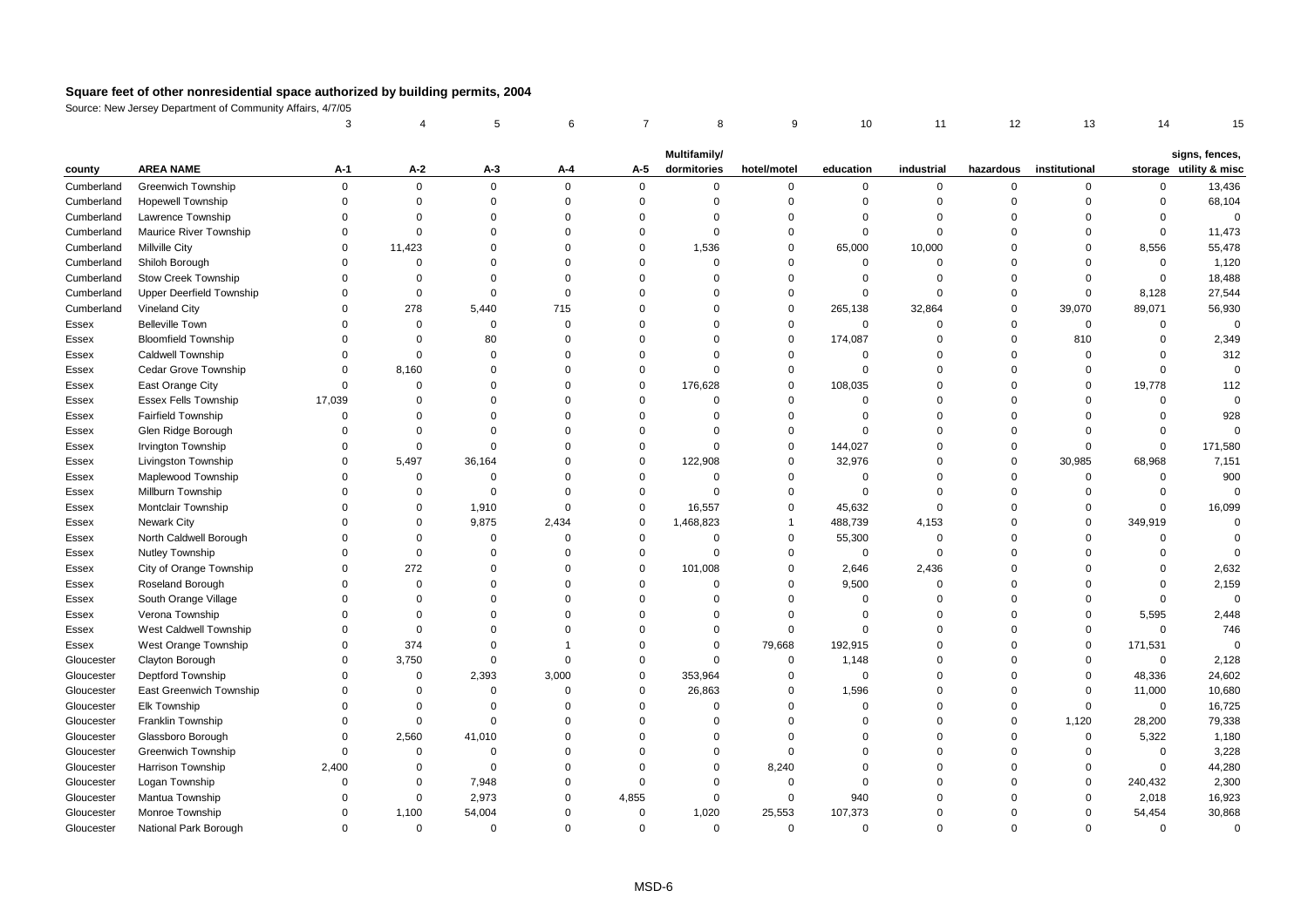|            |                            | 3           |                     | 5           | 6           | $\overline{7}$ | 8                           | 9           | 10          | 11          | 12        | 13            | 14          | 15                                       |
|------------|----------------------------|-------------|---------------------|-------------|-------------|----------------|-----------------------------|-------------|-------------|-------------|-----------|---------------|-------------|------------------------------------------|
|            |                            |             |                     |             |             |                |                             |             |             |             |           |               |             |                                          |
| county     | <b>AREA NAME</b>           | A-1         | $A-2$               | $A-3$       | A-4         | A-5            | Multifamily/<br>dormitories | hotel/motel | education   | industrial  | hazardous | institutional |             | signs, fences,<br>storage utility & misc |
| Gloucester | Newfield Borough           | $\mathbf 0$ | $\mathbf 0$         | $\mathbf 0$ | $\mathbf 0$ | $\mathbf 0$    | $\mathbf 0$                 | 0           | 0           | $\mathbf 0$ | $\Omega$  | 0             | $\mathbf 0$ | $\mathbf 0$                              |
| Gloucester | Paulsboro Borough          | $\Omega$    | $\mathsf{O}\xspace$ | $\mathbf 0$ | $\mathbf 0$ | $\mathbf 0$    | $\Omega$                    | $\mathbf 0$ | $\mathbf 0$ | $\mathbf 0$ | $\Omega$  | $\Omega$      | $\mathbf 0$ | 32,880                                   |
| Gloucester | Pitman Borough             | $\Omega$    | $\mathbf 0$         | $\Omega$    | $\Omega$    | $\mathbf 0$    | $\Omega$                    | $\mathbf 0$ | $\Omega$    | $\Omega$    | $\Omega$  | $\Omega$      | $\mathbf 0$ | $\Omega$                                 |
| Gloucester | South Harrison Township    | $\Omega$    | $\Omega$            | $\Omega$    | $\Omega$    | $\Omega$       | $\Omega$                    | $\Omega$    | $\Omega$    | $\Omega$    | $\Omega$  | $\Omega$      | 52,033      | 9,928                                    |
| Gloucester | Swedesborough Borough      | $\Omega$    | $\mathbf 0$         | $\mathbf 0$ | $\Omega$    | $\mathbf 0$    | $\Omega$                    | $\mathbf 0$ | $\Omega$    | $\Omega$    | $\Omega$  | $\Omega$      | $\mathbf 0$ | 3,600                                    |
| Gloucester | <b>Washington Township</b> | $\Omega$    | 3,672               | 16,990      | $\Omega$    | $\mathbf 0$    | $\Omega$                    | $\mathbf 0$ | $\mathbf 0$ | $\mathbf 0$ | $\Omega$  | $\mathsf 0$   | 25,000      | 60,568                                   |
| Gloucester | Wenonah Borough            | $\Omega$    | $\mathbf 0$         | $\mathsf 0$ | $\Omega$    | $\mathbf 0$    | $\Omega$                    | $\mathbf 0$ | 9,740       | $\Omega$    | $\Omega$  | $\mathbf 0$   | $\mathbf 0$ | 1,721                                    |
| Gloucester | West Deptford Township     | $\Omega$    | $\mathbf 0$         | 2,956       | $\Omega$    | $\mathbf 0$    | 48,321                      | $\mathbf 0$ | $\Omega$    | $\Omega$    | $\Omega$  | 5,003         | $\mathbf 0$ | 2,641                                    |
| Gloucester | Westville Borough          | $\Omega$    | $\mathbf 0$         | $\Omega$    | $\Omega$    | $\mathbf 0$    | $\Omega$                    | $\mathbf 0$ | $\Omega$    | $\Omega$    | $\Omega$  | $\mathsf 0$   | $\Omega$    | 2,000                                    |
| Gloucester | <b>Woodbury City</b>       | $\Omega$    | 2,800               | $\Omega$    | $\Omega$    | $\mathbf 0$    | $\Omega$                    | $\Omega$    | $\Omega$    | $\Omega$    | $\Omega$  | 36,850        | $\Omega$    | 960                                      |
| Gloucester | Woodbury Heights Borough   | $\Omega$    | $\mathbf 0$         | 3,127       | $\Omega$    | $\mathbf 0$    | $\Omega$                    | $\mathbf 0$ | 10,737      | $\Omega$    | $\Omega$  | $\Omega$      | $\mathbf 0$ | 1,760                                    |
| Gloucester | <b>Woolwich Township</b>   | $\Omega$    | $\mathbf 0$         | $\mathbf 0$ | $\Omega$    | $\mathbf 0$    | 487,709                     | $\mathbf 0$ | 118,826     | $\Omega$    | 240       | $\mathbf 0$   | 248         | 15,084                                   |
| Hudson     | <b>Bayonne City</b>        | $\Omega$    | $\mathbf 0$         | $\mathbf 0$ | $\mathbf 0$ | $\mathbf 0$    | 63,660                      | $\mathbf 0$ | $\mathbf 0$ | $\Omega$    | $\Omega$  | $\mathbf 0$   | 10,500      | 2,355                                    |
| Hudson     | East Newark Borough        | $\Omega$    | $\mathbf 0$         | $\Omega$    | $\Omega$    | $\mathbf 0$    | $\mathbf 0$                 | $\mathbf 0$ | $\Omega$    | $\Omega$    | $\Omega$  | $\Omega$      | $\mathbf 0$ | $\mathbf 0$                              |
| Hudson     | Guttenberg Town            | $\Omega$    | $\mathbf 0$         | $\Omega$    | $\Omega$    | $\mathbf 0$    | 4,390                       | 5,814       | $\Omega$    | $\Omega$    | $\Omega$  | $\Omega$      | $\Omega$    | $\Omega$                                 |
| Hudson     | Harrison Town              | $\Omega$    | 3,367               | 1,818       | $\Omega$    | $\mathbf 0$    | $\mathbf 0$                 | $\mathbf 0$ | 159,693     | $\Omega$    | $\Omega$  | $\Omega$      | $\Omega$    | $\Omega$                                 |
| Hudson     | Hoboken City               | $\Omega$    | $\mathsf 0$         | $\mathsf 0$ | $\mathbf 0$ | $\mathsf 0$    | 1,072,002                   | $\mathbf 0$ | $\mathbf 0$ | $\Omega$    | $\Omega$  | $\Omega$      | $\mathbf 0$ | $\mathbf 0$                              |
| Hudson     | Jersey City                | $\Omega$    | 3,268               | 10,850      | $\Omega$    | $\mathbf 0$    | 924,777                     | $\mathbf 0$ | 73,085      | 5,021       | $\Omega$  | $\Omega$      | 46,935      | 6,170                                    |
| Hudson     | Kearny Town                | $\Omega$    | $\mathbf 0$         | $\mathbf 0$ | $\Omega$    | $\mathbf 0$    | 15,409                      | 0           | 0           | $\mathbf 0$ | $\Omega$  | $\Omega$      | 33,000      | 3,312                                    |
| Hudson     | North Bergen Township      | $\Omega$    | $\mathbf 0$         | 7,400       | $\mathbf 0$ | $\mathbf 0$    | 248,340                     | 2,023       | $\mathbf 0$ | $\Omega$    | $\Omega$  | $\mathbf 0$   | 6,950       | $\mathbf 0$                              |
| Hudson     | Secaucus Town              | $\Omega$    | $\mathbf 0$         | 23,774      | $\Omega$    | $\mathbf 0$    | $\mathbf 0$                 | $\mathbf 0$ | 28,520      | $\Omega$    | $\Omega$  | $\Omega$      | 56,667      | 621                                      |
| Hudson     | Union City                 | $\Omega$    | $\mathbf 0$         | $\mathbf 0$ | $\mathbf 0$ | $\mathbf 0$    | 288,535                     | $\mathbf 0$ | 65,309      | $\Omega$    | $\Omega$  | $\Omega$      | $\mathbf 0$ | $\Omega$                                 |
| Hudson     | Weehawken Township         | $\Omega$    | $\mathbf 0$         | $\Omega$    | $\mathbf 0$ | $\mathbf 0$    | 180,590                     | $\mathbf 0$ | $\mathbf 0$ | $\Omega$    | $\Omega$  | $\Omega$      | $\mathbf 0$ | $\Omega$                                 |
| Hudson     | West New York Town         | $\Omega$    | 7,425               | $\mathbf 0$ | 0           | $\mathbf 0$    | 1,257,292                   | $\mathbf 0$ | 236,512     | $\Omega$    | $\Omega$  | $\mathbf 0$   | 9,575       | $\Omega$                                 |
| Hunterdon  | Alexandria Township        | $\Omega$    | $\Omega$            | $\Omega$    | $\Omega$    | $\mathbf 0$    | $\Omega$                    | $\mathbf 0$ | $\Omega$    | $\Omega$    | $\Omega$  | $\Omega$      | $\Omega$    | 57,954                                   |
| Hunterdon  | Bethlehem Township         | $\Omega$    | $\mathbf 0$         | $\Omega$    | $\Omega$    | $\mathbf 0$    | $\Omega$                    | 0           | $\Omega$    | $\Omega$    | $\Omega$  | $\Omega$      | 0           | $\Omega$                                 |
| Hunterdon  | <b>Bloomsbury Borough</b>  | $\Omega$    | $\Omega$            | $\Omega$    | $\mathbf 0$ | $\mathbf 0$    | $\Omega$                    | $\mathbf 0$ | $\mathbf 0$ | $\Omega$    | $\Omega$  | $\Omega$      | $\mathbf 0$ | $\overline{0}$                           |
| Hunterdon  | Califon Borough            | $\Omega$    | $\Omega$            | $\Omega$    | $\Omega$    | $\Omega$       | $\Omega$                    | 758         | $\Omega$    | $\Omega$    | $\Omega$  | $\Omega$      | $\Omega$    | 600                                      |
| Hunterdon  | <b>Clinton Town</b>        | $\Omega$    | $\Omega$            | $\Omega$    | $\Omega$    | $\Omega$       | $\Omega$                    | $\mathbf 0$ | $\Omega$    | $\Omega$    | $\Omega$  | $\Omega$      | $\mathbf 0$ | 930                                      |
| Hunterdon  | Clinton Township           | $\Omega$    | $\Omega$            | $\Omega$    | $\Omega$    | $\Omega$       | $\Omega$                    | $\mathbf 0$ | $\Omega$    | $\Omega$    | $\Omega$  | $\Omega$      | 264         | 18,570                                   |
| Hunterdon  | Delaware Township          | $\Omega$    | $\mathbf 0$         | $\Omega$    | $\Omega$    | $\mathbf 0$    | $\Omega$                    | $\mathbf 0$ | $\Omega$    | $\Omega$    | $\Omega$  | $\Omega$      | $\mathbf 0$ | 83,648                                   |
| Hunterdon  | East Amwell Township       | $\Omega$    | $\mathbf 0$         | $\Omega$    | $\Omega$    | $\Omega$       | $\Omega$                    | $\mathbf 0$ | $\Omega$    | $\Omega$    | $\Omega$  | $\mathbf 0$   | 14,000      | 43,164                                   |
| Hunterdon  | Flemington Borough         | $\Omega$    | 585                 | $\Omega$    | $\Omega$    | $\Omega$       | $\Omega$                    | $\mathbf 0$ | $\Omega$    | $\Omega$    | $\Omega$  | $\Omega$      | $\mathbf 0$ | $\mathbf 0$                              |
| Hunterdon  | Franklin Township          | $\Omega$    | $\mathbf 0$         | $\Omega$    | $\Omega$    | $\mathbf 0$    | $\Omega$                    | $\mathbf 0$ | $\Omega$    | $\Omega$    | $\Omega$  | $\Omega$      | 288         | 22,018                                   |
| Hunterdon  | Frenchtown Borough         | $\Omega$    | $\mathbf 0$         | $\Omega$    | $\Omega$    | $\mathbf{0}$   | $\Omega$                    | $\mathbf 0$ | $\Omega$    | $\mathbf 0$ | $\Omega$  | $\Omega$      | $\mathbf 0$ | $\Omega$                                 |
| Hunterdon  | Glen Gardner Borough       | $\Omega$    | $\Omega$            | $\Omega$    | $\Omega$    | $\Omega$       | $\Omega$                    | $\Omega$    | $\Omega$    | $\Omega$    | $\Omega$  | $\Omega$      | $\Omega$    | $\Omega$                                 |
| Hunterdon  | Hampton Borough            | $\Omega$    | $\Omega$            | $\Omega$    | $\Omega$    | $\mathbf 0$    | $\Omega$                    | $\mathbf 0$ | $\Omega$    | $\Omega$    | $\Omega$  | $\Omega$      | $\mathbf 0$ | $\overline{0}$                           |
| Hunterdon  | High Bridge Borough        | $\Omega$    | $\Omega$            | $\Omega$    | $\Omega$    | $\mathbf 0$    | $\Omega$                    | $\mathbf 0$ | $\Omega$    | $\Omega$    | $\Omega$  | $\Omega$      | $\mathbf 0$ | 100                                      |
| Hunterdon  | <b>Holland Township</b>    | $\Omega$    | $\Omega$            | $\Omega$    | $\Omega$    | $\mathbf 0$    | $\Omega$                    | $\mathbf 0$ | $\Omega$    | $\Omega$    | $\Omega$  | $\Omega$      | 900         | 2,444                                    |
| Hunterdon  | Kingwood Township          | $\Omega$    | $\Omega$            | $\Omega$    | $\Omega$    | $\Omega$       | $\Omega$                    | $\mathbf 0$ | $\Omega$    | $\Omega$    | $\Omega$  | $\Omega$      | $\mathbf 0$ | 20,509                                   |
| Hunterdon  | Lambertville City          | O           | $\Omega$            | $\Omega$    | $\Omega$    | $\mathbf 0$    | 102,545                     | $\Omega$    | 1,257       | $\Omega$    | $\Omega$  | $\Omega$      | $\Omega$    | $\mathbf 0$                              |
| Hunterdon  | Lebanon Borough            | $\Omega$    | $\Omega$            | $\Omega$    | $\Omega$    | $\mathbf 0$    | $\Omega$                    | $\mathbf 0$ | $\mathbf 0$ | $\Omega$    | $\Omega$  | $\Omega$      | $\mathbf 0$ | 1,488                                    |
| Hunterdon  | Lebanon Township           | $\Omega$    | $\Omega$            | $\Omega$    | $\Omega$    | $\Omega$       | $\Omega$                    | $\Omega$    | $\Omega$    | $\Omega$    | $\Omega$  | $\Omega$      | $\Omega$    | 21,494                                   |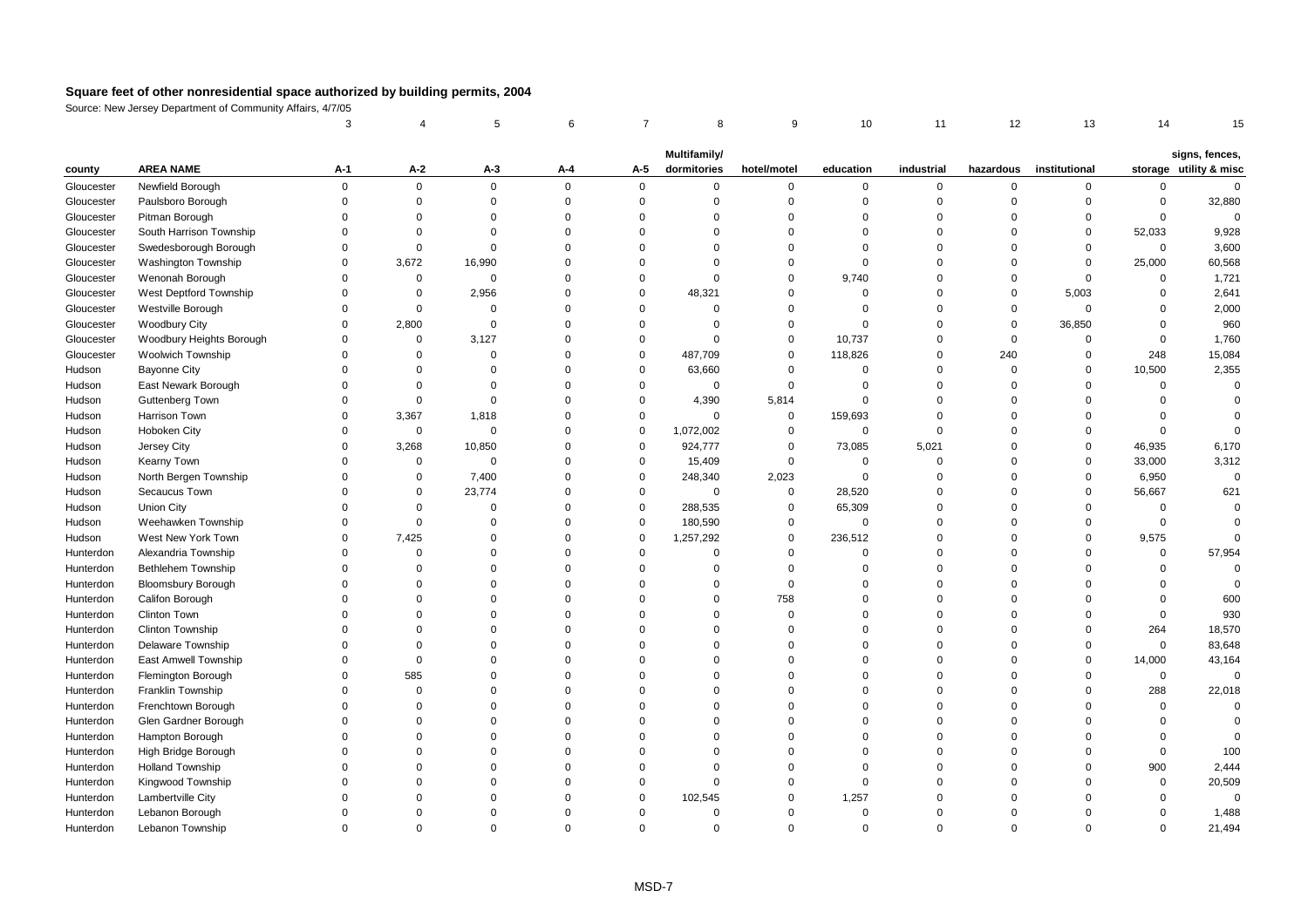|           |                              | 3           |             | 5           | 6           | $\overline{7}$ | 8            | 9           | 10          | 11          | 12             | 13            | 14          | 15                                       |
|-----------|------------------------------|-------------|-------------|-------------|-------------|----------------|--------------|-------------|-------------|-------------|----------------|---------------|-------------|------------------------------------------|
|           |                              |             |             |             |             |                | Multifamily/ |             |             |             |                |               |             |                                          |
| county    | <b>AREA NAME</b>             | А-1         | $A-2$       | $A-3$       | A-4         | A-5            | dormitories  | hotel/motel | education   | industrial  | hazardous      | institutional |             | signs, fences,<br>storage utility & misc |
| Hunterdon | Milford Borough              | $\mathbf 0$ | $\mathbf 0$ | 290         | 0           | $\mathbf 0$    | $\mathbf 0$  | 0           | 0           | $\mathbf 0$ | 0              | $\mathbf 0$   | $\mathbf 0$ | $\Omega$                                 |
| Hunterdon | Raritan Township             | $\mathbf 0$ | 3,308       | 44,287      | 0           | $\mathbf 0$    | $\mathbf 0$  | $\Omega$    | 177,285     | 36,040      | $\mathbf 0$    | 10,660        | 137,692     | 34,502                                   |
| Hunterdon | Readington Township          | $\mathbf 0$ | $\mathbf 0$ | 1,680       | 0           | $\mathbf 0$    | $\mathbf 0$  | $\Omega$    | $\mathbf 0$ | 4,968       | $\mathsf 0$    | $\mathbf 0$   | 32,519      | 23,118                                   |
| Hunterdon | Stockton Borough             | $\Omega$    | $\Omega$    | $\Omega$    | $\Omega$    | $\Omega$       | $\Omega$     | $\Omega$    | $\Omega$    | $\Omega$    | $\Omega$       | $\Omega$      | $\Omega$    | 816                                      |
| Hunterdon | Tewksbury Township           | $\Omega$    | $\Omega$    | $\Omega$    | $\mathbf 0$ | $\mathbf 0$    | 30,477       | $\Omega$    | $\Omega$    | $\mathbf 0$ | $\Omega$       | $\mathbf 0$   | $\mathbf 0$ | 49,586                                   |
| Hunterdon | Union Township               | $\Omega$    | $\Omega$    | $\Omega$    | $\mathbf 0$ | $\mathbf 0$    | $\mathbf 0$  | $\Omega$    | $\Omega$    | $\mathbf 0$ | $\mathbf 0$    | $\mathbf 0$   | 46,172      | 8,601                                    |
| Hunterdon | West Amwell Township         | $\Omega$    | $\Omega$    | $\Omega$    | 0           | $\mathbf 0$    | 11,063       | 32,204      | $\mathbf 0$ | $\mathbf 0$ | $\mathsf 0$    | $\mathbf 0$   | $\mathbf 0$ | 8,999                                    |
| Mercer    | East Windsor Township        | $\Omega$    | 8,325       | 884         | 0           | $\mathbf 0$    | 180          | 43,456      | 74,321      | 1,635       | $\mathsf 0$    | $\mathbf 0$   | 106,000     | 5,109                                    |
| Mercer    | Ewing Township               | $\Omega$    | $\Omega$    | $\mathbf 0$ | $\Omega$    | $\overline{0}$ | 360,744      | $\Omega$    | $\mathbf 0$ | 42,900      | $\Omega$       | 2,329         | 55,934      | 5,960                                    |
| Mercer    | Hamilton Township            | $\Omega$    | 8,122       | 1,145       | $\Omega$    | $\mathbf 0$    | $\mathbf 0$  | $\Omega$    | 74,466      | $\mathbf 0$ | $\Omega$       | 9,776         | 59,840      | 4,369                                    |
| Mercer    | Hightstown Borough           | $\Omega$    | $\Omega$    | $\mathsf 0$ | $\mathbf 0$ | $\mathbf 0$    | $\mathbf 0$  | $\Omega$    | 16,991      | $\mathbf 0$ | $\mathsf 0$    | $\mathbf 0$   | $\Omega$    | 2,912                                    |
| Mercer    | Hopewell Borough             | $\Omega$    | $\mathbf 0$ | $\mathsf 0$ | 0           | $\mathbf 0$    | $\mathbf 0$  | $\Omega$    | $\mathsf 0$ | $\mathbf 0$ | $\mathsf 0$    | $\mathbf 0$   | $\Omega$    | 1,649                                    |
| Mercer    | <b>Hopewell Township</b>     | $\Omega$    | $\Omega$    | 6,569       | 31,232      | $\mathbf 0$    | 126,597      | $\Omega$    | 2,869       | $\Omega$    | $\mathbf 0$    | $\Omega$      | $\Omega$    | 24,574                                   |
| Mercer    | Lawrence Township            | $\Omega$    | 33,948      | 7,143       | 30,098      | $\mathbf 0$    | 109,342      | $\Omega$    | 10,402      | $\Omega$    | $\mathbf 0$    | $\Omega$      | $\Omega$    | 5,391                                    |
| Mercer    | Pennington Borough           | $\Omega$    | $\mathbf 0$ | $\Omega$    | $\Omega$    | $\mathbf 0$    | $\mathbf 0$  | $\Omega$    | $\Omega$    | $\Omega$    | $\mathbf 0$    | $\Omega$      | $\Omega$    | $\mathbf 0$                              |
| Mercer    | Princeton Borough            | $\Omega$    | $\mathsf 0$ | 144,640     | 0           | $\mathbf 0$    | 293,387      | $\Omega$    | $\mathbf 0$ | 0           | $\mathbf 0$    | $\mathbf 0$   | $\Omega$    | 540                                      |
| Mercer    | Princeton Township           | $\Omega$    | $\Omega$    | $\mathbf 0$ | $\Omega$    | 3,800          | $\mathbf 0$  | $\Omega$    | $\Omega$    | $\Omega$    | $\Omega$       | 26,275        | 1,720       | 9,532                                    |
| Mercer    | <b>Trenton City</b>          | $\Omega$    | $\Omega$    | 1,092       | 15,000      | $\mathbf 0$    | $\mathbf 0$  | $\Omega$    | 500,085     | $\mathbf 0$ | $\overline{0}$ | $\mathbf 0$   | 210,381     | $\Omega$                                 |
| Mercer    | <b>Washington Township</b>   | $\Omega$    | $\Omega$    | 0           | 0           | $\mathbf 0$    | $\mathbf 0$  | $\Omega$    | $\mathbf 0$ | $\Omega$    | $\mathbf 0$    | $\mathbf 0$   | 53,310      | 12,853                                   |
| Mercer    | West Windsor Township        | $\Omega$    | $\Omega$    | 3,738       | $\Omega$    | $\mathbf 0$    | 670,224      | $\Omega$    | 395         | $\mathbf 0$ | $\mathsf 0$    | $\mathbf 0$   | $\Omega$    | 5,266                                    |
| Middlesex | Carteret Borough             | $\Omega$    | $\Omega$    | $\Omega$    | $\Omega$    | $\mathbf 0$    | $\mathbf 0$  | 67,054      | $\Omega$    | $\Omega$    | $\mathbf 0$    | $\mathbf 0$   | 533,293     | 30,090                                   |
| Middlesex | Cranbury Township            | $\Omega$    | $\Omega$    | $\Omega$    | $\mathbf 0$ | $\mathbf 0$    | $\mathbf 0$  | $\Omega$    | $\Omega$    | $\mathbf 0$ | $\mathbf 0$    | 9,996         | 2,074,856   | $\mathbf 0$                              |
| Middlesex | Dunellen Borough             | $\Omega$    | $\Omega$    | $\Omega$    | $\Omega$    | $\mathbf 0$    | $\Omega$     | $\Omega$    | $\Omega$    | $\Omega$    | $\overline{0}$ | $\mathbf 0$   | $\Omega$    | 8,172                                    |
| Middlesex | East Brunswick Township      | 62,530      | 4,596       | $\Omega$    | 0           | $\mathbf 0$    | $\mathbf 0$  | $\Omega$    | $\Omega$    | $\Omega$    | $\mathsf 0$    | $\mathbf 0$   | $\mathbf 0$ | 16,880                                   |
| Middlesex | Edison Township              | $\Omega$    | $\mathbf 0$ | 16,639      | $\Omega$    | $\mathbf 0$    | 259,874      | $\Omega$    | 58,849      | $\Omega$    | $\mathsf 0$    | $\mathbf 0$   | 70,224      | 17,590                                   |
| Middlesex | Helmetta Borough             | $\Omega$    | $\Omega$    | $\mathbf 0$ | $\Omega$    | $\mathbf 0$    | $\mathbf 0$  | $\Omega$    | $\Omega$    | $\Omega$    | $\mathbf 0$    | $\mathbf 0$   | $\Omega$    | $\Omega$                                 |
| Middlesex | <b>Highland Park Borough</b> | $\Omega$    | $\Omega$    | $\Omega$    | $\mathbf 0$ | $\mathbf 0$    | $\Omega$     | $\Omega$    | $\Omega$    | $\Omega$    | $\Omega$       | 78,416        | $\Omega$    | 46,004                                   |
| Middlesex | Jamesburg Borough            | $\Omega$    | $\Omega$    | 12,000      | $\mathbf 0$ | $\overline{0}$ | $\mathbf 0$  | $\Omega$    | $\Omega$    | $\Omega$    | $\mathsf 0$    | $\mathbf 0$   | $\Omega$    | 1,600                                    |
| Middlesex | Old Bridge Township          | $\Omega$    | 3,074       | 5,509       | 0           | $\overline{0}$ | 114,430      | $\Omega$    | $\Omega$    | 0           | $\overline{0}$ | $\mathbf 0$   | 1,620       | 6,178                                    |
| Middlesex | Metuchen Borough             | $\Omega$    | $\Omega$    | 6,400       | $\mathbf 0$ | $\mathbf 0$    | $\mathbf 0$  | $\Omega$    | $\Omega$    | $\Omega$    | $\mathbf 0$    | $\mathbf 0$   | $\Omega$    | 1,215                                    |
| Middlesex | Middlesex Borough            | $\Omega$    | $\Omega$    | $\Omega$    | $\Omega$    | 1,500          | $\mathbf 0$  | $\Omega$    | $\Omega$    | $\Omega$    | $\Omega$       | $\mathbf 0$   | 10,398      | 5,766                                    |
| Middlesex | Milltown Borough             | $\Omega$    | $\Omega$    | $\Omega$    | $\Omega$    | $\mathbf 0$    | $\mathbf 0$  | 7,541       | $\Omega$    | $\Omega$    | $\Omega$       | $\mathbf 0$   | $\Omega$    | $\Omega$                                 |
| Middlesex | Monroe Township              | $\Omega$    | $\Omega$    | 15,778      | 0           | $\mathbf 0$    | 16,610       | $\Omega$    | $\Omega$    | $\Omega$    | $\Omega$       | $\mathbf 0$   | 1,201,550   | 23,305                                   |
| Middlesex | New Brunswick City           | $\Omega$    | 3,478       | $\mathbf 0$ | 9,312       | $\mathbf 0$    | 699,834      | 157,803     | 4,224       | $\Omega$    | $\Omega$       | $\mathbf 0$   | 236,124     | 940                                      |
| Middlesex | North Brunswick Township     | $\Omega$    | $\Omega$    | $\mathbf 0$ | $\mathbf 0$ | $\mathbf 0$    | 126,158      | $\Omega$    | $\Omega$    | $\Omega$    | $\mathbf 0$    | $\mathbf 0$   | 118,900     | 6,300                                    |
| Middlesex | Perth Amboy City             | $\Omega$    | $\Omega$    | 5,644       | $\Omega$    | $\mathbf 0$    | $\mathbf 0$  | $\Omega$    | $\mathbf 0$ | $\Omega$    | $\Omega$       | $\mathbf 0$   | 552,142     | $\mathbf 0$                              |
| Middlesex | Piscataway Township          | $\Omega$    | $\Omega$    | 5,550       | $\mathbf 0$ | $\mathbf 0$    | 184,064      | $\Omega$    | 63,865      | $\mathbf 0$ | $\Omega$       | $\mathbf 0$   | $\Omega$    | 440                                      |
| Middlesex | Plainsboro Township          | $\Omega$    | $\Omega$    | 6,724       | $\Omega$    | $\mathbf 0$    | $\mathbf 0$  | $\Omega$    | $\Omega$    | $\mathbf 0$ | $\mathbf 0$    | $\mathbf 0$   | 15,601      | 6,281                                    |
| Middlesex | Sayreville Borough           | $\Omega$    | $\Omega$    | $\Omega$    | $\Omega$    | $\mathbf 0$    | 29,920       | $\Omega$    | $\mathbf 0$ | 1,150       | $\mathbf 0$    | 7,500         | 33,880      | 5,909                                    |
| Middlesex | South Amboy City             | $\Omega$    | 22,495      | $\Omega$    | $\mathbf 0$ | $\mathbf 0$    | 63,368       | $\Omega$    | $\Omega$    | $\mathbf 0$ | $\Omega$       | $\mathbf 0$   | $\Omega$    | 2,498                                    |
| Middlesex | South Brunswick Township     | $\Omega$    | 180         | $\Omega$    | $\Omega$    | $\mathbf 0$    | 10,006       | 106         | 42,599      | $\Omega$    | $\Omega$       | $\mathbf 0$   | 2,484,925   | 2,434                                    |
| Middlesex | South Plainfield Borough     | $\Omega$    | $\Omega$    | $\Omega$    | $\Omega$    | $\Omega$       | $\Omega$     | $\Omega$    | $\Omega$    | $\Omega$    | $\Omega$       | $\Omega$      | 2,916       | $\Omega$                                 |
| Middlesex | South River Borough          | $\Omega$    | $\Omega$    | $\Omega$    | $\Omega$    | $\Omega$       | $\mathbf 0$  | $\Omega$    | 58,601      | $\Omega$    | $\Omega$       | $\Omega$      | $\Omega$    | 892                                      |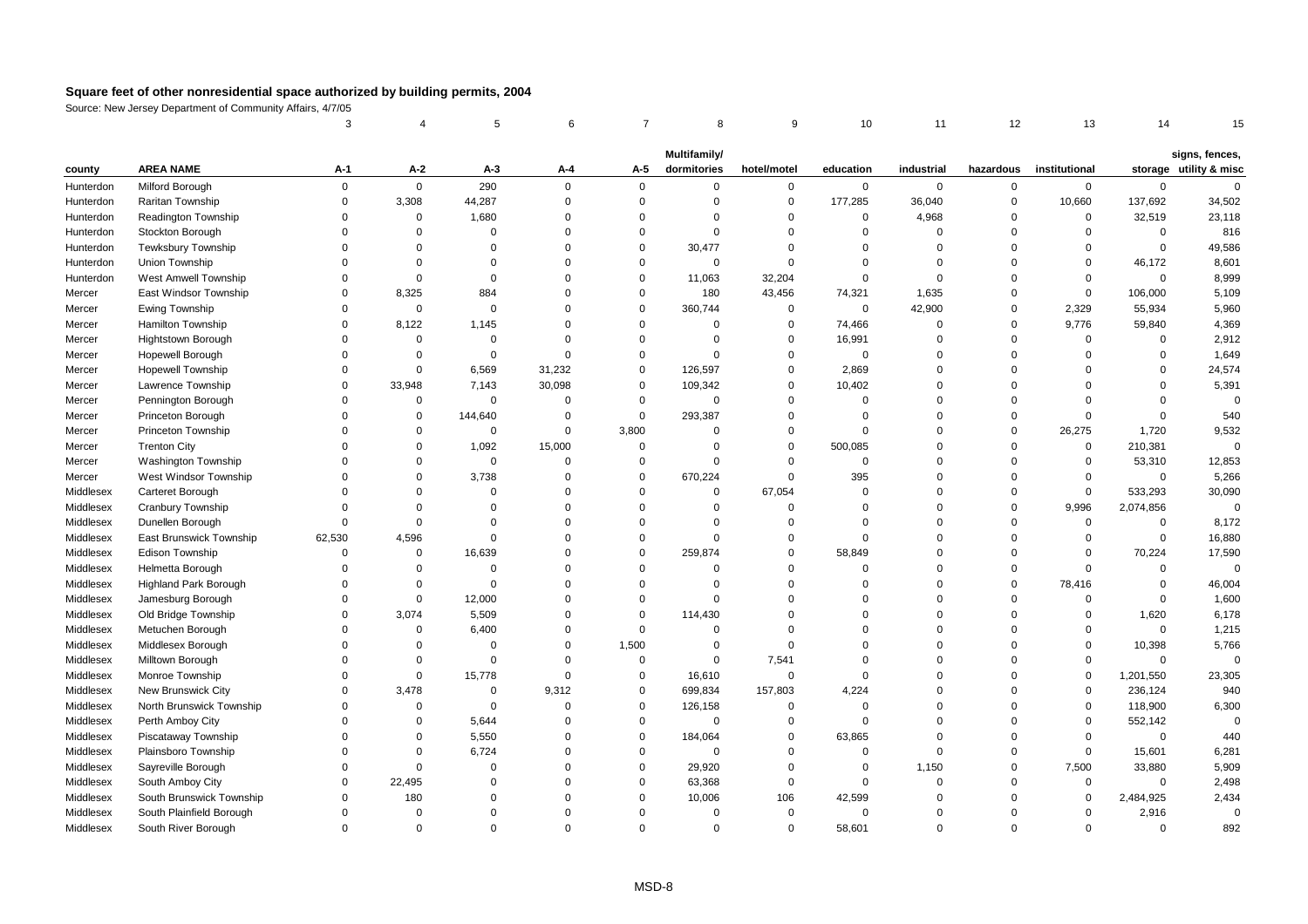|           |                              | 3           |             | 5           | 6           | $\overline{7}$ | 8            | 9           | 10          | 11          | 12          | 13            | 14          | 15                                       |
|-----------|------------------------------|-------------|-------------|-------------|-------------|----------------|--------------|-------------|-------------|-------------|-------------|---------------|-------------|------------------------------------------|
|           |                              |             |             |             |             |                | Multifamily/ |             |             |             |             |               |             |                                          |
| county    | <b>AREA NAME</b>             | A-1         | $A-2$       | $A-3$       | A-4         | A-5            | dormitories  | hotel/motel | education   | industrial  | hazardous   | institutional |             | signs, fences,<br>storage utility & misc |
| Middlesex | Spotswood Borough            | $\mathsf 0$ | $\mathbf 0$ | $\mathsf 0$ | $\mathbf 0$ | $\mathbf 0$    | $\mathbf 0$  | 0           | $\mathbf 0$ | $\mathbf 0$ | $\mathbf 0$ | 0             | $\mathbf 0$ | 720                                      |
| Middlesex | Woodbridge Township          | $\mathbf 0$ | $\mathsf 0$ | 1,874       | $\mathbf 0$ | $\pmb{0}$      | 2,468        | 115,300     | $\mathbf 0$ | 10,662      | $\mathbf 0$ | $\mathbf 0$   | 1,936,002   | 10,992                                   |
| Monmouth  | Allenhurst Borough           | $\Omega$    | $\Omega$    | $\Omega$    | $\Omega$    | $\mathbf 0$    | $\mathbf 0$  | $\Omega$    | $\Omega$    | $\Omega$    | $\mathbf 0$ | $\Omega$      | 0           | $\Omega$                                 |
| Monmouth  | Allentown Borough            | $\Omega$    | $\Omega$    | $\Omega$    | $\Omega$    | $\mathbf 0$    | $\mathbf 0$  | $\Omega$    | $\Omega$    | $\Omega$    | $\mathbf 0$ | $\Omega$      | $\Omega$    | 109                                      |
| Monmouth  | Asbury Park City             | $\Omega$    | $\Omega$    | $\Omega$    | $\Omega$    | $\mathbf 0$    | 2,146        | $\mathbf 0$ | 132,502     | $\Omega$    | $\mathbf 0$ | $\Omega$      | $\Omega$    | $\mathbf 0$                              |
| Monmouth  | Atlantic Highlands Borough   | $\Omega$    | $\Omega$    | $\Omega$    | $\Omega$    | $\mathbf 0$    | $\mathsf 0$  | 22,057      | $\mathbf 0$ | $\mathbf 0$ | $\mathbf 0$ | $\Omega$      | $\mathsf 0$ | $\Omega$                                 |
| Monmouth  | Avon-by-the-Sea Borough      | $\Omega$    | $\Omega$    | $\Omega$    | $\Omega$    | $\Omega$       | $\Omega$     | $\mathsf 0$ | $\mathbf 0$ | $\Omega$    | $\mathbf 0$ | $\Omega$      | $\Omega$    | $\Omega$                                 |
| Monmouth  | <b>Belmar Borough</b>        | $\Omega$    | $\Omega$    | $\Omega$    | $\Omega$    | $\mathbf 0$    | $\mathbf 0$  | 600         | $\Omega$    | $\Omega$    | $\mathbf 0$ | $\Omega$      | $\mathsf 0$ | 1,286                                    |
| Monmouth  | <b>Bradley Beach Borough</b> | $\Omega$    | $\Omega$    | $\Omega$    | $\Omega$    | $\mathbf 0$    | 13,643       | $\Omega$    | $\Omega$    | $\Omega$    | $\mathbf 0$ | $\Omega$      | $\mathbf 0$ | 980                                      |
| Monmouth  | <b>Brielle Borough</b>       | $\Omega$    | $\Omega$    | $\Omega$    | $\Omega$    | $\mathbf 0$    | $\Omega$     | $\Omega$    | $\Omega$    | $\Omega$    | $\Omega$    | $\Omega$      | $\mathbf 0$ | 2,496                                    |
| Monmouth  | <b>Colts Neck Township</b>   | $\Omega$    | $\Omega$    | $\Omega$    | $\Omega$    | $\mathbf 0$    | $\Omega$     | $\Omega$    | $\Omega$    | $\Omega$    | $\mathbf 0$ | $\Omega$      | 3,388       | 41,060                                   |
| Monmouth  | Deal Borough                 | $\Omega$    | $\Omega$    | $\Omega$    | $\Omega$    | $\Omega$       | $\Omega$     | $\Omega$    | $\Omega$    | $\Omega$    | $\mathbf 0$ | $\Omega$      | $\mathsf 0$ | $\mathsf 0$                              |
| Monmouth  | Eatontown Borough            | $\Omega$    | $\Omega$    | $\Omega$    | $\Omega$    | $\Omega$       | $\Omega$     | $\mathbf 0$ | $\Omega$    | $\mathbf 0$ | $\mathbf 0$ | $\Omega$      | $\mathsf 0$ | 2,086                                    |
| Monmouth  | Englishtown Borough          | $\Omega$    | $\Omega$    | $\Omega$    | $\Omega$    | $\Omega$       | $\Omega$     | $\Omega$    | $\Omega$    | $\Omega$    | $\mathbf 0$ | $\Omega$      | $\mathbf 0$ | 3,973                                    |
| Monmouth  | Fair Haven Borough           | $\Omega$    | 6,633       | $\Omega$    | O           | $\Omega$       | $\Omega$     | $\Omega$    | $\Omega$    | $\Omega$    | $\mathbf 0$ | $\Omega$      | 54          | $\overline{0}$                           |
| Monmouth  | Farmingdale Borough          | $\Omega$    | $\Omega$    | $\Omega$    | $\Omega$    | $\Omega$       | $\mathbf 0$  | $\Omega$    | $\Omega$    | $\Omega$    | $\mathbf 0$ | $\Omega$      | $\mathsf 0$ | $\Omega$                                 |
| Monmouth  | Freehold Borough             | $\Omega$    | $\Omega$    | $\mathbf 0$ | $\Omega$    | $\mathbf 0$    | 768          | $\mathbf 0$ | $\mathbf 0$ | $\Omega$    | $\mathbf 0$ | $\Omega$      | $\mathsf 0$ | 5,187                                    |
| Monmouth  | Freehold Township            | $\Omega$    | $\mathbf 0$ | 5,751       | $\Omega$    | $\mathbf 0$    | 1,391        | $\mathbf 0$ | 72,238      | $\Omega$    | $\mathbf 0$ | $\Omega$      | 19,509      | 26,969                                   |
| Monmouth  | <b>Highlands Borough</b>     | $\Omega$    | $\Omega$    | $\Omega$    | $\Omega$    | $\mathbf 0$    | $\Omega$     | $\Omega$    | $\Omega$    | $\Omega$    | $\mathbf 0$ | $\Omega$      | $\mathsf 0$ | 1,567                                    |
| Monmouth  | <b>Holmdel Township</b>      | $\Omega$    | $\Omega$    | $\Omega$    | $\Omega$    | $\mathbf 0$    | $\Omega$     | $\Omega$    | $\Omega$    | $\Omega$    | $\mathbf 0$ | 496           | $\mathsf 0$ | 24,422                                   |
| Monmouth  | <b>Howell Township</b>       | $\Omega$    | 2,563       | $\Omega$    | 3,701       | 4,738          | $\Omega$     | $\Omega$    | $\Omega$    | $\Omega$    | $\mathbf 0$ | $\mathbf 0$   | 141,136     | 39,742                                   |
| Monmouth  | Interlaken Borough           | $\Omega$    | $\Omega$    | $\Omega$    | $\Omega$    | $\mathbf 0$    | $\Omega$     | $\Omega$    | $\Omega$    | $\Omega$    | $\mathbf 0$ | $\Omega$      | $\mathbf 0$ | $\mathbf 0$                              |
| Monmouth  | Keansburg Borough            | $\Omega$    | $\Omega$    | $\Omega$    | $\Omega$    | $\pmb{0}$      | 28,146       | $\mathbf 0$ | $\Omega$    | $\mathbf 0$ | $\mathbf 0$ | 10,500        | $\mathsf 0$ | $\Omega$                                 |
| Monmouth  | Keyport Borough              | $\Omega$    | $\Omega$    | $\Omega$    | $\mathbf 0$ | $\mathbf 0$    | $\mathbf 0$  | $\mathbf 0$ | $\mathbf 0$ | $\mathbf 0$ | $\mathbf 0$ | 0             | 7,861       | 4,708                                    |
| Monmouth  | Little Silver Borough        | $\Omega$    | $\Omega$    | $\Omega$    | $\Omega$    | $\mathbf{0}$   | $\Omega$     | $\Omega$    | $\Omega$    | $\Omega$    | $\mathbf 0$ | $\Omega$      | $\mathbf 0$ | 796                                      |
| Monmouth  | Loch Arbour Village          | $\Omega$    | $\Omega$    | $\Omega$    | $\Omega$    | $\mathbf 0$    | $\mathbf 0$  | $\Omega$    | $\Omega$    | $\Omega$    | $\mathbf 0$ | $\Omega$      | 0           | $\Omega$                                 |
| Monmouth  | Long Branch City             | $\Omega$    | $\mathbf 0$ | 18,811      | $\Omega$    | $\mathbf 0$    | 205,276      | $\mathbf 0$ | 188,532     | $\Omega$    | $\mathbf 0$ | 50,000        | $\mathbf 0$ | $\Omega$                                 |
| Monmouth  | Manalapan Township           | $\Omega$    | $\Omega$    | $\Omega$    | $\Omega$    | $\mathbf 0$    | 74,971       | $\mathbf 0$ | 8,000       | 1,246       | $\mathbf 0$ | $\Omega$      | 15,884      | 180,482                                  |
| Monmouth  | Manasquan Borough            | $\Omega$    | $\Omega$    | $\Omega$    | 0           | $\Omega$       | $\Omega$     | $\Omega$    | $\Omega$    | $\Omega$    | $\mathbf 0$ | $\mathbf 0$   | $\mathbf 0$ | 1,156                                    |
| Monmouth  | Marlboro Township            | $\Omega$    | 11,030      | $\Omega$    | $\Omega$    | $\mathbf{0}$   | $\Omega$     | $\Omega$    | $\Omega$    | $\Omega$    | $\mathbf 0$ | 108,002       | 5,880       | 3,984                                    |
| Monmouth  | Matawan Borough              | $\Omega$    | $\mathbf 0$ | $\Omega$    | $\Omega$    | $\mathbf 0$    | $\Omega$     | $\mathbf 0$ | $\mathbf 0$ | $\mathbf 0$ | $\mathbf 0$ | $\mathbf 0$   | $\mathsf 0$ | $\mathbf 0$                              |
| Monmouth  | Aberdeen Township            | $\Omega$    | $\Omega$    | $\Omega$    | $\Omega$    | $\mathbf{0}$   | $\Omega$     | $\Omega$    | 52,900      | $\Omega$    | $\mathbf 0$ | $\mathbf 0$   | 35,549      | 65,670                                   |
| Monmouth  | Middletown Township          | $\Omega$    | $\Omega$    | 2,930       | 2,000       | $\mathbf 0$    | 141,844      | $\mathbf 0$ | 10,551      | $\mathbf 0$ | $\mathbf 0$ | $\mathbf 0$   | 20,000      | 1,061                                    |
| Monmouth  | Millstone Township           | $\Omega$    | $\Omega$    | $\mathbf 0$ | $\mathbf 0$ | $\mathbf 0$    | $\mathbf 0$  | $\mathsf 0$ | $\mathbf 0$ | $\Omega$    | $\mathbf 0$ | $\mathbf 0$   | 21,000      | 38,154                                   |
| Monmouth  | Monmouth Beach Borough       | $\Omega$    | $\Omega$    | $\Omega$    | $\mathbf 0$ | $\mathbf 0$    | $\mathbf 0$  | $\mathbf 0$ | $\mathbf 0$ | $\mathbf 0$ | $\mathbf 0$ | $\Omega$      | $\mathsf 0$ | $\Omega$                                 |
| Monmouth  | Neptune Township             | $\Omega$    | $\Omega$    | $\Omega$    | $\Omega$    | 3,274          | 135,540      | $\mathbf 0$ | $\Omega$    | $\Omega$    | $\mathbf 0$ | $\Omega$      | $\mathbf 0$ | 784                                      |
| Monmouth  | Neptune City Borough         | $\Omega$    | $\Omega$    | $\Omega$    | $\Omega$    | $\mathbf 0$    | $\Omega$     | $\mathbf 0$ | 404,313     | $\Omega$    | $\mathbf 0$ | $\Omega$      | $\mathbf 0$ | 144                                      |
| Monmouth  | <b>Tinton Falls Borough</b>  | $\Omega$    | $\mathsf 0$ | 2,825       | 193         | $\mathbf 0$    | $\mathbf 0$  | $\mathsf 0$ | $\mathbf 0$ | $\mathbf 0$ | $\mathbf 0$ | $\Omega$      | 1,200       | 1,340                                    |
| Monmouth  | Ocean Township               | $\Omega$    | $\mathbf 0$ | 418,192     | $\Omega$    | $\mathbf 0$    | 203,596      | $\Omega$    | 4,810       | 1,929       | $\mathbf 0$ | $\Omega$      | 4,696       | 14,210                                   |
| Monmouth  | Oceanport Borough            | $\Omega$    | $\Omega$    | $\Omega$    | $\Omega$    | $\mathbf 0$    | $\mathbf 0$  | $\Omega$    | $\Omega$    | $\Omega$    | $\mathbf 0$ | $\Omega$      | $\mathbf 0$ | $\Omega$                                 |
| Monmouth  | Hazlet Township              | O           | $\Omega$    | 1,110       | O           | $\Omega$       | $\Omega$     | $\Omega$    | $\Omega$    | $\Omega$    | $\mathbf 0$ | $\Omega$      | $\Omega$    | $\Omega$                                 |
| Monmouth  | Red Bank Borough             | $\Omega$    | $\Omega$    | 32,562      | 0           | $\Omega$       | $\Omega$     | $\Omega$    | $\Omega$    | $\Omega$    | $\mathbf 0$ | 1,000         | $\mathbf 0$ | 1,223                                    |
| Monmouth  | Roosevelt Borough            | $\Omega$    | $\Omega$    | $\Omega$    | $\Omega$    | $\Omega$       | $\Omega$     | $\Omega$    | $\Omega$    | $\Omega$    | $\Omega$    | $\Omega$      | $\Omega$    | $\Omega$                                 |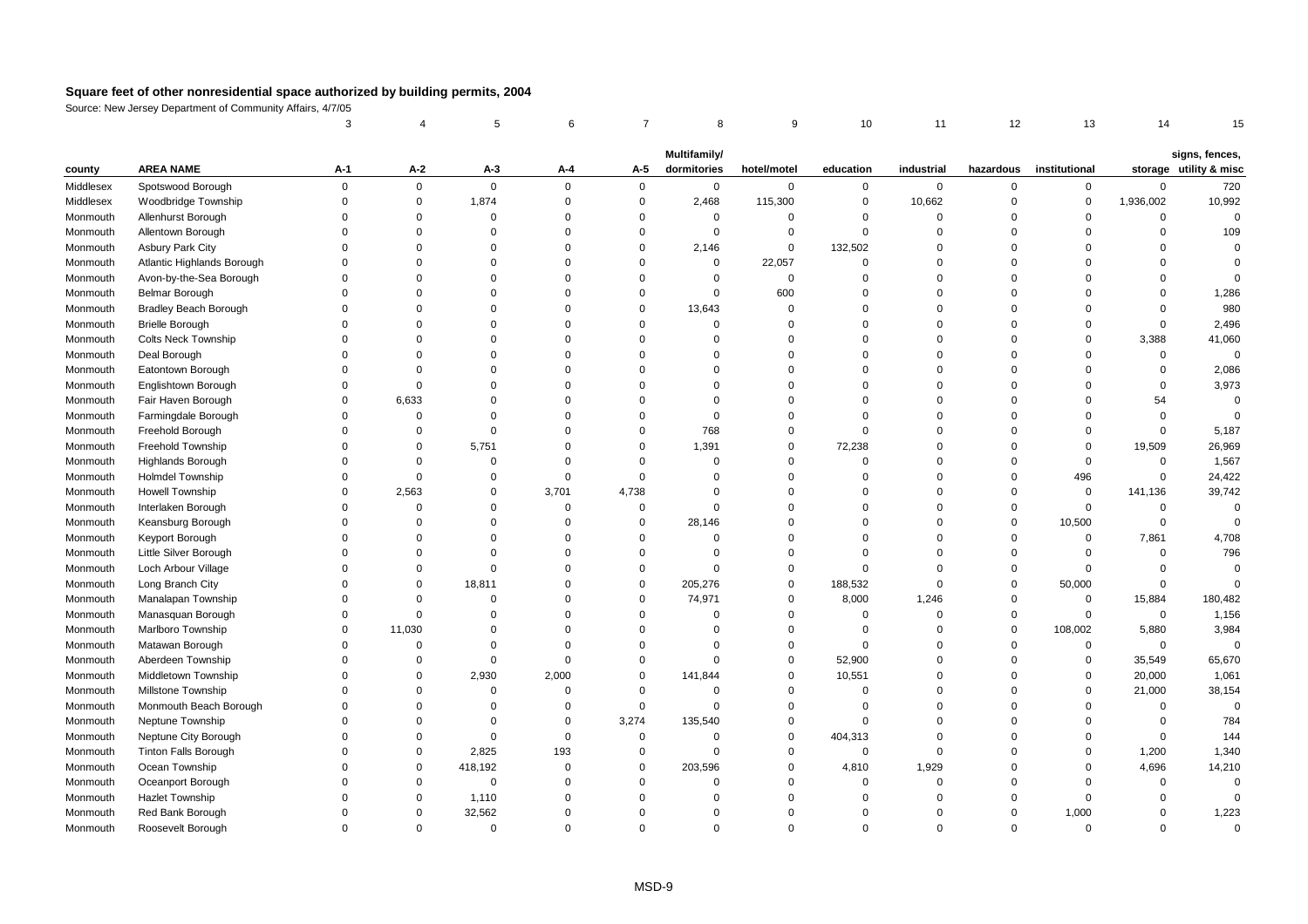|          |                           | 3           |             | 5           | 6           | $\overline{7}$ | 8                           | 9           | 10          | 11          | 12          | 13            | 14          | 15                                       |
|----------|---------------------------|-------------|-------------|-------------|-------------|----------------|-----------------------------|-------------|-------------|-------------|-------------|---------------|-------------|------------------------------------------|
|          |                           |             |             |             |             |                |                             |             |             |             |             |               |             |                                          |
| county   | <b>AREA NAME</b>          | A-1         | $A-2$       | $A-3$       | A-4         | A-5            | Multifamily/<br>dormitories | hotel/motel | education   | industrial  | hazardous   | institutional |             | signs, fences,<br>storage utility & misc |
| Monmouth | Rumson Borough            | $\mathbf 0$ | $\mathbf 0$ | $\mathbf 0$ | $\Omega$    | $\mathbf 0$    | 1,100                       | 8,376       | 0           | $\mathbf 0$ | $\mathbf 0$ | 0             | -1          | 6,260                                    |
| Monmouth | Sea Bright Borough        | $\Omega$    | $\Omega$    | $\mathbf 0$ | $\mathbf 0$ | $\mathbf 0$    | 14,614                      | $\mathsf 0$ | $\Omega$    | $\mathbf 0$ | $\Omega$    | $\Omega$      | $\mathbf 0$ | $\mathbf 0$                              |
| Monmouth | Sea Girt Borough          | $\Omega$    | $\mathbf 0$ | $\mathbf 0$ | $\mathbf 0$ | $\mathbf 0$    | 618                         | $\mathbf 0$ | $\mathbf 0$ | $\mathbf 0$ | $\Omega$    | $\Omega$      | $\mathbf 0$ | 386                                      |
| Monmouth | Shrewsbury Borough        | $\Omega$    | $\Omega$    | 14,000      | $\Omega$    | $\mathbf 0$    | $\Omega$                    | $\Omega$    | $\Omega$    | $\Omega$    | $\Omega$    | $\Omega$      | $\Omega$    | 352                                      |
| Monmouth | Shrewsbury Township       | $\Omega$    | $\Omega$    | $\mathbf 0$ | $\Omega$    | $\Omega$       | $\Omega$                    | $\Omega$    | $\Omega$    | $\Omega$    | $\Omega$    | $\Omega$      | $\Omega$    | $\mathbf 0$                              |
| Monmouth | South Belmar Borough      | $\Omega$    | $\Omega$    | $\Omega$    | $\Omega$    | $\mathbf 0$    | $\Omega$                    | $\Omega$    | $\Omega$    | $\mathbf 0$ | $\Omega$    | $\Omega$      | $\mathbf 0$ | 440                                      |
| Monmouth | Spring Lake Borough       | $\Omega$    | $\Omega$    | $\Omega$    | $\Omega$    | $\Omega$       | $\Omega$                    | $\Omega$    | $\Omega$    | $\Omega$    | $\Omega$    | $\Omega$      | 400         | 1,008                                    |
| Monmouth | Spring Lake Heights Boro  | $\Omega$    | $\Omega$    | $\Omega$    | $\Omega$    | $\mathbf 0$    | $\Omega$                    | $\mathbf 0$ | $\Omega$    | $\Omega$    | $\Omega$    | $\Omega$      | 0           | $\mathbf 0$                              |
| Monmouth | Union Beach Borough       | $\Omega$    | $\Omega$    | $\Omega$    | $\Omega$    | $\mathbf 0$    | $\Omega$                    | $\mathbf 0$ | $\Omega$    | $\Omega$    | $\Omega$    | $\Omega$      | $\mathbf 0$ | $\mathbf 0$                              |
| Monmouth | Upper Freehold Township   | $\Omega$    | $\Omega$    | $\mathbf 0$ | $\Omega$    | $\mathbf 0$    | $\Omega$                    | $\Omega$    | $\Omega$    | $\Omega$    | $\mathbf 0$ | $\mathbf 0$   | 83,962      | 10,842                                   |
| Monmouth | Wall Township             | $\Omega$    | $\Omega$    | 5,530       | $\Omega$    | $\pmb{0}$      | 146,043                     | $\Omega$    | $\Omega$    | 45,360      | $\mathbf 0$ | 58,740        | 71,800      | 27,149                                   |
| Monmouth | West Long Branch Borough  | $\Omega$    | $\Omega$    | $\mathbf 0$ | $\Omega$    | $\mathbf 0$    | $\Omega$                    | $\mathbf 0$ | $\mathbf 0$ | $\mathbf 0$ | $\Omega$    | $\mathbf 0$   | $\mathbf 0$ | $\mathbf 0$                              |
| Morris   | <b>Boonton Town</b>       | $\Omega$    | $\Omega$    | $\Omega$    | $\Omega$    | $\mathbf 0$    | 54,486                      | $\mathbf 0$ | $\Omega$    | $\Omega$    | $\mathbf 0$ | $\Omega$      | 0           | 1,344                                    |
| Morris   | Boonton Township          | $\Omega$    | $\Omega$    | $\Omega$    | $\Omega$    | $\mathbf 0$    | $\Omega$                    | $\Omega$    | $\Omega$    | $\Omega$    | $\Omega$    | $\Omega$      | $\Omega$    | 6,859                                    |
| Morris   | <b>Butler Borough</b>     | $\Omega$    | $\Omega$    | $\Omega$    | $\Omega$    | $\mathbf 0$    | 2,415                       | $\Omega$    | $\Omega$    | $\Omega$    | $\Omega$    | $\Omega$      | $\Omega$    | $\mathbf 0$                              |
| Morris   | Chatham Borough           | $\Omega$    | $\Omega$    | $\Omega$    | $\Omega$    | $\mathbf 0$    | 21,122                      | $\Omega$    | $\Omega$    | $\Omega$    | $\Omega$    | $\Omega$      | $\Omega$    | $\Omega$                                 |
| Morris   | Chatham Township          | $\Omega$    | $\Omega$    | $\Omega$    | $\Omega$    | $\mathbf 0$    | 27,794                      | $\mathbf 0$ | 0           | $\Omega$    | $\Omega$    | $\Omega$      | $\mathbf 0$ | 500                                      |
| Morris   | <b>Chester Borough</b>    | $\Omega$    | $\Omega$    | $\Omega$    | $\Omega$    | $\mathbf 0$    | $\Omega$                    | $\mathbf 0$ | $\mathbf 0$ | $\Omega$    | $\Omega$    | $\Omega$      | $\Omega$    | $\overline{0}$                           |
| Morris   | <b>Chester Township</b>   | $\Omega$    | $\Omega$    | $\mathbf 0$ | $\Omega$    | $\mathbf 0$    | $\Omega$                    | $\mathbf 0$ | 2,880       | $\Omega$    | $\Omega$    | $\Omega$      | $\mathbf 0$ | 21,083                                   |
| Morris   | Denville Township         | $\Omega$    | $\Omega$    | $\Omega$    | 3,227       | 28             | 3,184                       | $\mathbf 0$ | 29,046      | $\Omega$    | $\Omega$    | $\Omega$      | $\Omega$    | 18,935                                   |
| Morris   | Dover Town                | $\Omega$    | $\Omega$    | $\Omega$    | $\Omega$    | $\mathbf 0$    | $\Omega$                    | $\Omega$    | 3,437       | $\Omega$    | $\Omega$    | $\Omega$      | $\mathbf 0$ | $\overline{0}$                           |
| Morris   | East Hanover Township     | $\Omega$    | $\Omega$    | $\mathbf 0$ | $\Omega$    | $\mathbf 0$    | $\Omega$                    | $\mathsf 0$ | 0           | $\mathbf 0$ | $\mathbf 0$ | $\Omega$      | $\mathbf 0$ | $\mathbf 0$                              |
| Morris   | Florham Park Borough      | $\Omega$    | $\Omega$    | $\Omega$    | $\Omega$    | $\mathbf 0$    | $\Omega$                    | $\mathbf 0$ | $\mathbf 0$ | $\Omega$    | $\Omega$    | $\Omega$      | 13,475      | 600                                      |
| Morris   | Hanover Township          | $\Omega$    | $\Omega$    | $\mathbf 0$ | $\Omega$    | $\Omega$       | $\Omega$                    | $\Omega$    | $\Omega$    | 149,475     | $\Omega$    | $\mathbf 0$   | 50,927      | 400                                      |
| Morris   | <b>Harding Township</b>   | $\Omega$    | $\Omega$    | 4,630       | 2,520       | $\mathbf 0$    | $\Omega$                    | $\mathbf 0$ | $\Omega$    | $\Omega$    | $\Omega$    | $\Omega$      | $\mathbf 0$ | 3,571                                    |
| Morris   | Jefferson Township        | $\Omega$    | $\Omega$    | 11,040      | $\Omega$    | $\mathbf 0$    | 1,003                       | $\Omega$    | $\Omega$    | $\Omega$    | $\mathbf 0$ | $\Omega$      | 3,907       | 10,071                                   |
| Morris   | Kinnelon Borough          | $\Omega$    | $\Omega$    | $\mathbf 0$ | $\Omega$    | $\mathbf 0$    | $\Omega$                    | $\mathbf 0$ | $\mathbf 0$ | $\Omega$    | $\Omega$    | $\mathbf 0$   | $\mathbf 0$ | $\overline{0}$                           |
| Morris   | Lincoln Park Borough      | $\Omega$    | $\Omega$    | $\mathbf 0$ | 20,895      | 30,000         | $\Omega$                    | $\mathbf 0$ | $\mathbf 0$ | $\Omega$    | $\mathbf 0$ | 3,769         | $\mathbf 0$ | 897                                      |
| Morris   | Madison Borough           | $\mathbf 0$ | $\Omega$    | $\Omega$    | $\mathbf 0$ | $\mathbf 0$    | $\Omega$                    | $\mathsf 0$ | 11,068      | $\Omega$    | $\Omega$    | $\Omega$      | $\mathbf 0$ | 4,454                                    |
| Morris   | Mendham Borough           | 5,883       | $\Omega$    | $\mathbf 0$ | $\Omega$    | $\mathbf 0$    | $\Omega$                    | $\mathbf 0$ | $\Omega$    | $\Omega$    | $\Omega$    | $\Omega$      | $\mathbf 0$ | 4,781                                    |
| Morris   | Mendham Township          | $\Omega$    | $\Omega$    | $\Omega$    | $\Omega$    | $\Omega$       | $\Omega$                    | $\Omega$    | $\Omega$    | $\Omega$    | $\Omega$    | $\Omega$      | $\Omega$    | $\overline{0}$                           |
| Morris   | Mine Hill Township        | $\Omega$    | $\Omega$    | $\Omega$    | $\Omega$    | $\Omega$       | $\Omega$                    | $\Omega$    | $\Omega$    | $\Omega$    | $\Omega$    | $\Omega$      | $\mathbf 0$ | $\Omega$                                 |
| Morris   | Montville Township        | $\mathbf 0$ | $\Omega$    | $\Omega$    | $\Omega$    | $\mathbf 0$    | $\Omega$                    | $\mathbf 0$ | $\mathbf 0$ | $\Omega$    | $\mathbf 0$ | $\mathbf 0$   | $\mathbf 0$ | 379                                      |
| Morris   | Morris Township           | 960         | $\Omega$    | $\Omega$    | $\mathbf 0$ | $\mathbf 0$    | $\Omega$                    | $\mathsf 0$ | $\mathbf 0$ | $\Omega$    | $\mathbf 0$ | 9,200         | 2,482       | 999                                      |
| Morris   | Morris Plains Borough     | $\Omega$    | $\Omega$    | $\mathbf 0$ | $\Omega$    | $\mathbf 0$    | $\Omega$                    | $\mathbf 0$ | 4,326       | $\Omega$    | $\Omega$    | $\mathbf 0$   | $\mathbf 0$ | $\Omega$                                 |
| Morris   | Morristown Town           | $\Omega$    | $\Omega$    | 7,907       | $\Omega$    | $\mathbf 0$    | 13,794                      | $\mathbf 0$ | $\Omega$    | $\Omega$    | $\Omega$    | 1,994         | 24,000      | $\Omega$                                 |
| Morris   | Mountain Lakes Borough    | $\Omega$    | $\Omega$    | $\mathbf 0$ | $\Omega$    | $\mathbf 0$    | $\mathbf 0$                 | $\mathbf 0$ | $\mathbf 0$ | $\Omega$    | $\Omega$    | $\mathsf 0$   | $\Omega$    | $\Omega$                                 |
| Morris   | Mount Arlington Borough   | $\mathbf 0$ | 1,875       | $\mathbf 0$ | $\Omega$    | $\pmb{0}$      | 221,040                     | $\Omega$    | $\mathbf 0$ | $\mathbf 0$ | $\mathsf 0$ | $\mathsf 0$   | 89,856      | 665                                      |
| Morris   | Mount Olive Township      | $\Omega$    | 5,961       | 1,080       | 2,412       | $\mathbf 0$    | $\Omega$                    | 103,334     | $\mathbf 0$ | $\Omega$    | $\mathbf 0$ | 19,050        | 68,300      | 9,914                                    |
| Morris   | Netcong Borough           | $\Omega$    | $\Omega$    | 0           | 0           | $\mathbf 0$    | $\mathbf 0$                 | 0           | 8,080       | 2,844       | $\mathbf 0$ | 0             | $\mathbf 0$ | 2,052                                    |
| Morris   | Parsippany-Troy Hills Twp | $\mathbf 0$ | $\Omega$    | 1,400       | 5,029       | $\mathbf 0$    | 2,985                       | 825         | $\Omega$    | $\Omega$    | $\Omega$    | 10,411        | 98,001      | 1,980                                    |
| Morris   | Long Hill Township        | 4,179       | $\Omega$    | $\mathbf 0$ | 5,629       | $\Omega$       | $\Omega$                    | $\Omega$    | $\Omega$    | $\Omega$    | $\Omega$    | $\Omega$      | $\mathbf 0$ | 2,764                                    |
| Morris   | Pequannock Township       | $\Omega$    | 1,908       | $\Omega$    | $\Omega$    | $\mathbf 0$    | 24,108                      | $\Omega$    | $\Omega$    | $\Omega$    | $\Omega$    | $\Omega$      | 1,280       | 382                                      |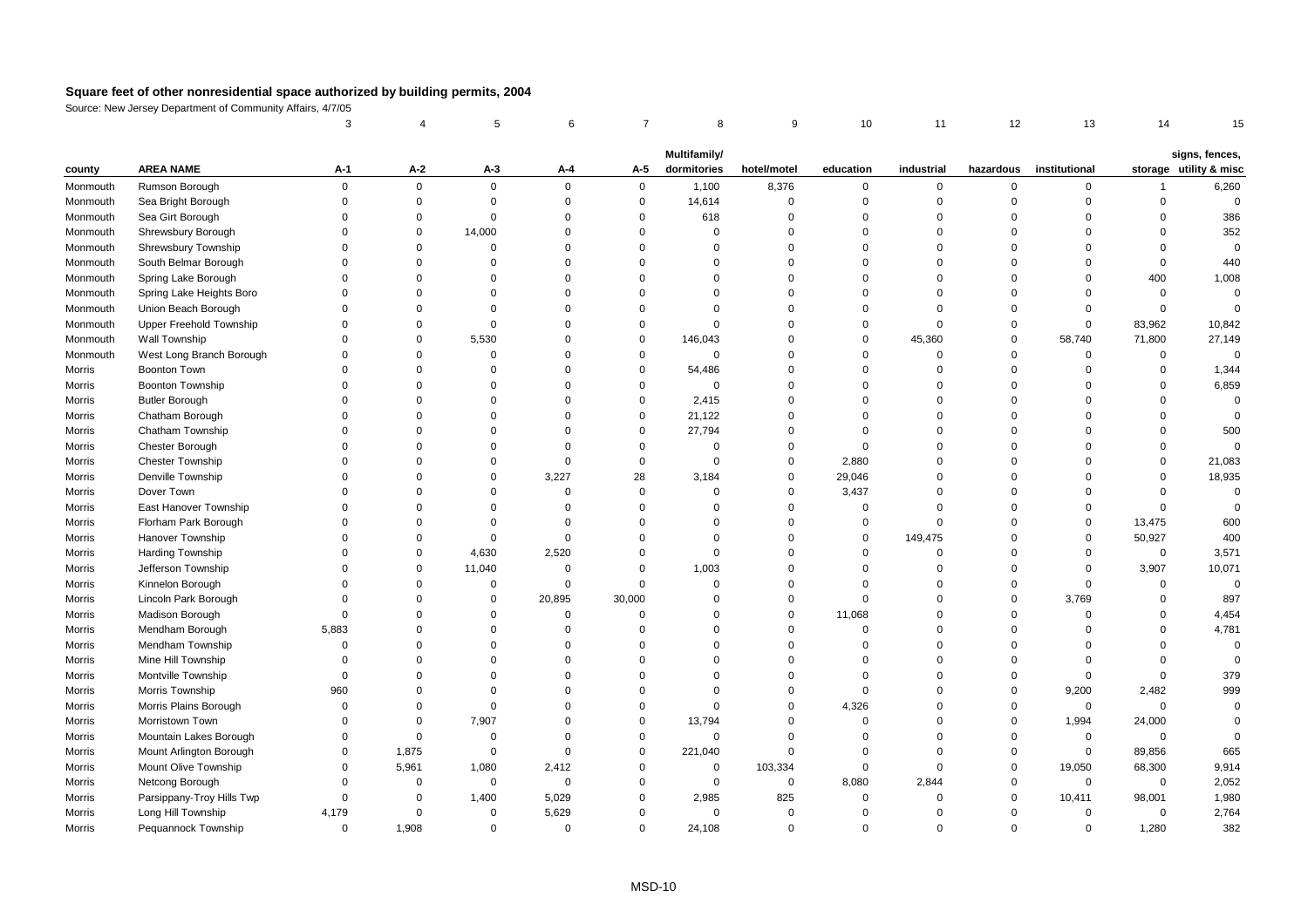|         |                             | 3           |              | 5           | 6           | $\overline{7}$ | 8            | 9           | 10          | 11          | 12          | 13            | 14          | 15                                       |
|---------|-----------------------------|-------------|--------------|-------------|-------------|----------------|--------------|-------------|-------------|-------------|-------------|---------------|-------------|------------------------------------------|
|         |                             |             |              |             |             |                | Multifamily/ |             |             |             |             |               |             |                                          |
| county  | <b>AREA NAME</b>            | А-1         | A-2          | $A-3$       | A-4         | A-5            | dormitories  | hotel/motel | education   | industrial  | hazardous   | institutional |             | signs, fences,<br>storage utility & misc |
| Morris  | Randolph Township           | $\mathsf 0$ | $\mathsf 0$  | $\mathbf 0$ | $\mathbf 0$ | $\mathbf 0$    | $\mathbf 0$  | $\mathsf 0$ | $\mathbf 0$ | $\mathbf 0$ | $\mathsf 0$ | 60,101        | 7,494       | 66,613                                   |
| Morris  | Riverdale Borough           | $\Omega$    | $\mathbf 0$  | $\mathbf 0$ | $\Omega$    | $\mathbf 0$    | 1,050        | $\mathsf 0$ | $\mathbf 0$ | $\mathbf 0$ | $\Omega$    | $\mathbf 0$   | $\mathbf 0$ | $\mathbf 0$                              |
| Morris  | Rockaway Borough            | $\Omega$    | $\Omega$     | 0           | $\Omega$    | $\mathbf 0$    | $\Omega$     | $\mathbf 0$ | 320         | $\mathbf 0$ | $\Omega$    | $\Omega$      | 0           | $\Omega$                                 |
| Morris  | Rockaway Township           | $\Omega$    | 8,113        | $\mathbf 0$ | 1,425       | $\mathbf 0$    | 127,618      | $\mathbf 0$ | $\mathbf 0$ | $\Omega$    | $\Omega$    | $\Omega$      | $\mathbf 0$ | 9,154                                    |
| Morris  | Roxbury Township            | 10,102      | 2,326        | 477         | $\Omega$    | $\mathbf 0$    | $\Omega$     | $\Omega$    | $\mathbf 0$ | 14,717      | $\Omega$    | $\Omega$      | 7,400       | 6,457                                    |
| Morris  | Victory Gardens Borough     | $\mathbf 0$ | $\mathbf 0$  | $\mathbf 0$ | $\Omega$    | $\mathbf 0$    | $\Omega$     | $\Omega$    | $\mathbf 0$ | $\mathbf 0$ | $\Omega$    | $\Omega$      | $\mathbf 0$ | $\mathbf 0$                              |
| Morris  | Washington Township         | $\Omega$    | $\Omega$     | $\Omega$    | $\Omega$    | $\mathbf 0$    | $\Omega$     | $\mathbf 0$ | $\mathsf 0$ | 1,200       | $\Omega$    | $\mathsf 0$   | 25,623      | 7,648                                    |
| Morris  | <b>Wharton Borough</b>      | $\Omega$    | $\Omega$     | $\Omega$    | $\Omega$    | $\mathbf 0$    | $\Omega$     | $\mathbf 0$ | $\Omega$    | $\Omega$    | $\Omega$    | $\Omega$      | 71,624      | $\Omega$                                 |
| Ocean   | Barnegat Light Borough      | $\Omega$    | $\Omega$     | $\Omega$    | $\Omega$    | $\mathbf 0$    | $\Omega$     | $\mathbf 0$ | $\Omega$    | $\Omega$    | $\Omega$    | $\Omega$      | $\mathbf 0$ | $\Omega$                                 |
| Ocean   | Bay Head Borough            | $\Omega$    | $\Omega$     | $\Omega$    | $\Omega$    | $\mathbf 0$    | $\Omega$     | $\mathbf 0$ | $\Omega$    | $\Omega$    | $\Omega$    | $\Omega$      | $\mathbf 0$ | $\Omega$                                 |
| Ocean   | Beach Haven Borough         | $\Omega$    | $\Omega$     | $\Omega$    | $\Omega$    | $\mathbf 0$    | $\Omega$     | 150         | $\Omega$    | $\Omega$    | $\Omega$    | $\Omega$      | $\mathbf 0$ | 299                                      |
| Ocean   | Beachwood Borough           | $\Omega$    | $\Omega$     | $\Omega$    | $\Omega$    | $\mathbf 0$    | $\Omega$     | $\mathbf 0$ | $\Omega$    | $\Omega$    | $\Omega$    | $\Omega$      | 900         | $\mathbf 0$                              |
| Ocean   | <b>Berkeley Township</b>    | $\Omega$    | $\Omega$     | $\mathbf 0$ | $\Omega$    | $\mathbf 0$    | $\Omega$     | $\mathsf 0$ | $\Omega$    | $\mathbf 0$ | $\Omega$    | $\Omega$      | $\mathbf 0$ | 5,628                                    |
| Ocean   | <b>Brick Township</b>       | $\Omega$    | $\Omega$     | 2,340       | $\Omega$    | $\mathbf 0$    | $\mathbf 0$  | $\mathbf 0$ | $\Omega$    | 35,079      | $\Omega$    | $\mathbf 0$   | $\mathbf 0$ | 22,559                                   |
| Ocean   | Dover Township              | $\Omega$    | $\mathbf{1}$ | 18,684      | 30,616      | $\mathbf 0$    | 4,776        | 19,100      | $\Omega$    | $\Omega$    | $\mathbf 0$ | 42,500        | 132,612     | 9,677                                    |
| Ocean   | Eagleswood Township         | $\Omega$    | $\mathbf 0$  | 0           | $\mathbf 0$ | $\mathbf 0$    | 0            | $\mathsf 0$ | $\mathbf 0$ | $\mathbf 0$ | $\mathbf 0$ | $\mathbf 0$   | 6,602       | 13,809                                   |
| Ocean   | Harvey Cedars Borough       | $\Omega$    | $\Omega$     | $\Omega$    | $\Omega$    | $\mathbf 0$    | $\Omega$     | $\Omega$    | $\Omega$    | $\Omega$    | $\Omega$    | $\mathbf 0$   | $\mathbf 0$ | $\mathbf 0$                              |
| Ocean   | Island Heights Borough      | $\Omega$    | $\Omega$     | $\mathbf 0$ | $\Omega$    | $\mathbf 0$    | 2,246        | $\mathbf 0$ | $\Omega$    | $\Omega$    | $\Omega$    | $\Omega$      | 576         | 3,280                                    |
| Ocean   | Jackson Township            | $\mathbf 0$ | $\mathbf 0$  | 66,588      | $\Omega$    | 7,800          | $\Omega$     | $\mathbf 0$ | $\Omega$    | $\Omega$    | $\Omega$    | $\mathbf 0$   | 12,059      | 77,328                                   |
| Ocean   | Lacey Township              | $\Omega$    | 1,228        | $\Omega$    | $\Omega$    | $\mathbf 0$    | 27,480       | $\Omega$    | $\Omega$    | $\Omega$    | $\Omega$    | $\Omega$      | $\mathbf 0$ | 59,781                                   |
| Ocean   | Lakehurst Borough           | $\Omega$    | $\mathsf 0$  | $\mathbf 0$ | $\Omega$    | $\pmb{0}$      | $\mathbf 0$  | 7,836       | 0           | $\Omega$    | $\Omega$    | $\Omega$      | $\mathbf 0$ | $\mathbf 0$                              |
| Ocean   | Lakewood Township           | $\Omega$    | $\Omega$     | 27,858      | $\Omega$    | $\pmb{0}$      | 2,815,446    | $\mathsf 0$ | 17,245      | 155,442     | 1,248       | $\Omega$      | 301,506     | 21,550                                   |
| Ocean   | Lavallette Borough          | $\Omega$    | $\Omega$     | $\Omega$    | $\Omega$    | $\mathbf 0$    | $\Omega$     | $\mathbf 0$ | $\mathbf 0$ | $\mathbf 0$ | $\Omega$    | $\Omega$      | $\mathbf 0$ | $\Omega$                                 |
| Ocean   | Little Egg Harbor Township  | $\Omega$    | $\Omega$     | $\Omega$    | $\Omega$    | $\mathbf 0$    | $\Omega$     | $\mathbf 0$ | $\Omega$    | $\mathbf 0$ | $\Omega$    | $\Omega$      | 999         | $\Omega$                                 |
| Ocean   | Long Beach Township         | $\Omega$    | $\Omega$     | $\Omega$    | $\Omega$    | $\mathbf 0$    | $\Omega$     | $\Omega$    | $\Omega$    | $\Omega$    | $\Omega$    | $\Omega$      | $\mathbf 0$ |                                          |
| Ocean   | Manchester Township         | $\Omega$    | $\Omega$     | $\Omega$    | $\Omega$    | $\mathbf 0$    | 27,088       | $\Omega$    | $\Omega$    | $\Omega$    | $\mathbf 0$ | 14,834        | 1,600       | 345                                      |
| Ocean   | Mantoloking Borough         | $\Omega$    | $\mathbf 0$  | $\mathbf 0$ | $\Omega$    | $\mathbf 0$    | $\Omega$     | $\mathbf 0$ | $\Omega$    | $\Omega$    | $\Omega$    | $\mathsf 0$   | $\mathbf 0$ | 400                                      |
| Ocean   | Ocean Township              | $\Omega$    | 7,052        | $\Omega$    | $\Omega$    | $\Omega$       | $\Omega$     | $\Omega$    | $\Omega$    | $\Omega$    | $\Omega$    | $\Omega$      | 1,040       | 7,962                                    |
| Ocean   | Ocean Gate Borough          | $\Omega$    | $\Omega$     | $\Omega$    | $\Omega$    | $\mathbf 0$    | $\Omega$     | $\Omega$    | $\Omega$    | $\Omega$    | $\Omega$    | $\Omega$      | $\mathbf 0$ | $\mathbf 0$                              |
| Ocean   | Pine Beach Borough          | $\Omega$    | $\Omega$     | $\Omega$    | $\Omega$    | $\Omega$       | $\Omega$     | $\Omega$    | $\Omega$    | $\Omega$    | $\Omega$    | $\Omega$      | $\mathbf 0$ | $\Omega$                                 |
| Ocean   | <b>Plumsted Township</b>    | $\Omega$    | $\Omega$     | $\Omega$    | $\Omega$    | $\mathbf 0$    | $\Omega$     | $\Omega$    | $\Omega$    | $\Omega$    | $\Omega$    | $\Omega$      | 31,624      | 19,447                                   |
| Ocean   | Point Pleasant Borough      | $\Omega$    | 1,920        | $\Omega$    | $\Omega$    | $\mathbf 0$    | $\Omega$     | $\mathbf 0$ | 55,161      | $\Omega$    | $\Omega$    | $\Omega$      | 3,196       | 4,060                                    |
| Ocean   | Point Pleasant Beach Boro   | $\Omega$    | $\Omega$     | $\Omega$    | $\Omega$    | $\mathbf 0$    | $\Omega$     | $\mathsf 0$ | $\Omega$    | $\Omega$    | $\Omega$    | $\Omega$      | $\mathbf 0$ | 1,452                                    |
| Ocean   | Seaside Heights Borough     | $\Omega$    | $\Omega$     | $\Omega$    | $\Omega$    | $\mathbf 0$    | $\Omega$     | $\Omega$    | $\Omega$    | $\Omega$    | $\Omega$    | $\Omega$      | $\mathbf 0$ | $\mathbf 0$                              |
| Ocean   | Seaside Park Borough        | $\Omega$    | $\Omega$     | 916         | $\Omega$    | $\Omega$       | $\Omega$     | $\Omega$    | $\Omega$    | $\Omega$    | $\Omega$    | $\Omega$      | $\Omega$    | 360                                      |
| Ocean   | Ship Bottom Borough         | $\Omega$    | $\Omega$     | $\mathbf 0$ | $\Omega$    | $\mathbf 0$    | $\mathbf 0$  | 14,656      | $\Omega$    | $\Omega$    | $\Omega$    | $\Omega$      | $\mathbf 0$ | $\Omega$                                 |
| Ocean   | South Toms River Borough    | $\Omega$    | $\Omega$     | $\Omega$    | $\Omega$    | $\Omega$       | $\Omega$     | $\mathbf 0$ | $\mathbf 0$ | $\Omega$    | $\Omega$    | $\Omega$      | $\mathbf 0$ | $\Omega$                                 |
| Ocean   | <b>Stafford Township</b>    | $\Omega$    | $\Omega$     | $\Omega$    | $\Omega$    | $\Omega$       | $\Omega$     | 93,423      | 52,940      | $\Omega$    | $\Omega$    | $\Omega$      | 900         | 109,104                                  |
| Ocean   | Surf City Borough           | $\Omega$    | $\Omega$     | $\mathbf 0$ | $\Omega$    | $\mathbf 0$    | $\Omega$     | $\mathsf 0$ | $\mathbf 0$ | $\Omega$    | $\Omega$    | $\Omega$      | $\mathbf 0$ | $\mathbf 0$                              |
| Ocean   | <b>Tuckerton Borough</b>    | $\Omega$    | $\Omega$     | 5,030       | $\Omega$    | $\Omega$       | $\Omega$     | $\mathbf 0$ | 2,400       | $\Omega$    | $\Omega$    | $\Omega$      | 2,500       | 2,264                                    |
| Ocean   | <b>Barnegat Township</b>    | $\Omega$    | $\Omega$     | 3,845       | O           | $\Omega$       | $\Omega$     | $\Omega$    | $\mathbf 0$ | $\mathbf 0$ | $\Omega$    | $\Omega$      | $\mathbf 0$ | 50,109                                   |
| Passaic | <b>Bloomingdale Borough</b> | $\Omega$    | $\Omega$     | $\Omega$    | $\Omega$    | $\mathbf 0$    | $\Omega$     | $\Omega$    | $\mathbf 0$ | $\Omega$    | $\Omega$    | $\Omega$      | $\mathbf 0$ | $\mathbf 0$                              |
| Passaic | <b>Clifton City</b>         | 256         | $\Omega$     | $\Omega$    | $\Omega$    | $\Omega$       | 1,097,135    | 479.594     | $\Omega$    | $\Omega$    | $\Omega$    | $\Omega$      | 10.000      | 1,696                                    |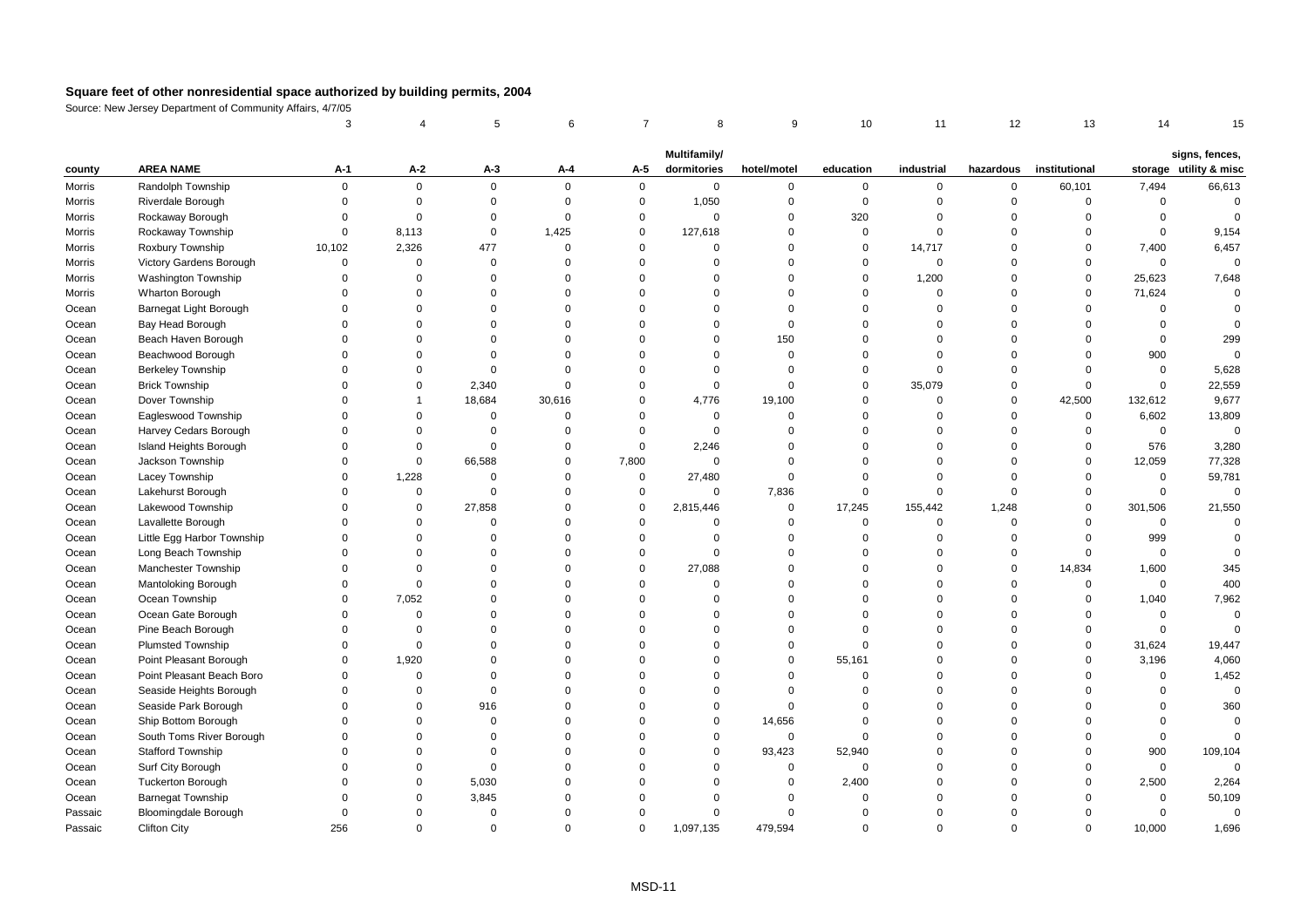|          |                             | 3           |             | 5           | 6           | $\overline{7}$ | 8            | 9           | 10             | 11          | 12        | 13            | 14          | 15                     |
|----------|-----------------------------|-------------|-------------|-------------|-------------|----------------|--------------|-------------|----------------|-------------|-----------|---------------|-------------|------------------------|
|          |                             |             |             |             |             |                | Multifamily/ |             |                |             |           |               |             | signs, fences,         |
| county   | <b>AREA NAME</b>            | A-1         | $A-2$       | A-3         | $A-4$       | A-5            | dormitories  | hotel/motel | education      | industrial  | hazardous | institutional |             | storage utility & misc |
| Passaic  | Haledon Borough             | $\mathbf 0$ | $\mathsf 0$ | $\mathbf 0$ | $\mathbf 0$ | $\mathbf 0$    | $\mathbf 0$  | $\mathbf 0$ | 0              | 0           | $\Omega$  | 0             | 0           | 912                    |
| Passaic  | Hawthorne Borough           | $\Omega$    | $\mathbf 0$ | $\mathbf 0$ | $\mathbf 0$ | $\mathbf 0$    | $\Omega$     | $\mathbf 0$ | $\mathbf 0$    | $\mathbf 0$ | $\Omega$  | $\mathbf 0$   | $\mathbf 0$ | 773                    |
| Passaic  | Little Falls Township       | $\Omega$    | $\Omega$    | $\Omega$    | $\Omega$    | $\mathbf 0$    | $\Omega$     | $\mathbf 0$ | $\Omega$       | $\Omega$    | $\Omega$  | $\mathbf 0$   | 19,300      | 2,844                  |
| Passaic  | North Haledon Borough       | $\Omega$    | $\Omega$    | 0           | $\Omega$    | $\mathbf 0$    | $\Omega$     | $\mathbf 0$ | $\Omega$       | $\Omega$    | $\Omega$  | $\Omega$      | $\mathbf 0$ | 6,039                  |
| Passaic  | Passaic City                | $\Omega$    | $\Omega$    | $\Omega$    | 2,100       | $\mathbf 0$    | 24,781       | $\mathbf 0$ | $\mathsf 0$    | 9,095       | $\Omega$  | 1,500         | 7,481       | 1,149                  |
| Passaic  | Paterson City               | $\Omega$    | $\Omega$    | $\Omega$    | $\mathbf 0$ | $\mathbf{0}$   | 36,317       | $\mathbf 0$ | 149,757        | $\Omega$    | $\Omega$  | $\mathbf 0$   | 7,348       | 420                    |
| Passaic  | Pompton Lakes Borough       | $\Omega$    | $\Omega$    | $\Omega$    | $\Omega$    | $\mathbf 0$    | 37,784       | 0           | $\mathbf 0$    | $\Omega$    | $\Omega$  | $\Omega$      | 0           | $\mathbf 0$            |
| Passaic  | Prospect Park Borough       | $\Omega$    | $\Omega$    | $\Omega$    | $\Omega$    | $\mathbf 0$    | $\mathbf 0$  | $\mathbf 0$ | $\Omega$       | $\Omega$    | $\Omega$  | $\Omega$      | $\Omega$    | $\mathbf 0$            |
| Passaic  | Ringwood Borough            | $\Omega$    | $\Omega$    | $\Omega$    | 9,100       | $\mathsf 0$    | 2,058        | 1,046       | $\mathbf 0$    | $\Omega$    | 50,592    | $\Omega$      | 41,500      | 720                    |
| Passaic  | Totowa Borough              | $\Omega$    | $\Omega$    | $\Omega$    | $\Omega$    | $\mathbf 0$    | $\Omega$     | $\mathbf 0$ | $\mathbf 0$    | 30,800      | $\Omega$  | $\Omega$      | $\mathbf 0$ | $\Omega$               |
| Passaic  | Wanaque Borough             | $\Omega$    | $\mathbf 0$ | $\mathbf 0$ | $\Omega$    | $\mathbf 0$    | 223,202      | 1,767       | $\mathbf 0$    | $\mathbf 0$ | $\Omega$  | $\Omega$      | $\mathbf 0$ | 2,345                  |
| Passaic  | Wayne Township              | $\Omega$    | $\mathbf 0$ | 10,336      | $\mathbf 0$ | $\mathbf 0$    | $\mathbf 0$  | 89,393      | 154,619        | $\Omega$    | $\Omega$  | $\Omega$      | 0           | $\mathbf 0$            |
| Passaic  | West Milford Township       | $\Omega$    | $\Omega$    | 5,012       | $\Omega$    | $\Omega$       | $\Omega$     | $\mathbf 0$ | 7,667          | $\Omega$    | $\Omega$  | $\Omega$      | 4,800       | 16,817                 |
| Passaic  | West Paterson Borough       | $\Omega$    | $\mathbf 0$ | $\Omega$    | $\Omega$    | $\Omega$       | $\Omega$     | $\mathbf 0$ | $\mathbf 0$    | $\Omega$    | $\Omega$  | $\Omega$      | $\Omega$    | 1,596                  |
| Salem    | Alloway Township            | $\Omega$    | $\Omega$    | $\Omega$    | $\Omega$    | $\mathbf 0$    | $\Omega$     | $\mathbf 0$ | $\Omega$       | $\Omega$    | $\Omega$  | $\Omega$      | $\mathbf 0$ | 46,995                 |
| Salem    | Elmer Borough               | $\Omega$    | $\Omega$    | $\Omega$    | $\Omega$    | $\Omega$       | $\Omega$     | $\mathbf 0$ | $\Omega$       | $\Omega$    | $\Omega$  | $\Omega$      | $\mathbf 0$ | $\mathbf 0$            |
| Salem    | Elsinboro Township          | $\Omega$    | $\Omega$    | $\Omega$    | $\Omega$    | $\Omega$       | $\Omega$     | $\mathbf 0$ | $\Omega$       | $\Omega$    | $\Omega$  | $\Omega$      | 3,756       | $\Omega$               |
| Salem    | Lower Alloways Creek Twp    | $\Omega$    | $\Omega$    | $\Omega$    | $\Omega$    | $\Omega$       | $\Omega$     | $\mathbf 0$ | $\mathbf 0$    | 3,750       | $\Omega$  | $\Omega$      | $\mathbf 0$ | 85,900                 |
| Salem    | Mannington Township         | $\Omega$    | $\Omega$    | $\Omega$    | $\Omega$    | $\mathbf 0$    | $\Omega$     | $\mathbf 0$ | $\Omega$       | $\Omega$    | $\Omega$  | $\Omega$      | $\mathbf 0$ | 13,368                 |
| Salem    | <b>Oldmans Township</b>     | $\Omega$    | $\Omega$    | $\Omega$    | $\Omega$    | $\mathbf 0$    | 1,696        | $\Omega$    | $\Omega$       | $\Omega$    | $\Omega$  | $\Omega$      | 9,010       | 13,024                 |
| Salem    | Penns Grove Borough         | $\Omega$    | $\Omega$    | $\mathbf 0$ | $\Omega$    | $\mathbf 0$    | $\Omega$     | $\mathbf 0$ | $\Omega$       | $\Omega$    | $\Omega$  | $\Omega$      | $\mathbf 0$ | $\mathbf 0$            |
| Salem    | Pennsville Township         | $\Omega$    | $\mathbf 0$ | 3,886       | $\mathbf 0$ | $\mathbf 0$    | $\mathbf 0$  | $\mathbf 0$ | $\Omega$       | 924         | $\Omega$  | $\mathbf 0$   | 28,300      | 10,664                 |
| Salem    | Pilesgrove Township         | 6,200       | $\Omega$    | $\Omega$    | $\Omega$    | $\mathbf 0$    | 1,936        | $\mathbf 0$ | $\Omega$       | $\Omega$    | $\Omega$  | $\Omega$      | 14,880      | 24,555                 |
| Salem    | Pittsgrove Township         | $\mathbf 0$ | $\Omega$    | $\Omega$    | $\Omega$    | $\mathbf 0$    | $\mathbf 0$  | $\mathbf 0$ | $\Omega$       | $\Omega$    | $\Omega$  | $\Omega$      | $\mathbf 0$ | 51,416                 |
| Salem    | Quinton Township            | 3,640       | $\Omega$    | $\Omega$    | $\Omega$    | $\mathbf 0$    | 120          | $\mathbf 0$ | $\Omega$       | $\Omega$    | $\Omega$  | $\Omega$      | $\mathbf 0$ | 10,516                 |
| Salem    | Salem City                  | $\Omega$    | $\Omega$    | $\mathbf 0$ | $\Omega$    | $\mathbf 0$    | $\Omega$     | $\Omega$    | $\Omega$       | $\Omega$    | $\Omega$  | $\Omega$      | 2,400       | 1,618                  |
| Salem    | Carneys Point Township      | $\Omega$    | $\mathbf 0$ | 1,392       | $\mathbf 0$ | $\mathbf 0$    | $\Omega$     | $\mathbf 0$ | $\Omega$       | $\Omega$    | $\Omega$  | $\Omega$      | 10,400      | 5,930                  |
| Salem    | Upper Pittsgrove Township   | $\Omega$    | $\mathbf 0$ | 0           | $\Omega$    | $\mathbf 0$    | $\Omega$     | $\mathbf 0$ | $\Omega$       | $\Omega$    | $\Omega$  | $\Omega$      | $\mathbf 0$ | 31,052                 |
| Salem    | Woodstown Borough           | $\Omega$    | $\mathbf 0$ | 42,038      | $\Omega$    | $\mathbf 0$    | 11,000       | $\mathbf 0$ | 15,512         | $\Omega$    | $\Omega$  | 39,178        | $\mathbf 0$ | $\mathbf 0$            |
| Somerset | <b>Bedminster Township</b>  | $\Omega$    | $\Omega$    | 0           | $\Omega$    | $\mathbf 0$    | $\Omega$     | $\mathbf 0$ | $\mathbf 0$    | 800         | $\Omega$  | $\mathbf 0$   | $\mathbf 0$ | 16,808                 |
| Somerset | <b>Bernards Township</b>    | $\mathbf 0$ | $\Omega$    | $\Omega$    | $\Omega$    | $\mathbf 0$    | 264          | 0           | $\mathbf{0}$   | $\Omega$    | $\Omega$  | $\Omega$      | 9,600       | 8,729                  |
| Somerset | Bernardsville Borough       | 5,986       | $\Omega$    | $\Omega$    | $\Omega$    | $\mathbf 0$    | $\Omega$     | $\mathbf 0$ | 24,418         | $\Omega$    | $\Omega$  | $\Omega$      | $\mathbf 0$ | 6,202                  |
| Somerset | Bound Brook Borough         | $\Omega$    | $\Omega$    | $\Omega$    | $\Omega$    | $\mathbf 0$    | $\Omega$     | $\mathbf 0$ | $\mathbf 0$    | $\Omega$    | $\Omega$  | $\Omega$      | $\mathbf 0$ | $\Omega$               |
| Somerset | <b>Branchburg Township</b>  | 9,554       | $\Omega$    | $\Omega$    | $\Omega$    | $\mathbf 0$    | $\Omega$     | $\mathbf 0$ | 27,520         | 65,721      | $\Omega$  | $\Omega$      | 43,699      | 13,194                 |
| Somerset | <b>Bridgewater Township</b> | $\Omega$    | $\Omega$    | $\Omega$    | $\Omega$    | $\mathbf 0$    | 12,965       | $\mathbf 0$ | 167,090        | $\Omega$    | $\Omega$  | $\Omega$      | $\mathbf 0$ | 14,703                 |
| Somerset | Far Hills Borough           | $\Omega$    | $\Omega$    | $\Omega$    | $\Omega$    | $\mathbf 0$    | $\mathbf 0$  | 3,446       | $\mathbf{0}$   | $\Omega$    | $\Omega$  | $\Omega$      | $\mathbf 0$ | $\mathbf 0$            |
| Somerset | Franklin Township           | $\Omega$    | $\Omega$    | $\Omega$    |             | $\mathbf 0$    | 1,193,249    | 163,071     | $\overline{0}$ | $\Omega$    | $\Omega$  | $\mathbf{1}$  | 4,656       | 12,726                 |
| Somerset | Green Brook Township        | $\Omega$    | $\Omega$    | $\Omega$    | $\Omega$    | $\mathbf 0$    | $\mathbf 0$  | $\mathbf 0$ | 78,213         | $\Omega$    | $\Omega$  | $\Omega$      | 0           | $\Omega$               |
| Somerset | Hillsborough Township       | $\Omega$    | $\Omega$    | $\Omega$    | $\Omega$    | $\Omega$       | $\Omega$     | $\mathbf 0$ | $\mathbf 0$    | $\Omega$    | $\Omega$  | $\Omega$      | $\Omega$    | 30,013                 |
| Somerset | Manville Borough            | $\Omega$    | $\Omega$    | $\Omega$    | $\Omega$    | $\Omega$       | $\Omega$     | $\Omega$    | $\Omega$       | $\Omega$    | $\Omega$  | $\Omega$      | $\Omega$    | 600                    |
| Somerset | Millstone Borough           | $\Omega$    | $\Omega$    | 0           | $\Omega$    | $\Omega$       | $\Omega$     | $\Omega$    | $\Omega$       | $\mathbf 0$ | $\Omega$  | $\Omega$      | $\mathbf 0$ | 576                    |
| Somerset | Montgomery Township         | $\Omega$    | $\Omega$    | 4,750       | 20,146      | $\Omega$       | $\Omega$     | $\mathbf 0$ | $\Omega$       | $\Omega$    | $\Omega$  | 2,973         | 16,750      | 10,145                 |
| Somerset | North Plainfield Borough    | $\Omega$    | $\Omega$    | $\Omega$    | $\Omega$    | $\Omega$       | $\Omega$     | $\Omega$    | $\Omega$       | $\Omega$    | $\Omega$  | $\Omega$      | $\Omega$    | $\Omega$               |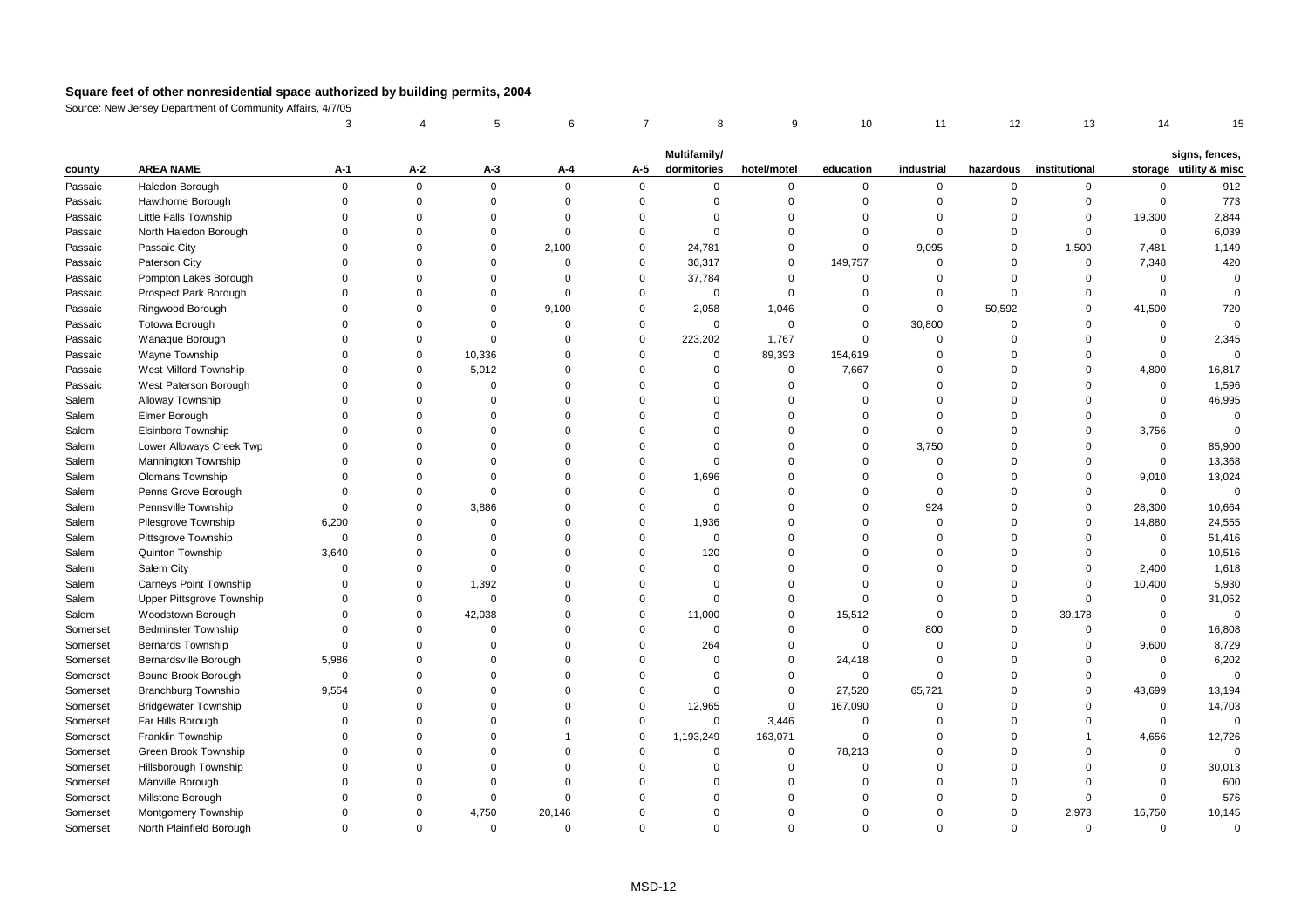|          |                            | 3           |             | 5           | 6           | $\overline{7}$ | 8                           | 9           | 10             | 11           | 12          | 13            | 14             | 15                                       |
|----------|----------------------------|-------------|-------------|-------------|-------------|----------------|-----------------------------|-------------|----------------|--------------|-------------|---------------|----------------|------------------------------------------|
|          |                            |             |             |             |             |                |                             |             |                |              |             |               |                |                                          |
| county   | <b>AREA NAME</b>           | A-1         | $A-2$       | $A-3$       | A-4         | A-5            | Multifamily/<br>dormitories | hotel/motel | education      | industrial   | hazardous   | institutional |                | signs, fences,<br>storage utility & misc |
| Somerset | Peapack-Gladstone Boro     | $\mathbf 0$ | $\mathbf 0$ | $\mathbf 0$ | $\mathsf 0$ | $\mathsf 0$    | $\mathbf 0$                 | 0           | $\mathbf 0$    | $\mathbf 0$  | $\mathbf 0$ | 1,800         | $\mathsf{O}$   | 261                                      |
| Somerset | Raritan Borough            | $\Omega$    | $\mathbf 0$ | $\mathsf 0$ | $\mathbf 0$ | $\mathsf 0$    | $\mathbf 0$                 | 0           | $\mathbf 0$    | $\mathbf 0$  | $\mathsf 0$ | $\mathbf 0$   | $\mathbf 0$    | $\mathbf 0$                              |
| Somerset | Rocky Hill Borough         | $\Omega$    | $\mathbf 0$ | 10,000      | $\Omega$    | $\mathbf 0$    | $\Omega$                    | $\mathbf 0$ | $\Omega$       | $\Omega$     | $\Omega$    | $\mathbf 0$   | $\Omega$       | $\Omega$                                 |
| Somerset | Somerville Borough         | $\Omega$    | $\mathbf 0$ | 5,831       | $\Omega$    | $\mathsf 0$    | 1,510                       | $\Omega$    | $\Omega$       | $\Omega$     | $\Omega$    | 7,000         | $\Omega$       | 780                                      |
| Somerset | South Bound Brook Boro     | 104         | $\mathbf 0$ | $\mathbf 0$ | $\Omega$    | $\mathsf 0$    | 6,994                       | 0           | $\mathbf 0$    | $\mathbf 0$  | $\Omega$    | $\mathbf 0$   | $\Omega$       | $\mathbf 0$                              |
| Somerset | Warren Township            | $\Omega$    | $\Omega$    | $\Omega$    | $\Omega$    | $\mathbf 0$    | $\mathbf 0$                 | $\mathbf 0$ | 107,559        | 7,097        | $\Omega$    | $\mathbf 0$   | $\mathbf{0}$   | 17,965                                   |
| Somerset | Watchung Borough           | $\Omega$    | $\mathbf 0$ | $\Omega$    | $\mathbf 0$ | $\mathsf 0$    | 26,526                      | 0           | $\mathbf 0$    | $\mathbf 0$  | $\mathbf 0$ | $\Omega$      | $\Omega$       | 7,743                                    |
| Sussex   | Andover Borough            | $\Omega$    | $\mathbf 0$ | $\Omega$    | $\Omega$    | $\mathsf 0$    | $\mathsf 0$                 | 0           | $\mathbf 0$    | $\Omega$     | $\mathbf 0$ | $\Omega$      | $\mathbf 0$    | $\mathbf 0$                              |
| Sussex   | Andover Township           | $\Omega$    | 5,580       | $\Omega$    | $\Omega$    | $\Omega$       | 1,020                       | 3,240       | $\Omega$       | $\Omega$     | $\Omega$    | 1,904         | 4,000          | 2,560                                    |
| Sussex   | <b>Branchville Borough</b> | $\Omega$    | $\Omega$    | $\Omega$    | $\Omega$    | $\Omega$       | $\Omega$                    | $\mathbf 0$ | $\mathbf 0$    | $\Omega$     | $\Omega$    | $\mathbf 0$   | $\mathbf{0}$   | $\mathbf 0$                              |
| Sussex   | Byram Township             | $\mathbf 0$ | $\mathsf 0$ | $\Omega$    | $\Omega$    | $\Omega$       | $\Omega$                    | $\mathbf 0$ | $\mathbf 0$    | $\mathbf 0$  | $\mathbf 0$ | $\mathbf 0$   | 2,700          | 5,148                                    |
| Sussex   | <b>Frankford Township</b>  | 1,440       | $\mathbf 0$ | $\mathbf 0$ | $\mathbf 0$ | $\Omega$       | $\Omega$                    | 2,280       | $\mathbf 0$    | 20,095       | $\mathbf 0$ | $\mathbf 0$   | $\mathbf 0$    | 45,999                                   |
| Sussex   | Franklin Borough           | $\mathbf 0$ | $\mathbf 0$ | 3,074       | $\Omega$    | $\Omega$       | $\Omega$                    | $\mathbf 0$ | $\mathbf 0$    | 6,000        | $\Omega$    | $\Omega$      | $\Omega$       | 2,540                                    |
| Sussex   | Fredon Township            | 3,422       | $\Omega$    | $\mathbf 0$ | $\Omega$    | $\Omega$       | $\Omega$                    | $\Omega$    | $\mathbf 0$    | $\mathbf 0$  | $\Omega$    | $\Omega$      | $\Omega$       | 20,293                                   |
| Sussex   | Green Township             | $\Omega$    | $\mathbf 0$ | $\mathbf 0$ | 6,123       | $\Omega$       | $\Omega$                    | $\Omega$    | $\mathbf 0$    | 34,400       | $\Omega$    | $\Omega$      | $\Omega$       | 12,622                                   |
| Sussex   | Hamburg Borough            | $\Omega$    | $\Omega$    | $\mathbf 0$ | $\Omega$    | $\mathbf 0$    | $\Omega$                    | $\mathbf 0$ | $\mathbf 0$    | $\mathbf 0$  | $\Omega$    | $\mathbf 0$   | $\Omega$       | $\mathbf 0$                              |
| Sussex   | Hampton Township           | $\Omega$    | $\mathbf 0$ | 3,300       | $\mathbf 0$ | $\Omega$       | $\Omega$                    | 0           | $\mathbf 0$    | 1,082        | $\mathbf 0$ | $\Omega$      | $\mathbf 0$    | 21,514                                   |
| Sussex   | Hardyston Township         | $\Omega$    | $\mathsf 0$ | 26,305      | $\mathbf 0$ | $\mathsf 0$    | 34,100                      | 0           | $\mathbf 0$    | 30,100       | $\mathbf 0$ | 11,139        | 31,317         | 6,718                                    |
| Sussex   | Hopatcong Borough          | $\Omega$    | $\mathsf 0$ | $\Omega$    | $\Omega$    | $\Omega$       | $\Omega$                    | 0           | $\mathbf 0$    | $\mathbf 0$  | $\Omega$    | $\mathbf 0$   | $\mathsf 0$    | 8,315                                    |
| Sussex   | Lafayette Township         | $\Omega$    | 2,025       | $\Omega$    | $\Omega$    | $\Omega$       | $\Omega$                    | $\Omega$    | $\overline{0}$ | 9,220        | $\Omega$    | $\Omega$      | $\mathsf 0$    | 19,003                                   |
| Sussex   | Montague Township          | $\Omega$    | $\mathbf 0$ | $\Omega$    | $\Omega$    | $\Omega$       | $\Omega$                    | $\mathbf 0$ | $\mathbf 0$    | $\mathbf 0$  | 0           | $\mathbf 0$   | 6,900          | 12,670                                   |
| Sussex   | Newton Town                | $\Omega$    | $\mathsf 0$ | $\Omega$    | $\mathbf 0$ | $\Omega$       | $\Omega$                    | 0           | $\mathbf 0$    | $\mathbf 0$  | $\mathbf 0$ | 22,400        | $\mathbf 0$    | 280                                      |
| Sussex   | Ogdensburg Borough         | $\Omega$    | $\mathbf 0$ | $\Omega$    | $\Omega$    | $\Omega$       | $\Omega$                    | $\mathbf 0$ | $\Omega$       | $\Omega$     | $\mathbf 0$ | 0             | 11,325         | $\Omega$                                 |
| Sussex   | Sandyston Township         | $\Omega$    | $\mathsf 0$ | $\mathbf 0$ | $\Omega$    | $\Omega$       | $\Omega$                    | $\mathbf 0$ | $\overline{0}$ | $\Omega$     | $\Omega$    | $\mathbf 0$   | $\mathbf 0$    | $\mathbf 0$                              |
| Sussex   | Sparta Township            | $\Omega$    | 8,809       | 32,752      | 1,040       | $\Omega$       | $\Omega$                    | $\Omega$    | 8,290          | $\Omega$     | $\Omega$    | $\mathbf 0$   | 16,000         | 13,977                                   |
| Sussex   | Stanhope Borough           | $\Omega$    | $\mathsf 0$ | $\mathbf 0$ | $\Omega$    | $\Omega$       | $\Omega$                    | 920         | $\overline{0}$ | $\Omega$     | $\Omega$    | $\mathbf 0$   | $\mathbf 0$    | $\Omega$                                 |
| Sussex   | <b>Stillwater Township</b> | $\Omega$    | $\Omega$    | $\mathbf 0$ | $\Omega$    | $\Omega$       | $\Omega$                    | 0           | $\mathbf 0$    | $\Omega$     | $\Omega$    | $\mathbf 0$   | $\mathbf 0$    | 20,035                                   |
| Sussex   | Sussex Borough             | $\Omega$    | $\mathbf 0$ | $\Omega$    | $\mathbf 0$ | $\Omega$       | $\Omega$                    | 0           | 14,637         | $\Omega$     | $\mathbf 0$ | $\mathbf 0$   | $\overline{2}$ | 194                                      |
| Sussex   | Vernon Township            | $\Omega$    | $\mathbf 0$ | 6,167       | $\mathbf 0$ | $\mathbf 0$    | $\Omega$                    | 139,704     | $\mathbf 0$    | $\mathbf 0$  | $\Omega$    | $\mathbf 0$   | 50,389         | 26,282                                   |
| Sussex   | <b>Walpack Township</b>    | $\Omega$    | $\Omega$    | $\Omega$    | $\Omega$    | $\Omega$       | $\Omega$                    | $\Omega$    | $\Omega$       | $\Omega$     | $\Omega$    | $\Omega$      | $\mathsf 0$    | $\mathbf 0$                              |
| Sussex   | Wantage Township           | $\Omega$    | $\mathbf 0$ | 2,185       | $\Omega$    | $\mathbf 0$    | $\mathbf 0$                 | $\mathbf 0$ | $\mathbf 0$    | $\mathbf{0}$ | $\Omega$    | 0             | 8,000          | 39,407                                   |
| Union    | Berkeley Heights Township  | $\Omega$    | $\mathbf 0$ | $\mathbf 0$ | $\mathbf 0$ | $\mathsf 0$    | 10,880                      | 0           | $\mathbf 0$    | 19,553       | $\mathbf 0$ | $\mathbf 0$   | 1,656          | 1,338                                    |
| Union    | <b>Clark Township</b>      | $\Omega$    | $\Omega$    | $\Omega$    | $\Omega$    | 1,600          | $\Omega$                    | $\mathbf 0$ | $\overline{0}$ | $\mathbf{0}$ | $\mathbf 0$ | $\mathbf 0$   | $\mathbf 0$    | 344                                      |
| Union    | <b>Cranford Township</b>   | $\Omega$    | 72,223      | $\Omega$    | $\Omega$    | $\mathsf 0$    | 27,294                      | $\mathbf 0$ | $\overline{0}$ | $\Omega$     | $\Omega$    | $\mathbf 0$   | 105,754        | $\mathbf 0$                              |
| Union    | Elizabeth City             | $\Omega$    | $\mathsf 0$ | 3,718       | $\Omega$    | $\mathbf 0$    | 214,327                     | $\mathbf 0$ | 277,153        | $\Omega$     | $\Omega$    | 47,908        | 80,099         | 4,550                                    |
| Union    | Fanwood Borough            | $\Omega$    | $\Omega$    | $\mathbf 0$ | $\Omega$    | $\mathbf 0$    | $\Omega$                    | $\mathbf 0$ | $\Omega$       | $\Omega$     | $\Omega$    | $\mathbf 0$   | $\mathbf 0$    | 500                                      |
| Union    | Garwood Borough            | $\Omega$    | $\Omega$    | $\Omega$    | $\Omega$    | $\mathbf 0$    | $\Omega$                    | $\mathbf 0$ | $\Omega$       | $\Omega$     | $\Omega$    | $\Omega$      | $\mathbf 0$    | $\mathbf 0$                              |
| Union    | Hillside Township          | $\Omega$    | $\mathbf 0$ | $\Omega$    | $\mathbf 0$ | $\Omega$       | $\mathbf 0$                 | 0           | $\mathbf 0$    | $\Omega$     | $\mathbf 0$ | $\Omega$      | $\mathbf 0$    | 1,666                                    |
| Union    | Kenilworth Borough         | $\Omega$    | $\mathsf 0$ | $\mathbf 0$ | $\mathbf 0$ | $\mathsf 0$    | $\Omega$                    | 0           | $\overline{0}$ | $\mathbf 0$  | $\mathbf 0$ | $\mathbf 0$   | $\mathbf 0$    | 240                                      |
| Union    | <b>Linden City</b>         | $\Omega$    | 5,531       | 1,150       | $\Omega$    | $\mathbf 0$    | 15,544                      | $\mathbf 0$ | 3,360          | $\Omega$     | $\Omega$    | $\mathbf 0$   | 13,600         | 5,639                                    |
| Union    | Mountainside Borough       | $\Omega$    | $\mathbf 0$ | 4,455       | $\Omega$    | $\Omega$       | $\Omega$                    | $\Omega$    | $\overline{0}$ | $\Omega$     | $\Omega$    | $\mathbf 0$   | 1,120          | 176                                      |
| Union    | New Providence Borough     | $\Omega$    | $\mathbf 0$ | 3,838       | $\Omega$    | $\Omega$       | $\Omega$                    | $\mathbf 0$ | $\mathbf 0$    | $\Omega$     | $\Omega$    | $\mathbf 0$   | $\mathbf 0$    | 240                                      |
| Union    | <b>Plainfield City</b>     | $\Omega$    | $\Omega$    | $\Omega$    | $\Omega$    | $\Omega$       | $\Omega$                    | $\Omega$    | $\Omega$       | $\Omega$     | $\Omega$    | $\Omega$      | $\Omega$       | $\Omega$                                 |